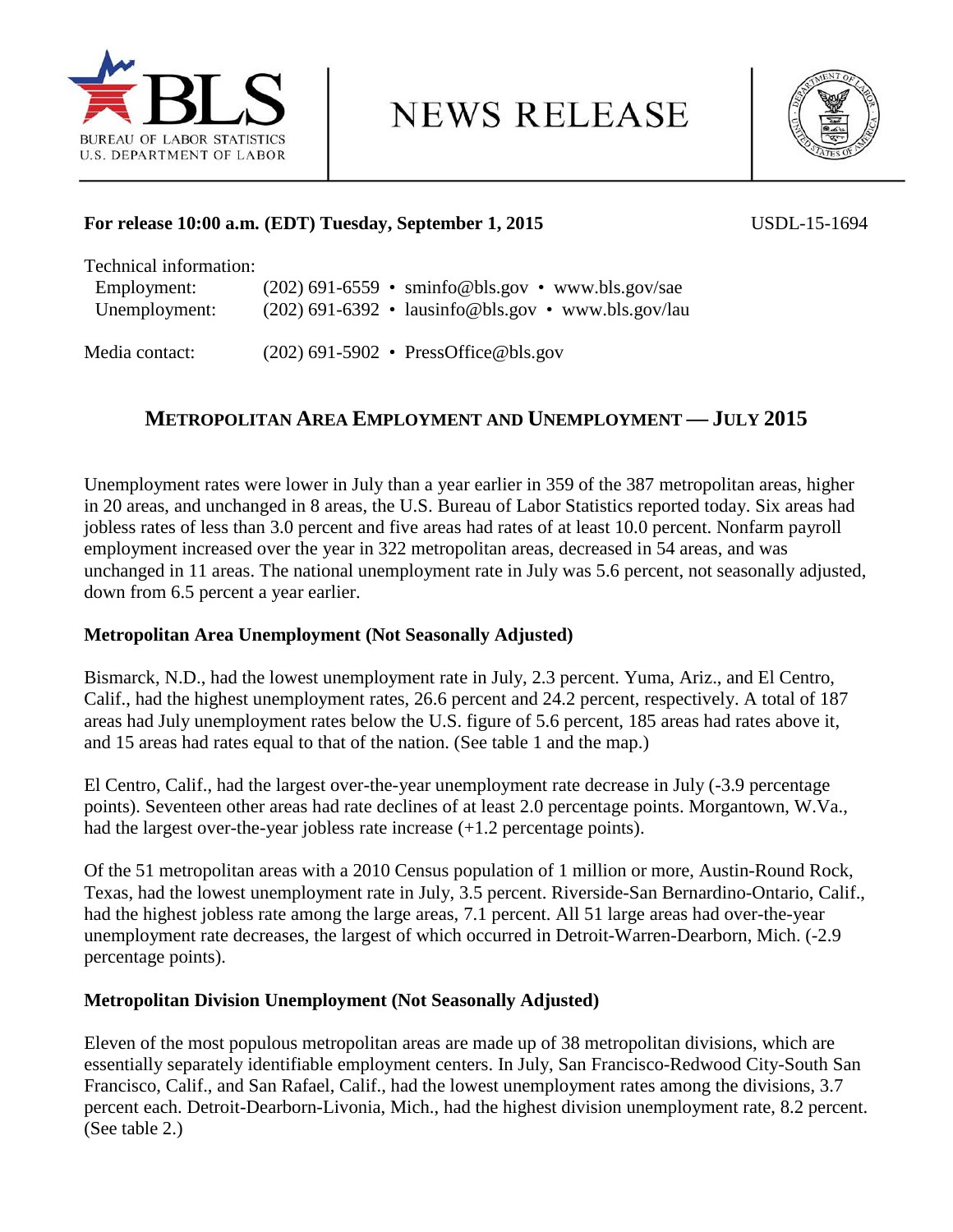All 38 metropolitan divisions had over-the-year unemployment rate decreases in July. The largest decline occurred in Detroit-Dearborn-Livonia, Mich. (-3.5 percentage points).

# **Metropolitan Area Nonfarm Employment (Not Seasonally Adjusted)**

In July, 322 metropolitan areas had over-the-year increases in nonfarm payroll employment, 54 had decreases, and 11 had no change. The largest over-the-year employment increases occurred in New York-Newark-Jersey City, N.Y.-N.J.-Pa. (+164,400), Los Angeles-Long Beach-Anaheim, Calif. (+157,500), and Dallas-Fort Worth-Arlington, Texas (+121,700). The largest over-the-year percentage gain in employment occurred in Provo-Orem, Utah (+7.2 percent), followed by San Jose-Sunnyvale-Santa Clara, Calif. (+6.2 percent), and Lake Charles, La. (+5.8 percent). (See table 3.)

The largest over-the-year decreases in employment occurred in New Orleans-Metairie, La. (-3,800), Davenport-Moline-Rock Island, Iowa-Ill. (-3,600), and Barnstable Town, Mass. (-3,000). The largest over-the-year percentage decreases in employment occurred in Pine Bluff, Ark. (-5.8 percent), Barnstable Town, Mass. (-2.6 percent), and Florence-Muscle Shoals, Ala., and Lawton, Okla. (-2.0 percent each).

Over the year, nonfarm employment rose in 50 of the 51 metropolitan areas with a 2010 Census population of 1 million or more. The largest over-the-year percentage increase in employment in these large metropolitan areas occurred in San Jose-Sunnyvale-Santa Clara, Calif. (+6.2 percent), followed by Salt Lake City, Utah (+4.4 percent), and Orlando-Kissimmee-Sanford, Fla. (+4.1 percent). The only large metropolitan area that had an over-the-year percentage decrease was New Orleans-Metairie, La. (-0.7 percent).

# **Metropolitan Division Nonfarm Employment (Not Seasonally Adjusted)**

In July, nonfarm payroll employment increased in 37 of the 38 metropolitan divisions over the year. The largest over-the-year increase in employment among the metropolitan divisions occurred in New York-Jersey City-White Plains, N.Y.-N.J. (+135,400), followed by Los Angeles-Long Beach-Glendale, Calif. (+107,900), and Dallas-Plano-Irving, Texas (+94,300). The only over-the-year decrease occurred in Nashua, N.H.-Mass. (-1,400). (See table 4.)

The largest over-the-year percentage increase in employment among the metropolitan divisions occurred in Tacoma-Lakewood, Wash. (+5.0 percent), followed by San Francisco-Redwood City-South San Francisco, Calif. (+4.4 percent), and Dallas-Plano-Irving, Texas (+4.1 percent). The only over-the-year percentage decrease in employment occurred in Nashua, N.H.-Mass. (-1.1 percent).

\_\_\_\_\_\_\_\_\_\_\_\_\_ **The Regional and State Employment and Unemployment news release for August is scheduled to be released on Friday, September 18, 2015, at 10:00 a.m. (EDT). The Metropolitan Area Employment and Unemployment news release for August is scheduled to be released on Wednesday, September 30, 2015, at 10:00 a.m. (EDT).**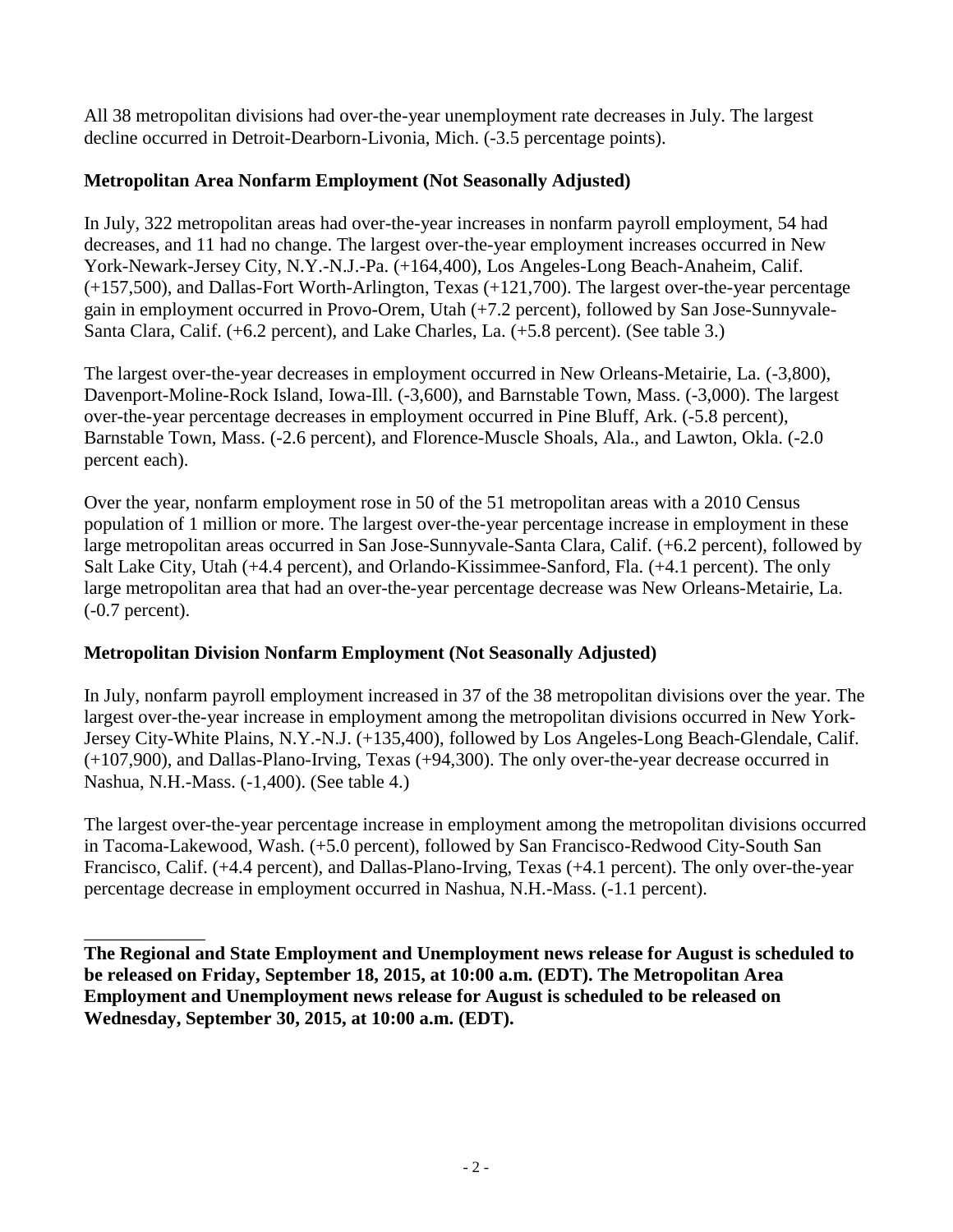# **Technical Note**

This release presents labor force and unemployment data from the Local Area Unemployment Statistics (LAUS) program (tables 1 and 2) for 387 metropolitan statistical areas and metropolitan New England City and Town Areas (NECTAs), plus 7 areas in Puerto Rico. Estimates for 38 metropolitan and NECTA divisions also are presented. Nonfarm payroll employment estimates from the Current Employment Statistics (CES) program (tables 3 and 4) are provided for the same areas. State estimates were previously published in the news release, *Regional and State Employment and Unemployment,* and are republished in this release for ease of reference. The LAUS and CES programs are both federalstate cooperative endeavors.

### **Labor force and unemployment—from the LAUS program**

**Definitions.** The labor force and unemployment data are based on the same concepts and definitions as those used for the official national estimates obtained from the Current Population Survey (CPS), a sample survey of households that is conducted for the Bureau of Labor Statistics (BLS) by the U.S. Census Bureau. The LAUS program measures employment and unemployment on a place-of-residence basis. The universe for each is the civilian noninstitutional population 16 years of age and older. *Employed* persons are those who did any work at all for pay or profit in the reference week (the week including the 12th of the month) or worked 15 hours or more without pay in a family business or farm, plus those not working who had a job from which they were temporarily absent, whether or not paid, for such reasons as labormanagement dispute, illness, or vacation. *Unemployed* persons are those who were not employed during the reference week (based on the definition above), had actively looked for a job sometime in the 4-week period ending with the reference week, and were currently available for work; persons on layoff expecting recall need not be looking for work to be counted as unemployed. The *labor force* is the sum of employed and unemployed persons. The *unemployment rate* is the number of unemployed as a percent of the labor force.

**Method of estimation.** Estimates for states, the District of Columbia, the Los Angeles-Long Beach-Glendale metropolitan division, and New York City are produced using time-series models with real-time benchmarking to national CPS totals. Model-based estimates are also produced for the following areas and their respective balances: the Chicago-Naperville-Arlington Heights, IL Metropolitan Division; Cleveland-Elyria, OH Metropolitan Statistical Area; Detroit-Warren-Dearborn, MI Metropolitan Statistical Area; Miami-Miami Beach-Kendall, FL Metropolitan Division; and Seattle-Bellevue-Everett, WA Metropolitan Division. Modeling improves the statistical basis of the estimation for these areas and provides important tools for analysis, such as measures of errors and seasonally adjusted series. For all other substate areas in this release, estimates are prepared through indirect

estimation procedures using a building-block approach. Employment estimates, which are based largely on "place of work" estimates from the CES program, are adjusted to refer to place of residence as used in the CPS. Unemployment estimates are aggregates of persons previously employed in industries covered by state unemployment insurance (UI) laws and entrants to the labor force data from the CPS. The substate estimates of employment and unemployment, which geographically exhaust the entire state, are adjusted proportionally to ensure that they add to the independently estimated state or balance-of-state totals. A detailed description of the estimation procedures is available from BLS upon request.

**Annual revisions.** Labor force and unemployment data shown for the prior year reflect adjustments made at the beginning of each year, usually implemented with the issuance of January estimates. The adjusted model-based estimates typically reflect updated population data from the U.S. Census Bureau, any revisions in other input data sources, and model reestimation. All substate estimates then are re-estimated using updated inputs and adjusted to add to the revised model-based totals. In early 2015, a new generation of time-series models was implemented, resulting in the replacement of data back to the series beginnings. At the same time, enhancements were made to the substate estimation methodology, and more timely inputs from the American Community Survey were incorporated.

### **Employment—from the CES program**

**Definitions.** Employment data refer to persons on establishment payrolls who receive pay for any part of the pay period that includes the 12th of the month. Persons are counted at their place of work rather than at their place of residence; those appearing on more than one payroll are counted on each payroll. Industries are classified on the basis of their principal activity in accordance with the 2012 version of the North American Industry Classification System.

**Method of estimation.** CES State and Area employment data are produced using several estimation procedures. Where possible these data are produced using a "weighted link relative" estimation technique in which a ratio of current-month weighted employment to that of the previous-month weighted employment is computed from a sample of establishments reporting for both months. The estimates of employment for the current month are then obtained by multiplying these ratios by the previous month's employment estimates. The weighted link relative technique is utilized for data series where the sample size meets certain statistical criteria.

For some employment series, the sample of establishments is very small or highly variable. In these cases, a model-based approach is used in estimation. These models use the direct sample estimates (described above), combined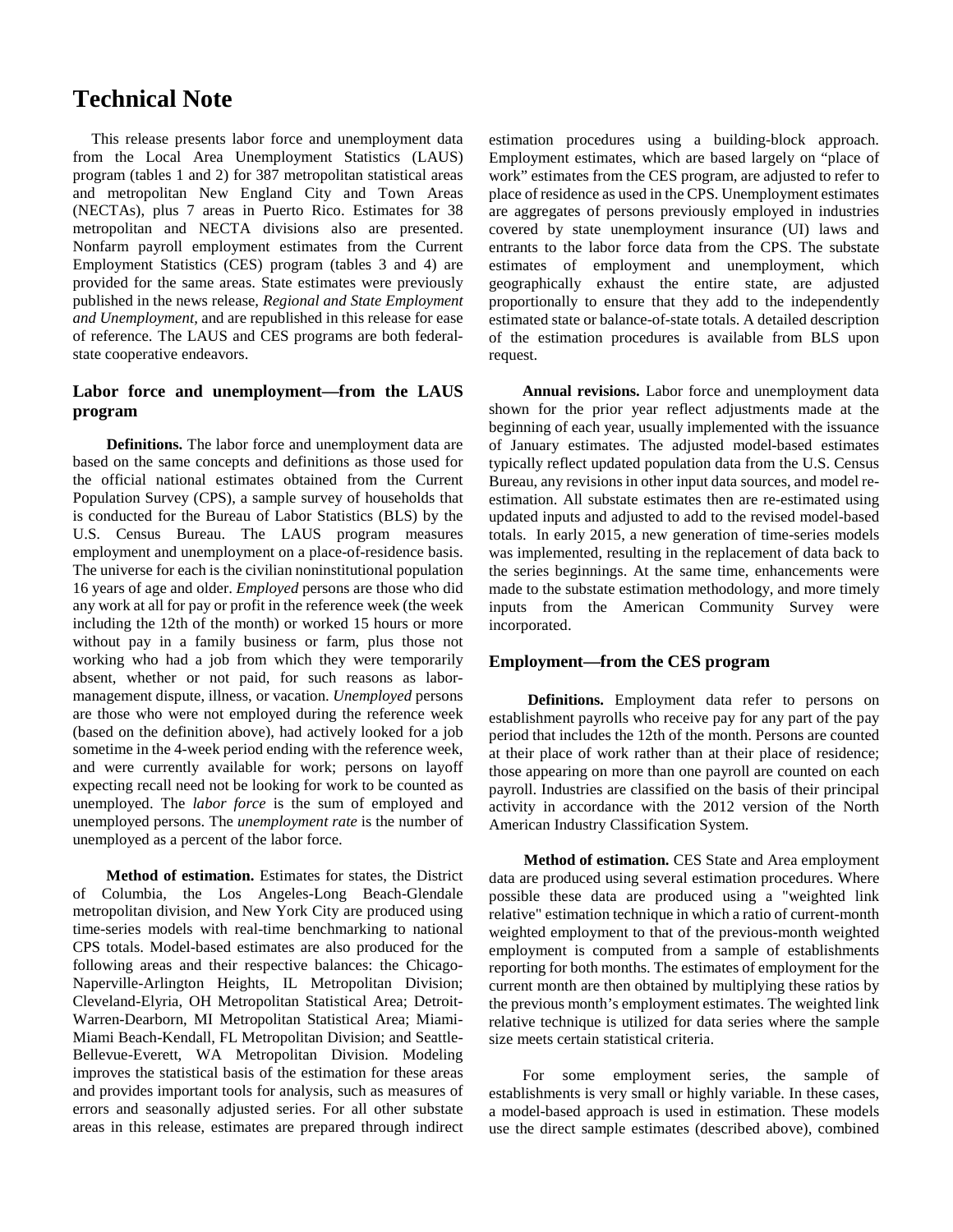with forecasts of historical (benchmarked) data to decrease volatility in estimation. Two different models (Fay-Herriot Model and Small Domain Model) are used depending on the industry level being estimated. For more detailed information about each model, refer to the BLS Handbook of Methods.

**Annual revisions.** Employment estimates are adjusted annually to a complete count of jobs, called benchmarks, derived principally from tax reports that are submitted by employers who are covered under state unemployment insurance (UI) laws. The benchmark information is used to adjust the monthly estimates between the new benchmark and the preceding one and also to establish the level of employment for the new benchmark month. Thus, the benchmarking process establishes the level of employment, and the sample is used to measure the month-to-month changes in the level for the subsequent months.

**Seasonal adjustment.** Payroll employment data are seasonally adjusted for states, metropolitan areas, and metropolitan divisions at the total nonfarm level. For states, data are seasonally adjusted at the supersector level as well Revisions of historical data for the most recent 5 years are made once a year, coincident with annual benchmark adjustments.

### **Reliability of the estimates**

The estimates presented in this release are based on sample surveys, administrative data, and modeling and, thus, are subject to sampling and other types of errors. Sampling error is a measure of sampling variability—that is, variation that occurs by chance because a sample rather than the entire population is surveyed. Survey data also are subject to nonsampling errors, such as those which can be introduced into the data collection and processing operations. Estimates not directly derived from sample surveys are subject to additional errors resulting from the specific estimation processes used. The sums of individual items may not always equal the totals shown in the same tables because of rounding. Unemployment rates are computed from unrounded data and thus may differ slightly from rates computed using the rounded data displayed in the tables.

**Labor force and unemployment estimates.** Measures of sampling error are not available for metropolitan areas or metropolitan divisions. Model-based error measures for states are available on the BLS website at www.bls.gov/lau/lastderr.htm. Measures of nonsampling error are not available for the areas contained in this release. Information on recent data revisions for states and local areas is available online at www.bls.gov/lau/launews1.htm.

**Employment estimates.** Measures of sampling error are available for metropolitan areas or metropolitan divisions upon request. Measures of sampling error for states down to the [supersector level are availabl](http://www.bls.gov/sae/790stderr.htm)e on the BLS website at www.bls.gov/sae/790stderr.htm. Measures of nonsampling error are not available for the areas contained in this release. I[nformation on recen](http://www.bls.gov/sae/)t benchmark revisions is available online at www.bls.gov/sae/.

### **Area definitions**

The substate area data published in this release reflect the delineations issued by the U.S. Office of Management and Budget on February 28, 2013. Data reflect New England City and Town Area (NECTA) definitions, rather than county-based definitions, in the six New England States. A detailed list of the geographic definitions is available online at [www.bls.gov/lau/lausmsa.htm](http://www.bls.gov/lau/lausmsa.htm)*.*

### **Additional information**

Estimates of unadjusted and seasonally adjusted labor force and unemployment data for states, census regions and divisions, and seven substate areas are available in the news release *Regional and State Employment and Unemployment.*  Estimates of labor force and unemployment for all states, metropolitan areas, counties, cities with a population of 25,000 or more, and other areas used in the administration of various federal economic assistance programs are available on the Internet at www.bls.gov/lau/. Employment data from the CES program are available on the BLS website at www.bls.gov/sae/.

Information in this release will be made available to sensory impaired individuals upon request. Voice phone: (202) 691-5200; Federal Relay Service: (800) 877-8339.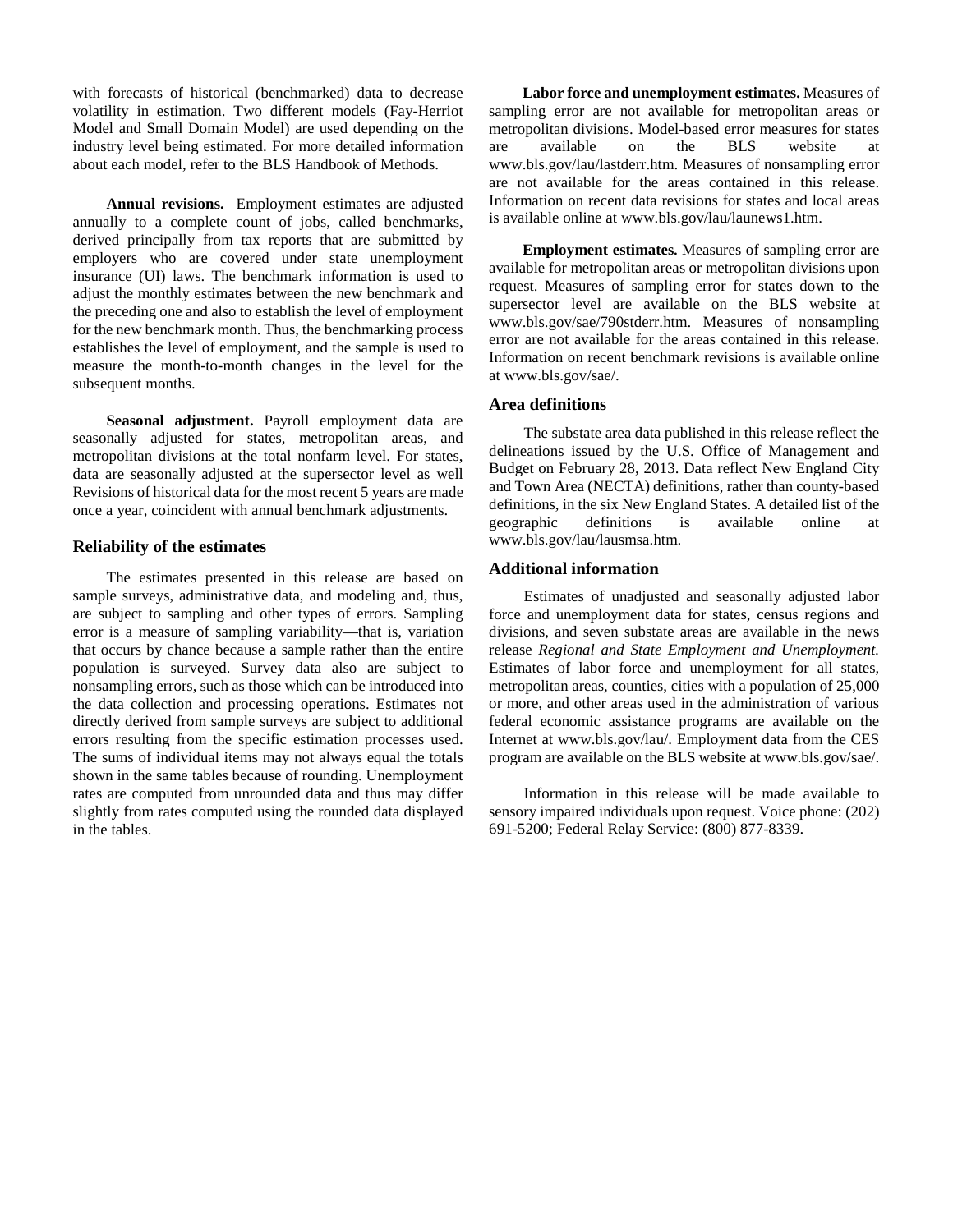(Numbers in thousands)

|                                           | Civilian labor force |                  |                  |                   | Unemployed   |              |              |              |              |             |                        |             |
|-------------------------------------------|----------------------|------------------|------------------|-------------------|--------------|--------------|--------------|--------------|--------------|-------------|------------------------|-------------|
|                                           |                      |                  |                  |                   |              |              | Number       |              |              |             | Percent of labor force |             |
| State and area                            |                      | June             | July             |                   |              | June         | July         |              |              | June        |                        | July        |
|                                           | 2014                 | 2015             | 2014             | 2015 <sup>p</sup> | 2014         | 2015         | 2014         | 2015P        | 2014         | 2015        | 2014                   | 2015P       |
|                                           | 2,169.7              | 2,177.1          | 2,168.8          | 2,179.1           | 161.4        | 144.9        | 165.2        | 147.2        | 7.4          | 6.7         | 7.6                    | 6.8         |
| Anniston-Oxford-Jacksonville              | 47.4                 | 46.9             | 47.6             | 46.8              | 4.1          | 3.5          | 4.2          | 3.6          | 8.6          | 7.5         | 8.8                    | 7.7         |
|                                           | 71.1                 | 72.2             | 71.0             | 72.5              | 4.5          | 4.2          | 4.5          | 4.3          | 6.4          | 5.8         | 6.4                    | 5.9         |
|                                           | 538.7                | 541.0            | 537.3            | 541.7             | 35.1         | 31.8         | 35.8         | 32.3         | 6.5          | 5.9         | 6.7                    | 6.0         |
|                                           | 88.8                 | 89.9             | 88.8             | 89.5              | 5.5          | 5.0          | 5.5          | 5.1          | 6.2          | 5.5         | 6.2                    | 5.6         |
|                                           | 70.5                 | 69.9             | 70.5             | 70.2              | 5.3          | 4.7          | 5.7          | 4.8          | 7.5          | 6.7         | 8.0                    | 6.8         |
|                                           | 62.5                 | 63.2             | 63.0             | 63.6              | 4.8          | 4.2          | 4.8          | 4.4          | 7.6          | 6.7         | 7.7                    | 6.9         |
|                                           | 68.0<br>43.9         | 66.3<br>44.0     | 68.0<br>43.8     | 66.3<br>43.7      | 5.7<br>3.4   | 5.4<br>2.9   | 5.9<br>3.4   | 5.4<br>2.9   | 8.4<br>7.7   | 8.1<br>6.6  | 8.7<br>7.8             | 8.1<br>6.7  |
|                                           | 209.2                | 210.0            | 209.4            | 210.7             | 14.2         | 12.7         | 14.5         | 12.8         | 6.8          | 6.1         | 6.9                    | 6.1         |
|                                           | 186.5                | 184.8            | 185.6            | 184.1             | 15.6         | 14.3         | 15.9         | 14.6         | 8.4          | 7.7         | 8.6                    | 7.9         |
|                                           | 172.5                | 172.2            | 171.2            | 172.5             | 12.4         | 11.1         | 12.7         | 11.3         | 7.2          | 6.5         | 7.4                    | 6.6         |
|                                           | 110.7                | 112.2            | 110.2            | 112.4             | 8.3          | 7.3          | 8.0          | 7.5          | 7.5          | 6.5         | 7.3                    | 6.7         |
|                                           | 375.4                | 371.6            | 378.9            | 374.7             | 26.3         | 25.5         | 24.0         | 22.3         | 7.0          | 6.9         | 6.3                    | 5.9         |
|                                           | 205.7<br>46.8        | 205.4<br>46.5    | 206.0<br>47.6    | 204.0<br>46.4     | 12.7<br>2.9  | 12.5<br>2.8  | 11.5<br>2.6  | 10.9<br>2.3  | 6.2<br>6.1   | 6.1<br>6.0  | 5.6<br>5.4             | 5.3<br>4.9  |
|                                           | 3,092.3              | 3,158.3          | 3,090.9          | 3,146.8           | 220.7        | 199.4        | 228.1        | 214.8        | 7.1          | 6.3         | 7.4                    | 6.8         |
|                                           | 73.8                 | 75.5             | 73.6             | 75.0              | 5.3          | 4.9          | 5.5          | 5.4          | 7.2          | 6.6         | 7.5                    | 7.2         |
| Lake Havasu City-Kingman                  | 79.1                 | 79.4             | 79.5             | 79.2              | 7.0          | 6.4          | 7.1          | 6.9          | 8.8          | 8.1         | 9.0                    | 8.7         |
|                                           | 2,104.8              | 2,164.2          | 2,099.8          | 2,154.3           | 130.5        | 117.0        | 132.5        | 123.7        | 6.2          | 5.4         | 6.3                    | 5.7         |
|                                           | 95.6                 | 97.9             | 95.5             | 96.8              | 6.2          | 5.6          | 6.3          | 5.8          | 6.5          | 5.8         | 6.6                    | 6.0         |
|                                           | 51.5                 | 51.3             | 51.7             | 51.0              | 4.5          | 3.9          | 4.6          | 4.1          | 8.7          | 7.6         | 8.8                    | 7.9         |
|                                           | 459.3<br>94.8        | 463.0<br>93.7    | 459.0<br>98.8    | 460.3<br>98.1     | 29.9<br>22.5 | 27.3<br>21.4 | 30.2<br>26.1 | 28.5<br>26.1 | 6.5<br>23.7  | 5.9<br>22.8 | 6.6<br>26.4            | 6.2<br>26.6 |
|                                           | 1,315.7              | 1,353.5          | 1,315.1          | 1,348.7           | 81.9         | 75.9         | 86.2         | 78.6         | 6.2          | 5.6         | 6.6                    | 5.8         |
| Fayetteville-Springdale-Rogers            | 241.0                | 250.9            | 244.0            | 252.0             | 11.3         | 10.6         | 12.3         | 10.9         | 4.7          | 4.2         | 5.0                    | 4.3         |
|                                           | 120.3                | 122.3            | 120.3            | 122.3             | 7.5          | 7.2          | 7.6          | 7.3          | 6.3          | 5.9         | 6.3                    | 5.9         |
|                                           | 40.8                 | 42.3             | 41.3             | 42.9              | 2.6          | 2.4          | 2.7          | 2.6          | 6.4          | 5.7         | 6.6                    | 6.0         |
| Little Rock-North Little Rock-Conway      | 59.4<br>343.0        | 62.9<br>353.1    | 60.1<br>347.9    | 63.4<br>361.3     | 3.5<br>19.1  | 3.2<br>17.4  | 3.6<br>20.2  | 3.3<br>18.5  | 5.9<br>5.6   | 5.1<br>4.9  | 6.1<br>5.8             | 5.2<br>5.1  |
|                                           | 37.3                 | 35.5             | 37.4             | 35.5              | 3.3          | 2.8          | 3.5          | 2.9          | 8.8          | 8.0         | 9.3                    | 8.3         |
|                                           | 18,785.3             | 19,055.9         | 18,897.3         | 19,135.1          | 1,386.1      | 1,179.2      | 1,497.7      | 1,243.4      | 7.4          | 6.2         | 7.9                    | 6.5         |
| Bakersfield                               | 392.1                | 396.0            | 398.4            | 398.6             | 40.5         | 39.1         | 41.0         | 39.7         | 10.3         | 9.9         | 10.3                   | 10.0        |
|                                           | 102.4                | 102.3            | 101.2            | 102.4             | 8.8          | 7.2          | 9.3          | 7.6          | 8.6          | 7.0         | 9.2                    | 7.5         |
|                                           | 80.5<br>443.1        | 80.8<br>449.9    | 79.2<br>446.5    | 78.6<br>451.5     | 19.8<br>48.4 | 18.3<br>42.0 | 22.3<br>49.5 | 19.0<br>43.4 | 24.6<br>10.9 | 22.7<br>9.3 | 28.1<br>11.1           | 24.2<br>9.6 |
|                                           | 57.4                 | 57.2             | 58.2             | 58.1              | 6.7          | 5.8          | 6.6          | 5.7          | 11.6         | 10.2        | 11.4                   | 9.8         |
| Los Angeles-Long Beach-Anaheim            | 6,566.3              | 6,670.7          | 6,630.5          | 6,693.4           | 496.7        | 442.3        | 547.0        | 454.7        | 7.6          | 6.6         | 8.2                    | 6.8         |
|                                           | 63.1                 | 63.1             | 62.5             | 62.0              | 6.6          | 5.9          | 6.8          | 6.1          | 10.4         | 9.4         | 10.9                   | 9.9         |
|                                           | 115.9                | 116.2            | 112.8            | 112.3             | 13.9         | 12.1         | 14.0         | 12.1         | 12.0         | 10.4        | 12.4                   | 10.8        |
|                                           | 241.5                | 241.7            | 245.2            | 242.9             | 26.7         | 22.4         | 27.2         | 22.9         | 11.0         | 9.3         | 11.1                   | 9.4         |
|                                           | 74.9                 | 75.0             | 75.1             | 75.6              | 3.8          | 3.0          | 4.2          | 3.3          | 5.1          | 4.1         | 5.6                    | 4.4         |
| Oxnard-Thousand Oaks-Ventura              | 431.1<br>75.5        | 431.5<br>75.2    | 430.2<br>75.1    | 429.3<br>74.7     | 27.4<br>7.0  | 22.8<br>5.5  | 30.3<br>7.2  | 25.2<br>5.8  | 6.4<br>9.2   | 5.3<br>7.3  | 7.0<br>9.7             | 5.9<br>7.8  |
| Riverside-San Bernardino-Ontario          | 1,910.1              | 1,940.0          | 1,916.7          | 1,947.2           | 155.9        | 126.3        | 170.1        | 138.4        | 8.2          | 6.5         | 8.9                    | 7.1         |
| Sacramento--Roseville--Arden-Arcade       | 1,055.4              | 1.061.9          | 1,053.9          | 1,066.1           | 73.4         | 59.6         | 78.6         | 64.3         | 7.0          | 5.6         | 7.5                    | 6.0         |
|                                           | 228.3                | 231.2            | 227.8            | 229.8             | 16.2         | 14.3         | 16.8         | 14.8         | 7.1          | 6.2         | 7.4                    | 6.4         |
|                                           | 1,545.4              | 1,565.9          | 1,554.9          | 1,581.5           | 98.6         | 77.9         | 106.8        | 85.1         | 6.4          | 5.0         | 6.9                    | 5.4         |
| San Francisco-Oakland-Hayward             | 2,453.0              | 2,494.7          | 2,478.9          | 2,524.6           | 127.1        | 103.3        | 138.4        | 112.4        | 5.2          | 4.1         | 5.6                    | 4.5         |
| San Jose-Sunnyvale-Santa Clara            | 1,022.8              | 1,063.0          | 1,025.5          | 1,069.6           | 53.9         | 42.9         | 58.2         | 46.4         | 5.3          | 4.0         | 5.7                    | 4.3         |
| San Luis Obispo-Paso Robles-Arroyo Grande | 141.6                | 144.2            | 139.8            | 141.7             | 7.7          | 6.3          | 8.6          | 6.9          | 5.4          | 4.4         | 6.1                    | 4.9         |
| Santa Maria-Santa Barbara                 | 146.4<br>220.6       | 145.4<br>224.7   | 145.3<br>219.6   | 145.3<br>224.0    | 10.9<br>12.4 | 9.0<br>10.4  | 11.3<br>13.6 | 9.5<br>11.3  | 7.4<br>5.6   | 6.2<br>4.6  | 7.8<br>6.2             | 6.5<br>5.0  |
|                                           | 257.8                | 259.9            | 259.6            | 261.3             | 14.2         | 11.2         | 15.3         | 12.1         | 5.5          | 4.3         | 5.9                    | 4.6         |
|                                           | 310.7                | 311.6            | 311.8            | 313.2             | 32.1         | 26.6         | 33.2         | 27.8         | 10.3         | 8.5         | 10.6                   | 8.9         |
|                                           | 203.6                | 205.9            | 205.0            | 207.8             | 14.9         | 12.1         | 15.9         | 13.0         | 7.3          | 5.9         | 7.8                    | 6.2         |
|                                           | 199.2<br>73.4        | 200.2<br>73.3    | 198.1<br>73.1    | 199.0             | 24.4         | 21.8<br>7.0  | 25.8         | 23.3<br>6.9  | 12.3         | 10.9<br>9.6 | 13.0                   | 11.7<br>9.5 |
|                                           |                      |                  |                  | 73.1              | 8.6          |              | 8.5          |              | 11.7         |             | 11.6                   |             |
|                                           | 2,840.2<br>177.1     | 2,838.6<br>175.7 | 2,846.4<br>177.7 | 2,830.7<br>174.7  | 145.3<br>7.6 | 129.0<br>6.7 | 140.5<br>7.4 | 114.6<br>5.8 | 5.1<br>4.3   | 4.5<br>3.8  | 4.9<br>4.2             | 4.0<br>3.3  |
|                                           | 323.1                | 317.2            | 323.0            | 315.7             | 19.9         | 17.4         | 19.3         | 15.6         | 6.2          | 5.5         | 6.0                    | 4.9         |
| Denver-Aurora-Lakewood                    | 1,505.6              | 1.504.9          | 1,510.6          | 1,505.0           | 74.0         | 64.6         | 72.1         | 57.8         | 4.9          | 4.3         | 4.8                    | 3.8         |
|                                           | 180.9                | 183.0            | 179.0            | 180.3             | 7.7          | 7.0          | 7.5          | 6.1          | 4.3          | 3.8         | 4.2                    | 3.4         |
|                                           | 73.8                 | 73.5             | 73.7             | 73.0              | 4.7          | 4.8          | 4.5          | 4.3          | 6.4          | 6.5         | 6.1                    | 5.9         |
|                                           | 146.2                | 150.5            | 146.6            | 149.9             | 6.9          | 6.9          | 6.6          | 6.1          | 4.7          | 4.6         | 4.5                    | 4.1         |
|                                           | 73.1                 | 72.0             | 72.8             | 71.6              | 5.5          | 4.8          | 5.4          | 4.3          | 7.5          | 6.6         | 7.3                    | 6.0         |
|                                           | 1,900.5              | 1,931.2          | 1,917.4          | 1,941.4           | 125.6        | 104.0        | 131.4        | 109.2        | 6.6          | 5.4         | 6.9                    | 5.6         |
| Bridgeport-Stamford-Norwalk               | 466.4<br>107.3       | 475.8<br>108.8   | 473.0<br>108.4   | 481.8<br>109.5    | 29.8         | 24.9<br>4.6  | 31.3<br>6.0  | 26.1<br>5.0  | 6.4<br>5.1   | 5.2<br>4.3  | 6.6<br>5.5             | 5.4<br>4.6  |
| Hartford-West Hartford-East Hartford      | 618.2                | 629.3            | 622.9            | 631.9             | 5.5<br>41.2  | 34.0         | 43.3         | 36.0         | 6.7          | 5.4         | 7.0                    | 5.7         |
|                                           | 326.0                | 330.6            | 327.0            | 329.6             | 22.2         | 18.1         | 23.2         | 19.0         | 6.8          | 5.5         | 7.1                    | 5.8         |
| Norwich-New London-Westerly               | 145.3                | 144.6            | 147.1            | 145.5             | 10.1         | 8.3          | 10.5         | 8.6          | 7.0          | 5.8         | 7.1                    | 5.9         |
|                                           | 113.0                | 114.6            | 113.5            | 115.2             | 9.2          | 7.8          | 9.5          | 7.9          | 8.1          | 6.8         | 8.3                    | 6.9         |
|                                           |                      |                  |                  |                   |              |              |              |              |              |             |                        |             |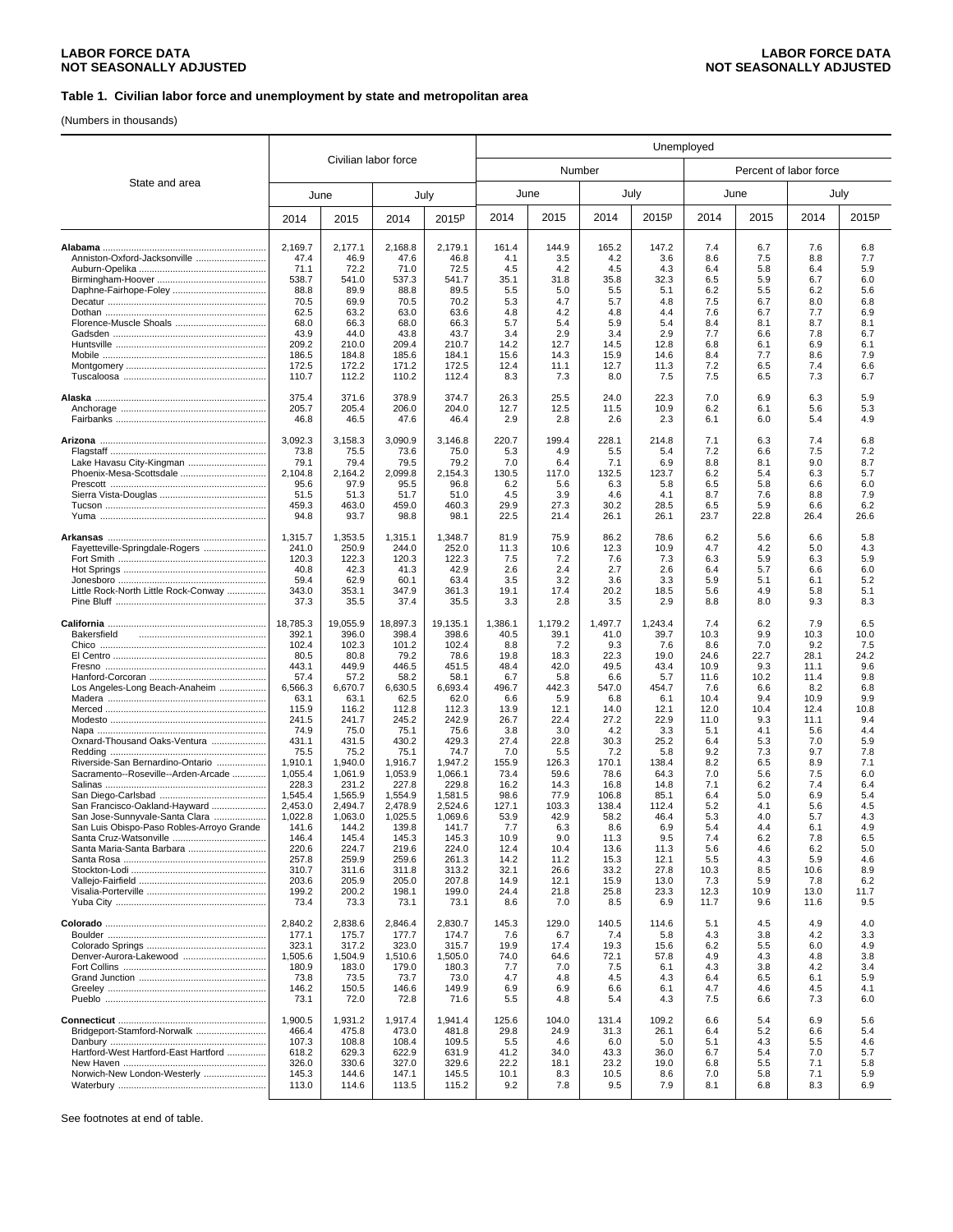(Numbers in thousands)

|                                       |                 |                 |                 | Unemployed        |              |              |              |              |            |            |                        |            |
|---------------------------------------|-----------------|-----------------|-----------------|-------------------|--------------|--------------|--------------|--------------|------------|------------|------------------------|------------|
| Civilian labor force                  |                 |                 |                 |                   |              | Number       |              |              |            |            | Percent of labor force |            |
| State and area                        | June            |                 |                 | July              |              | June         | July         |              |            | June       |                        | July       |
|                                       | 2014            | 2015            | 2014            | 2015 <sup>p</sup> | 2014         | 2015         | 2014         | 2015P        | 2014       | 2015       | 2014                   | 2015P      |
|                                       |                 |                 |                 |                   |              |              |              |              |            |            |                        |            |
|                                       | 456.7           | 466.6           | 458.9           | 467.7             | 27.9         | 23.9         | 27.3         | 22.6         | 6.1        | 5.1        | 6.0                    | 4.8        |
|                                       | 75.2<br>188.4   | 76.0<br>194.9   | 75.1<br>191.8   | 75.1<br>196.8     | 5.3<br>12.3  | 4.4<br>11.0  | 5.2<br>12.1  | 4.2<br>10.5  | 7.1<br>6.5 | 5.8<br>5.6 | 7.0<br>6.3             | 5.6<br>5.3 |
|                                       | 379.1           | 386.3           | 384.0           | 391.9             | 30.2         | 26.6         | 31.2         | 27.4         | 8.0        | 6.9        | 8.1                    | 7.0        |
| Washington-Arlington-Alexandria       | 3,287.2         | 3,316.2         | 3,305.9         | 3,326.4           | 173.2        | 159.0        | 176.6        | 152.8        | 5.3        | 4.8        | 5.3                    | 4.6        |
|                                       | 9,662.7         | 9,543.4         | 9,705.0         | 9,564.3           | 619.7        | 532.3        | 654.1        | 541.1        | 6.4        | 5.6        | 6.7                    | 5.7        |
| Crestview-Fort Walton Beach-Destin    | 308.2           | 307.5           | 308.1           | 306.3             | 19.3         | 16.2         | 20.5         | 16.7         | 6.3        | 5.3        | 6.7                    | 5.5        |
| Deltona-Daytona Beach-Ormond Beach    | 125.1<br>283.2  | 122.4<br>280.1  | 125.9<br>285.5  | 122.6<br>279.3    | 6.3<br>19.6  | 5.4<br>16.6  | 6.7<br>20.7  | 5.6<br>16.9  | 5.0<br>6.9 | 4.4<br>5.9 | 5.3<br>7.2             | 4.6<br>6.1 |
|                                       | 135.5           | 133.3           | 136.1           | 133.9             | 7.7          | 6.6          | 8.1          | 6.6          | 5.6        | 5.0        | 5.9                    | 5.0        |
|                                       | 48.9            | 47.2            | 48.2            | 46.3              | 4.2          | 3.6          | 4.4          | 3.7          | 8.5        | 7.7        | 9.1                    | 8.0        |
|                                       | 726.3<br>281.1  | 713.9<br>278.2  | 731.6<br>281.3  | 721.6<br>278.8    | 46.7<br>20.5 | 39.5<br>17.6 | 49.4<br>22.1 | 40.1<br>18.5 | 6.4<br>7.3 | 5.5<br>6.3 | 6.8<br>7.9             | 5.6<br>6.6 |
| Miami-Fort Lauderdale-West Palm Beach | 3,003.1         | 2,961.1         | 3,017.3         | 2,975.2           | 192.7        | 170.1        | 201.2        | 169.5        | 6.4        | 5.7        | 6.7                    | 5.7        |
| Naples-Immokalee-Marco Island         | 158.4           | 158.6           | 158.5           | 157.8             | 9.7          | 8.5          | 10.8         | 9.4          | 6.1        | 5.4        | 6.8                    | 5.9        |
| North Port-Sarasota-Bradenton         | 336.9<br>132.4  | 334.1<br>131.4  | 338.0<br>134.1  | 334.3<br>132.2    | 19.8<br>9.7  | 16.9<br>8.6  | 21.3<br>10.3 | 17.8<br>8.8  | 5.9<br>7.3 | 5.1<br>6.5 | 6.3<br>7.7             | 5.3<br>6.6 |
| Orlando-Kissimmee-Sanford             | 1,219.5         | 1,219.7         | 1,228.1         | 1,222.0           | 74.2         | 62.5         | 78.5         | 63.3         | 6.1        | 5.1        | 6.4                    | 5.2        |
| Palm Bay-Melbourne-Titusville         | 262.2           | 257.6           | 263.9           | 258.7             | 18.3         | 15.3         | 19.2         | 15.7         | 7.0        | 5.9        | 7.3                    | 6.1        |
|                                       | 97.4            | 94.5            | 97.8            | 95.1              | 5.8          | 5.0          | 6.1          | 5.0          | 6.0        | 5.2        | 6.3                    | 5.3        |
| Pensacola-Ferry Pass-Brent            | 217.2<br>200.5  | 213.7<br>197.0  | 219.3<br>200.2  | 215.2<br>196.8    | 13.6<br>15.3 | 11.6<br>12.2 | 14.3<br>16.3 | 11.7<br>12.9 | 6.3<br>7.6 | 5.4<br>6.2 | 6.5<br>8.1             | 5.5<br>6.5 |
|                                       | 67.0            | 65.7            | 66.5            | 65.7              | 4.5          | 3.8          | 4.9          | 4.1          | 6.7        | 5.9        | 7.3                    | 6.2        |
|                                       | 61.8            | 60.0            | 61.9            | 59.8              | 5.1          | 4.3          | 5.5          | 4.6          | 8.3        | 7.2        | 8.9                    | 7.7        |
|                                       | 35.1<br>188.4   | 34.9<br>184.7   | 34.3<br>189.8   | 34.2<br>185.0     | 3.0<br>11.6  | 2.6<br>10.1  | 3.3<br>12.3  | 2.8<br>10.2  | 8.6<br>6.1 | 7.5<br>5.5 | 9.6<br>6.5             | 8.3<br>5.5 |
| Tampa-St. Petersburg-Clearwater       | 1,452.3         | 1,435.9         | 1,458.3         | 1,433.5           | 89.5         | 75.8         | 94.2         | 77.0         | 6.2        | 5.3        | 6.5                    | 5.4        |
|                                       | 28.2            | 28.0            | 28.3            | 28.0              | 2.1          | 2.0          | 2.3          | 2.1          | 7.6        | 7.0        | 8.3                    | 7.4        |
|                                       | 4,770.9         | 4,756.2         | 4,803.1         | 4,772.8           | 368.0        | 300.6        | 390.0        | 310.1        | 7.7        | 6.3        | 8.1                    | 6.5        |
|                                       | 66.6<br>93.6    | 64.6<br>93.9    | 66.3<br>94.7    | 64.3<br>94.0      | 6.0<br>6.9   | 4.9<br>5.9   | 6.3<br>7.3   | 5.1<br>6.0   | 9.0<br>7.4 | 7.6<br>6.2 | 9.5<br>7.7             | 8.0<br>6.3 |
| Atlanta-Sandy Springs-Roswell         | 2,817.2         | 2,819.1         | 2,838.3         | 2,839.7           | 205.9        | 169.2        | 216.5        | 173.9        | 7.3        | 6.0        | 7.6                    | 6.1        |
| Augusta-Richmond County               | 256.3           | 256.9           | 257.4           | 258.5             | 20.2         | 17.6         | 21.5         | 18.3         | 7.9        | 6.8        | 8.4                    | 7.1        |
|                                       | 50.7            | 50.5            | 51.1            | 50.7              | 4.1          | 3.3          | 4.4          | 3.5          | 8.2        | 6.6        | 8.7                    | 6.8        |
|                                       | 128.4<br>61.1   | 127.1<br>60.6   | 128.2<br>61.7   | 127.5<br>60.9     | 10.8<br>5.2  | 9.4<br>4.2   | 11.3<br>5.9  | 9.5<br>4.5   | 8.4<br>8.6 | 7.4<br>6.8 | 8.8<br>9.5             | 7.5<br>7.4 |
|                                       | 90.2            | 91.1            | 90.9            | 90.5              | 5.9          | 4.8          | 6.4          | 4.9          | 6.6        | 5.3        | 7.0                    | 5.5        |
|                                       | 32.1            | 31.7            | 32.5            | 31.4              | 2.6          | 2.1          | 2.8          | 2.2          | 8.3        | 6.7        | 8.6                    | 6.9        |
|                                       | 105.1<br>43.4   | 102.8<br>42.5   | 105.2<br>43.6   | 102.6<br>42.6     | 8.7<br>3.7   | 7.1<br>3.0   | 9.1<br>4.1   | 7.2<br>3.2   | 8.3<br>8.6 | 6.9<br>7.1 | 8.7<br>9.5             | 7.0<br>7.6 |
|                                       | 175.1           | 173.4           | 177.3           | 175.0             | 13.4         | 10.6         | 14.1         | 10.7         | 7.6        | 6.1        | 7.9                    | 6.1        |
|                                       | 63.1            | 61.3            | 63.4            | 60.8              | 5.0          | 4.1          | 5.2          | 4.2          | 8.0        | 6.6        | 8.2                    | 6.9        |
|                                       | 82.4            | 79.5            | 82.2            | 79.4              | 6.5          | 5.4          | 6.9          | 5.5          | 7.9        | 6.7        | 8.3                    | 6.9        |
|                                       | 672.5           | 679.5           | 674.4           | 673.2             | 33.6         | 29.8         | 30.1         | 21.9         | 5.0        | 4.4        | 4.5                    | 3.3        |
|                                       | 83.2<br>464.6   | 84.2<br>470.8   | 84.0<br>464.4   | 84.2<br>465.1     | 4.2<br>21.6  | 3.7<br>19.4  | 3.8<br>19.3  | 2.8<br>14.1  | 5.1<br>4.6 | 4.4<br>4.1 | 4.5<br>4.1             | 3.3<br>3.0 |
|                                       | 787.8           | 808.3           | 789.9           | 810.6             | 35.8         | 30.4         | 35.8         | 31.5         | 4.5        | 3.8        | 4.5                    | 3.9        |
|                                       | 317.5           | 323.9           | 318.0           | 326.0             | 14.6         | 11.7         | 14.5         | 12.1         | 4.6        | 3.6        | 4.6                    | 3.7        |
|                                       | 71.5            | 75.4            | 72.5            | 75.8              | 3.5          | 3.1          | 3.5          | 3.3          | 4.9        | 4.1        | 4.8                    | 4.3        |
|                                       | 64.3<br>30.1    | 67.2<br>30.4    | 64.2<br>30.3    | 66.6<br>30.4      | 2.5<br>1.3   | 2.3<br>1.2   | 2.5<br>1.3   | 2.3<br>1.2   | 4.0<br>4.2 | 3.4<br>3.9 | 3.9<br>4.2             | 3.4<br>4.1 |
|                                       | 41.0            | 42.4            | 41.1            | 42.1              | 1.8          | 1.6          | 1.9          | 1.7          | 4.4        | 3.8        | 4.5                    | 4.1        |
|                                       | 6,592.0         | 6,581.7         | 6,607.4         | 6,602.5           | 467.4        | 386.0        | 480.6        | 388.1        | 7.1        | 5.9        | 7.3                    | 5.9        |
|                                       | 97.9            | 97.9            | 98.4            | 98.8              | 5.7          | 4.5          | 5.9          | 4.7          | 5.8        | 4.6        | 6.0                    | 4.7        |
|                                       | 59.1<br>115.2   | 57.9<br>116.1   | 57.7<br>116.0   | 57.0<br>117.3     | 4.1<br>7.2   | 3.3<br>5.7   | 4.2<br>7.6   | 3.4<br>5.9   | 6.9<br>6.2 | 5.7<br>4.9 | 7.3<br>6.6             | 6.0<br>5.0 |
|                                       | 4,967.4         | 4,964.4         | 4,978.4         | 4,974.6           | 354.9        | 299.0        | 361.3        | 293.8        | 7.1        | 6.0        | 7.3                    | 5.9        |
|                                       | 35.7            | 35.8            | 36.0            | 36.3              | 3.0          | 2.3          | 3.2          | 2.4          | 8.5        | 6.5        | 8.8                    | 6.7        |
| Davenport-Moline-Rock Island 1        | 197.5<br>51.2   | 192.7<br>50.1   | 200.0<br>51.4   | 193.8<br>50.9     | 11.9<br>4.4  | 9.8<br>3.3   | 12.6<br>4.5  | 10.0<br>3.7  | 6.0<br>8.6 | 5.1<br>6.6 | 6.3<br>8.8             | 5.1<br>7.2 |
|                                       | 55.3            | 55.4            | 55.5            | 55.3              | 4.4          | 3.3          | 4.4          | 3.4          | 7.9        | 6.0        | 8.0                    | 6.2        |
|                                       | 190.2           | 185.9           | 190.4           | 188.4             | 13.3         | 10.6         | 13.8         | 11.7         | 7.0        | 5.7        | 7.3                    | 6.2        |
|                                       | 170.3<br>111.7  | 169.5<br>110.8  | 171.3<br>112.1  | 172.1<br>111.7    | 13.4<br>6.5  | 10.3<br>5.1  | 14.4<br>6.8  | 12.2<br>5.5  | 7.9<br>5.8 | 6.1<br>4.6 | 8.4<br>6.1             | 7.1<br>4.9 |
|                                       |                 |                 |                 |                   |              |              |              |              |            |            |                        |            |
|                                       | 3,261.2<br>74.7 | 3,292.0<br>73.6 | 3,262.1<br>74.7 | 3,304.3<br>74.3   | 195.1<br>5.0 | 156.5<br>4.2 | 199.7<br>5.0 | 157.7<br>4.0 | 6.0<br>6.7 | 4.8<br>5.7 | 6.1<br>6.7             | 4.8<br>5.4 |
|                                       | 43.3            | 43.6            | 43.4            | 44.3              | 1.9          | 1.6          | 1.9          | 1.6          | 4.4        | 3.7        | 4.4                    | 3.6        |
|                                       | 104.8           | 106.1           | 103.2           | 106.4             | 5.4          | 4.1          | 5.4          | 4.1          | 5.1        | 3.9        | 5.3                    | 3.9        |
|                                       | 159.9<br>209.2  | 160.9<br>209.0  | 160.9<br>206.9  | 162.3<br>209.7    | 8.8<br>11.6  | 6.9<br>9.3   | 8.7<br>13.4  | 6.9<br>9.4   | 5.5<br>5.5 | 4.3<br>4.5 | 5.4<br>6.5             | 4.3<br>4.5 |
| Indianapolis-Carmel-Anderson          | 1,003.6         | 1,017.7         | 1,010.1         | 1,027.2           | 57.3         | 45.3         | 58.2         | 45.4         | 5.7        | 4.5        | 5.8                    | 4.4        |
|                                       | 37.4            | 37.3            | 38.0            | 37.5              | 2.4          | 1.9          | 2.5          | 1.8          | 6.3        | 5.0        | 6.6                    | 4.9        |
|                                       |                 |                 |                 |                   |              |              |              |              |            |            |                        |            |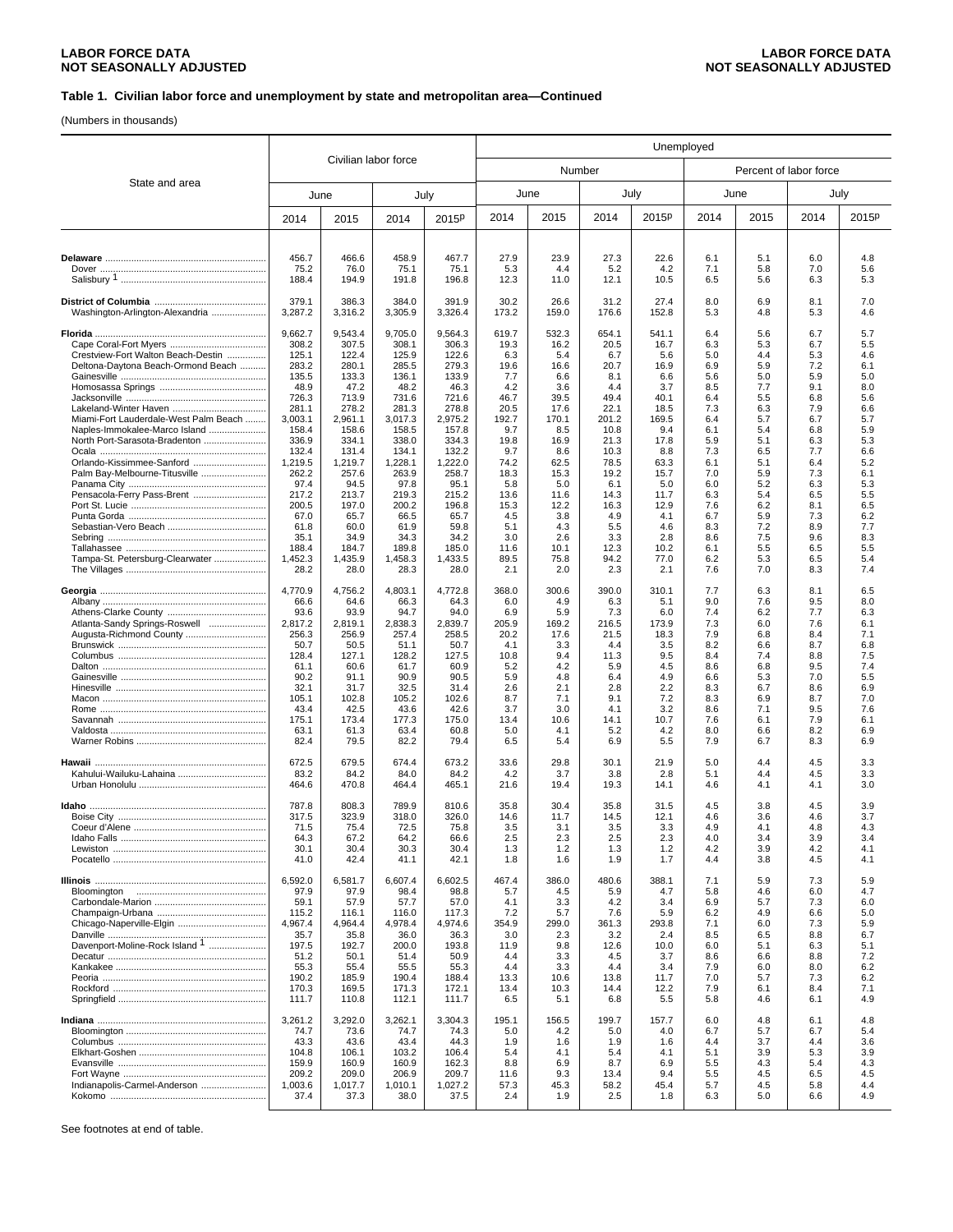(Numbers in thousands)

|                             | Civilian labor force |                    |                    |                    | Unemployed    |               |               |               |            |                        |            |            |
|-----------------------------|----------------------|--------------------|--------------------|--------------------|---------------|---------------|---------------|---------------|------------|------------------------|------------|------------|
|                             |                      |                    |                    |                    |               | Number        |               |               |            | Percent of labor force |            |            |
| State and area              |                      | June               | July               |                    |               | June          | July          |               |            | June                   |            | July       |
|                             | 2014                 | 2015               | 2014               | 2015 <sup>p</sup>  | 2014          | 2015          | 2014          | 2015P         | 2014       | 2015                   | 2014       | 2015P      |
|                             |                      |                    |                    |                    |               |               |               |               |            |                        |            |            |
| Indiana-Continued           | 104.3                | 104.4              | 102.6              | 104.4              | 5.8           | 4.9           | 5.7           | 4.9           | 5.6        | 4.7                    | 5.6        | 4.7        |
|                             | 49.6                 | 49.3               | 49.3               | 49.5               | 3.5           | 2.8           | 3.5           | 2.9           | 7.1        | 5.7                    | 7.2        | 5.8        |
|                             | 53.3                 | 53.6               | 53.7               | 54.0               | 4.0           | 3.2           | 4.2           | 3.1           | 7.5        | 6.0                    | 7.9        | 5.8        |
|                             | 153.7                | 153.6              | 152.0              | 153.2              | 10.3          | 7.8           | 10.6          | 7.9           | 6.7        | 5.1                    | 7.0        | 5.1        |
|                             | 76.9                 | 76.1               | 77.6               | 76.7               | 6.0           | 4.7           | 6.1           | 4.8           | 7.9        | 6.1                    | 7.9        | 6.3        |
|                             | 1,716.3              | 1,713.1            | 1,722.2            | 1,717.8            | 74.3          | 62.7          | 72.8          | 59.6          | 4.3        | 3.7                    | 4.2        | 3.5        |
|                             | 54.5                 | 54.8               | 54.6               | 55.0               | 1.9           | 1.7           | 1.8           | 1.5           | 3.4        | 3.1                    | 3.3        | 2.7        |
| Des Moines-West Des Moines  | 146.8<br>343.2       | 143.8<br>344.0     | 146.8<br>343.9     | 143.4<br>345.2     | 6.6<br>14.2   | 5.3<br>11.8   | 6.6<br>13.8   | 5.2<br>11.1   | 4.5<br>4.1 | 3.7<br>3.4             | 4.5<br>4.0 | 3.6<br>3.2 |
|                             | 55.9                 | 55.0               | 55.7               | 55.4               | 2.3           | 2.0           | 2.2           | 1.8           | 4.1        | 3.6                    | 3.9        | 3.3        |
|                             | 96.6                 | 95.8               | 96.9               | 96.9               | 3.4           | 2.8           | 3.4           | 2.7           | 3.5        | 2.9                    | 3.5        | 2.8        |
|                             | 94.0<br>92.4         | 95.3<br>91.0       | 94.9<br>93.1       | 95.7<br>91.1       | 4.2<br>4.3    | 3.6<br>4.0    | 4.0<br>4.2    | 3.4<br>3.7    | 4.4<br>4.6 | 3.8<br>4.4             | 4.3<br>4.5 | 3.6<br>4.0 |
|                             |                      |                    |                    |                    |               |               |               |               |            |                        |            |            |
|                             | 1,518.4              | 1,489.9            | 1,522.1            | 1,493.2            | 72.5          | 69.6          | 77.0          | 75.6          | 4.8        | 4.7                    | 5.1        | 5.1        |
|                             | 62.7<br>47.2         | 62.4<br>46.7       | 63.9<br>46.9       | 63.4<br>47.2       | 2.9<br>2.0    | 2.7<br>1.9    | 3.0<br>2.0    | 3.0<br>2.1    | 4.7<br>4.2 | 4.4<br>4.1             | 4.7<br>4.4 | 4.8<br>4.4 |
|                             | 124.6                | 121.3              | 126.6              | 123.4              | 6.1           | 5.6           | 6.4           | 6.2           | 4.9        | 4.6                    | 5.0        | 5.0        |
|                             | 313.6                | 306.0              | 317.3              | 309.3              | 17.4          | 15.9          | 18.9          | 17.6          | 5.5        | 5.2                    | 6.0        | 5.7        |
|                             | 2,038.7              | 1,993.9            | 2.018.9            | 1,967.4            | 137.0         | 106.7         | 134.0         | 110.9         | 6.7        | 5.4                    | 6.6        | 5.6        |
|                             | 79.2                 | 77.3               | 77.3               | 75.6               | 5.0           | 3.9           | 4.8           | 3.9           | 6.3        | 5.1                    | 6.2        | 5.2        |
|                             | 65.7                 | 64.4               | 65.1               | 63.9               | 4.3           | 3.4           | 4.1           | 3.5           | 6.5        | 5.3                    | 6.4        | 5.5        |
| Louisville/Jefferson County | 262.6<br>639.6       | 261.6              | 258.7<br>640.5     | 253.9<br>632.5     | 14.0<br>38.8  | 11.0<br>29.5  | 13.7<br>38.0  | 11.0<br>32.7  | 5.3<br>6.1 | 4.2<br>4.7             | 5.3<br>5.9 | 4.3<br>5.2 |
|                             | 55.4                 | 632.3<br>53.7      | 54.6               | 53.0               | 3.4           | 2.9           | 3.2           | 2.6           | 6.1        | 5.4                    | 5.9        | 4.9        |
|                             |                      |                    |                    |                    |               |               |               |               |            |                        |            |            |
|                             | 2,184.5<br>67.8      | 2,233.2<br>69.2    | 2,202.0<br>68.4    | 2,218.5<br>68.4    | 153.5<br>5.1  | 156.1<br>5.1  | 158.8<br>5.2  | 145.6<br>4.6  | 7.0<br>7.5 | 7.0<br>7.3             | 7.2<br>7.7 | 6.6<br>6.8 |
|                             | 418.7                | 432.8              | 422.4              | 430.1              | 27.5          | 26.7          | 28.2          | 24.7          | 6.6        | 6.2                    | 6.7        | 5.7        |
|                             | 54.8                 | 56.3               | 55.2               | 55.9               | 4.7           | 4.5           | 4.8           | 4.1           | 8.6        | 8.0                    | 8.7        | 7.4        |
|                             | 104.7<br>235.2       | 106.6<br>241.3     | 106.6<br>238.2     | 107.0<br>240.0     | 5.5<br>13.9   | 6.4<br>16.5   | 5.8<br>14.5   | 6.0<br>15.4   | 5.3<br>5.9 | 6.0<br>6.8             | 5.5<br>6.1 | 5.6<br>6.4 |
|                             | 98.7                 | 105.3              | 100.0              | 105.2              | 6.4           | 6.1           | 6.6           | 5.8           | 6.5        | 5.8                    | 6.6        | 5.5        |
|                             | 82.4                 | 83.4               | 83.4               | 82.9               | 6.4           | 6.3           | 6.5           | 5.7           | 7.8        | 7.5                    | 7.8        | 6.9        |
|                             | 608.1                | 614.3              | 610.1              | 608.3              | 41.9          | 41.2          | 43.9          | 38.9          | 6.9        | 6.7                    | 7.2        | 6.4        |
|                             | 199.7                | 201.2              | 201.1              | 201.5              | 15.4          | 15.6          | 15.8          | 14.5          | 7.7        | 7.7                    | 7.8        | 7.2        |
|                             | 709.2                | 703.0              | 715.9              | 705.2              | 37.9          | 32.2          | 37.9          | 28.1          | 5.3        | 4.6                    | 5.3        | 4.0        |
|                             | 71.6<br>57.0         | 70.0<br>56.1       | 70.8<br>56.5       | 69.6<br>55.8       | 3.7<br>3.0    | 3.2<br>2.4    | 3.9<br>3.0    | 2.9<br>2.2    | 5.2<br>5.3 | 4.5<br>4.3             | 5.5<br>5.3 | 4.1<br>3.9 |
|                             | 205.5                | 206.4              | 205.6              | 206.2              | 9.0           | 7.6           | 9.0           | 6.6           | 4.4        | 3.7                    | 4.4        | 3.2        |
|                             |                      |                    |                    |                    |               |               |               |               |            |                        |            |            |
| Baltimore-Columbia-Towson   | 3,141.5<br>1,467.2   | 3,182.0<br>1,486.5 | 3,167.1<br>1,478.2 | 3,196.2<br>1,497.2 | 191.3<br>94.3 | 177.2<br>87.4 | 196.3<br>97.3 | 173.1<br>86.3 | 6.1<br>6.4 | 5.6<br>5.9             | 6.2<br>6.6 | 5.4<br>5.8 |
|                             | 54.6                 | 55.5               | 54.8               | 55.4               | 3.2           | 3.0           | 3.4           | 3.1           | 5.8        | 5.4                    | 6.2        | 5.6        |
|                             | 45.2                 | 44.8               | 45.8               | 44.9               | 3.5           | 3.3           | 3.5           | 3.2           | 7.7        | 7.3                    | 7.6        | 7.1        |
|                             | 129.3                | 129.8              | 130.0              | 129.6              | 7.9           | 7.4           | 7.9           | 7.3           | 6.1        | 5.7                    | 6.1        | 5.7        |
|                             | 3,596.0              | 3,667.8            | 3,609.2            | 3,644.4            | 214.8         | 179.9         | 217.8         | 180.1         | 6.0        | 4.9                    | 6.0        | 4.9        |
|                             | 130.8                | 130.4              | 137.4              | 133.6              | 7.5           | 6.4           | 7.4           | 6.2           | 5.7        | 4.9                    | 5.4        | 4.7        |
| Boston-Cambridge-Nashua     | 2,633.3              | 2,688.8            | 2,637.8            | 2,672.2            | 144.7         | 122.0         | 146.1         | 121.3         | 5.5        | 4.5                    | 5.5        | 4.5        |
|                             | 76.6<br>84.2         | 77.9<br>84.7       | 76.5<br>84.2       | 77.0<br>84.0       | 5.5<br>7.1    | 4.6<br>5.9    | 5.7<br>7.3    | 4.7<br>6.1    | 7.2<br>8.5 | 5.9<br>7.0             | 7.5<br>8.6 | 6.1<br>7.2 |
|                             | 44.8                 | 45.3               | 45.6               | 45.6               | 2.9           | 2.3           | 2.9           | 2.3           | 6.5        | 5.1                    | 6.4        | 5.2        |
|                             | 365.7                | 371.7              | 365.9              | 367.2              | 26.0          | 21.8          | 26.7          | 22.5          | 7.1        | 5.9                    | 7.3        | 6.1        |
|                             | 347.2                | 356.9              | 346.7              | 352.5              | 22.4          | 18.6          | 22.8          | 18.8          | 6.4        | 5.2                    | 6.6        | 5.3        |
|                             | 4,817.1              | 4,801.8            | 4.834.6            | 4,806.1            | 369.2         | 279.9         | 418.3         | 293.2         | 7.7        | 5.8                    | 8.7        | 6.1        |
|                             | 187.2                | 187.8              | 186.3              | 187.0              | 10.3          | 8.2           | 11.8          | 8.3           | 5.5        | 4.3                    | 6.3        | 4.5        |
|                             | 65.5<br>54.1         | 66.0<br>53.5       | 64.5<br>53.8       | 65.7<br>53.0       | 4.3<br>4.0    | 3.6<br>3.2    | 5.0<br>4.5    | 3.8<br>3.2    | 6.6<br>7.4 | 5.4<br>5.9             | 7.7<br>8.3 | 5.7<br>6.0 |
|                             | 2.037.1              | 2,015.0            | 2,064.1            | 2,030.8            | 182.3         | 132.0         | 204.4         | 142.3         | 8.9        | 6.6                    | 9.9        | 7.0        |
|                             | 187.4                | 185.9              | 186.4              | 184.5              | 14.9          | 11.7          | 17.4          | 12.5          | 8.0        | 6.3                    | 9.3        | 6.8        |
|                             | 552.5<br>74.7        | 565.5<br>73.4      | 548.4<br>73.9      | 563.6<br>73.2      | 30.0<br>5.2   | 23.7<br>4.2   | 34.7<br>5.8   | 23.7<br>4.4   | 5.4<br>6.9 | 4.2<br>5.7             | 6.3<br>7.9 | 4.2<br>6.0 |
|                             | 165.6                | 165.9              | 164.3              | 164.5              | 10.7          | 8.5           | 11.9          | 8.6           | 6.5        | 5.1                    | 7.2        | 5.2        |
|                             | 240.8                | 240.0              | 240.2              | 239.0              | 15.0          | 12.0          | 18.3          | 12.1          | 6.2        | 5.0                    | 7.6        | 5.1        |
|                             | 42.4                 | 42.0               | 42.0               | 41.7               | 2.7           | 2.2           | 3.0           | 2.2           | 6.3        | 5.2                    | 7.2        | 5.2        |
|                             | 76.3<br>78.5         | 76.7<br>78.4       | 76.6<br>78.9       | 76.3<br>78.8       | 4.7<br>6.1    | 3.7<br>4.8    | 5.9<br>7.1    | 4.0<br>4.9    | 6.2<br>7.7 | 4.8<br>6.1             | 7.7<br>9.0 | 5.3<br>6.3 |
|                             | 75.6                 | 75.2               | 75.5               | 75.1               | 5.3           | 4.1           | 5.8           | 4.2           | 7.0        | 5.5                    | 7.7        | 5.6        |
|                             | 90.5                 | 89.7               | 90.0               | 89.3               | 7.1           | 5.4           | 8.0           | 5.5           | 7.8        | 6.0                    | 8.8        | 6.2        |
|                             | 2,998.6              | 3,036.7            | 3,010.3            | 3,041.7            | 124.3         | 119.6         | 120.1         | 116.0         | 4.1        | 3.9                    | 4.0        | 3.8        |
|                             | 144.3                | 145.1              | 143.7              | 144.5              | 7.6           | 7.7           | 7.3           | 7.3           | 5.2        | 5.3                    | 5.1        | 5.1        |
| Mankato-North Mankato       | 58.2                 | 59.0               | 57.6               | 57.9               | 2.1           | 1.9           | 2.0           | 1.8           | 3.6        | 3.3                    | 3.5        | 3.2        |
|                             |                      |                    |                    |                    |               |               |               |               |            |                        |            |            |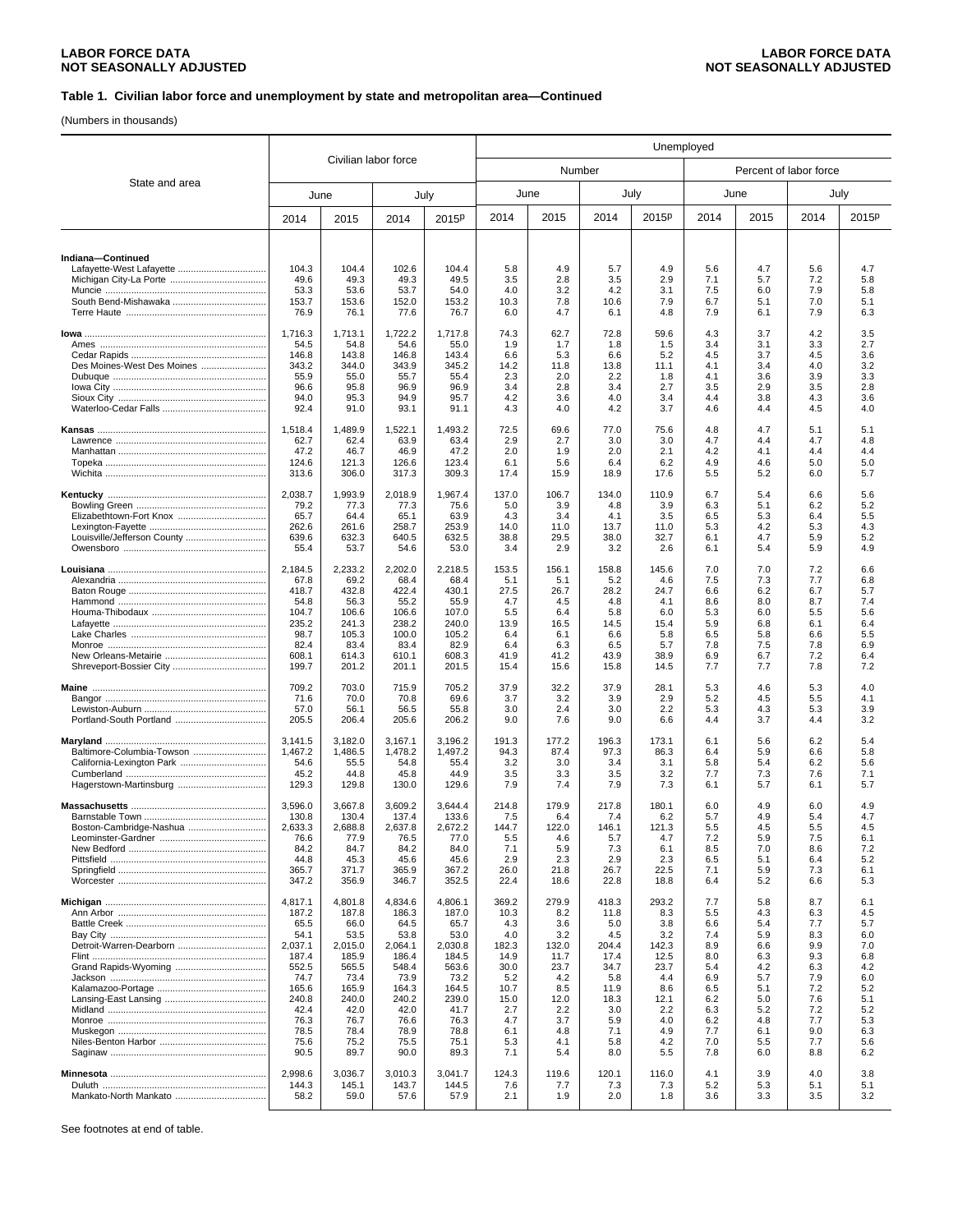(Numbers in thousands)

|                                                         |                           |                           |                           |                           | Unemployed         |                    |                    |                    |                   |                        |                   |                   |
|---------------------------------------------------------|---------------------------|---------------------------|---------------------------|---------------------------|--------------------|--------------------|--------------------|--------------------|-------------------|------------------------|-------------------|-------------------|
| State and area                                          | Civilian labor force      |                           |                           |                           |                    | Number             |                    |                    |                   | Percent of labor force |                   |                   |
|                                                         |                           | June                      |                           | July                      | June               |                    | July               |                    |                   | June                   |                   | July              |
|                                                         | 2014                      | 2015                      | 2014                      | 2015 <sup>p</sup>         | 2014               | 2015               | 2014               | 2015P              | 2014              | 2015                   | 2014              | 2015P             |
| Minnesota-Continued<br>Minneapolis-St. Paul-Bloomington | 1,935.5<br>117.9<br>108.3 | 1,948.0<br>118.2<br>108.9 | 1,943.7<br>119.7<br>108.8 | 1,962.1<br>119.1<br>109.0 | 78.3<br>4.3<br>4.4 | 73.2<br>4.1<br>4.3 | 76.0<br>4.2<br>4.2 | 71.7<br>3.9<br>4.1 | 4.0<br>3.6<br>4.1 | 3.8<br>3.5<br>4.0      | 3.9<br>3.5<br>3.9 | 3.7<br>3.3<br>3.7 |
|                                                         | 1,250.8                   | 1,278.8                   | 1,254.3                   | 1,290.3                   | 106.0              | 89.7               | 109.1              | 88.8               | 8.5               | 7.0                    | 8.7               | 6.9               |
|                                                         | 165.0                     | 166.5                     | 164.7                     | 167.5                     | 13.0               | 11.4               | 13.2               | 11.2               | 7.9               | 6.8                    | 8.0               | 6.7               |
|                                                         | 63.8                      | 65.2                      | 63.2                      | 65.5                      | 4.7                | 4.1                | 4.7                | 4.1                | 7.4               | 6.3                    | 7.4               | 6.2               |
|                                                         | 260.9                     | 270.3                     | 260.6                     | 272.7                     | 18.3               | 15.4               | 19.0               | 15.2               | 7.0               | 5.7                    | 7.3               | 5.6               |
|                                                         | 3,094.6                   | 3,110.5                   | 3,088.3                   | 3,112.0                   | 195.4              | 179.2              | 202.5              | 184.0              | 6.3               | 5.8                    | 6.6               | 5.9               |
|                                                         | 49.7                      | 48.8                      | 48.5                      | 47.6                      | 3.2                | 2.7                | 3.2                | 2.7                | 6.4               | 5.6                    | 6.5               | 5.8               |
|                                                         | 96.8                      | 98.5                      | 97.6                      | 99.7                      | 4.6                | 4.4                | 4.5                | 4.3                | 4.7               | 4.4                    | 4.7               | 4.3               |
|                                                         | 77.1                      | 76.5                      | 77.4                      | 77.1                      | 4.3                | 3.8                | 4.3                | 4.0                | 5.5               | 5.0                    | 5.6               | 5.2               |
|                                                         | 87.1                      | 88.7                      | 86.8                      | 89.4                      | 5.0                | 4.6                | 5.2                | 4.7                | 5.7               | 5.2                    | 5.9               | 5.3               |
|                                                         | 1,116.6                   | 1,113.2                   | 1,128.2                   | 1,128.3                   | 63.5               | 58.7               | 68.7               | 62.3               | 5.7               | 5.3                    | 6.1               | 5.5               |
|                                                         | 66.6                      | 65.4                      | 67.1                      | 65.6                      | 3.8                | 3.5                | 3.9                | 3.6                | 5.7               | 5.4                    | 5.8               | 5.5               |
|                                                         | 1,472.1                   | 1.477.1                   | 1,477.7                   | 1,483.6                   | 95.4               | 82.3               | 98.7               | 84.6               | 6.5               | 5.6                    | 6.7               | 5.7               |
|                                                         | 229.5                     | 230.9                     | 231.4                     | 232.2                     | 12.5               | 11.9               | 12.5               | 11.9               | 5.4               | 5.1                    | 5.4               | 5.1               |
|                                                         | 524.1                     | 531.3                     | 527.6                     | 535.5                     | 24.1               | 21.2               | 22.2               | 20.5               | 4.6               | 4.0                    | 4.2               | 3.8               |
|                                                         | 86.3                      | 89.3                      | 86.1                      | 89.3                      | 3.3                | 3.0                | 3.2                | 2.9                | 3.9               | 3.3                    | 3.7               | 3.2               |
|                                                         | 39.2                      | 38.9                      | 38.2                      | 38.2                      | 1.7                | 1.5                | 1.5                | 1.5                | 4.3               | 3.9                    | 4.0               | 4.0               |
|                                                         | 61.1                      | 62.0                      | 59.6                      | 60.5                      | 2.7                | 2.3                | 2.4                | 2.2                | 4.3               | 3.7                    | 4.1               | 3.7               |
|                                                         | 1,033.8                   | 1,017.4                   | 1,038.9                   | 1,020.5                   | 36.3               | 30.4               | 38.2               | 31.1               | 3.5               | 3.0                    | 3.7               | 3.0               |
|                                                         | 45.7                      | 44.9                      | 46.8                      | 45.6                      | 1.6                | 1.4                | 2.6                | 2.2                | 3.5               | 3.1                    | 5.6               | 4.9               |
|                                                         | 178.9                     | 176.5                     | 180.6                     | 178.5                     | 5.7                | 4.6                | 5.8                | 4.5                | 3.2               | 2.6                    | 3.2               | 2.5               |
|                                                         | 484.6                     | 478.6                     | 488.0                     | 482.4                     | 18.7               | 15.5               | 18.8               | 15.5               | 3.9               | 3.2                    | 3.9               | 3.2               |
|                                                         | 1,396.9                   | 1,428.5                   | 1,400.9                   | 1,435.7                   | 110.7              | 99.1               | 110.6              | 99.2               | 7.9               | 6.9                    | 7.9               | 6.9               |
|                                                         | 25.2                      | 25.2                      | 25.3                      | 25.5                      | 2.1                | 1.8                | 2.0                | 1.8                | 8.4               | 7.3                    | 8.1               | 7.2               |
| Las Vegas-Henderson-Paradise                            | 1,019.4                   | 1,049.7                   | 1,022.5                   | 1,054.9                   | 81.9               | 73.6               | 82.3               | 74.2               | 8.0               | 7.0                    | 8.0               | 7.0               |
|                                                         | 224.8                     | 230.4                     | 225.7                     | 231.1                     | 16.9               | 14.8               | 16.6               | 14.5               | 7.5               | 6.4                    | 7.3               | 6.3               |
|                                                         | 747.5                     | 754.2                     | 753.8                     | 759.0                     | 31.8               | 26.8               | 31.2               | 27.2               | 4.3               | 3.5                    | 4.1               | 3.6               |
|                                                         | 81.9                      | 82.4                      | 82.1                      | 82.7                      | 3.4                | 2.7                | 3.4                | 2.8                | 4.1               | 3.3                    | 4.1               | 3.4               |
|                                                         | 114.9                     | 117.6                     | 115.0                     | 116.8                     | 4.9                | 4.0                | 4.7                | 4.1                | 4.3               | 3.4                    | 4.1               | 3.5               |
|                                                         | 73.8                      | 74.1                      | 74.1                      | 74.8                      | 2.8                | 2.4                | 2.7                | 2.3                | 3.8               | 3.2                    | 3.7               | 3.1               |
|                                                         | 4,556.8                   | 4,565.8                   | 4,588.6                   | 4,591.4                   | 296.7              | 254.2              | 325.1              | 286.5              | 6.5               | 5.6                    | 7.1               | 6.2               |
|                                                         | 135.2                     | 133.0                     | 137.3                     | 134.4                     | 12.5               | 11.6               | 13.2               | 12.2               | 9.2               | 8.7                    | 9.6               | 9.1               |
|                                                         | 55.8                      | 55.4                      | 59.5                      | 58.1                      | 4.6                | 4.3                | 4.7                | 4.3                | 8.3               | 7.8                    | 8.0               | 7.3               |
|                                                         | 195.0                     | 198.0                     | 197.3                     | 199.6                     | 11.4               | 9.7                | 12.6               | 11.3               | 5.8               | 4.9                    | 6.4               | 5.7               |
|                                                         | 67.6                      | 66.9                      | 66.0                      | 66.4                      | 6.2                | 5.5                | 6.8                | 6.2                | 9.1               | 8.3                    | 10.3              | 9.3               |
|                                                         | 922.1                     | 933.9                     | 923.9                     | 927.5                     | 67.7               | 66.9               | 66.2               | 65.7               | 7.3               | 7.2                    | 7.2               | 7.1               |
|                                                         | 413.6                     | 421.2                     | 415.5                     | 418.5                     | 29.8               | 28.5               | 29.4               | 28.0               | 7.2               | 6.8                    | 7.1               | 6.7               |
|                                                         | 55.4                      | 56.9                      | 54.8                      | 56.1                      | 4.0                | 4.4                | 3.9                | 4.4                | 7.3               | 7.7                    | 7.2               | 7.9               |
|                                                         | 93.0                      | 92.9                      | 92.1                      | 91.6                      | 7.5                | 7.6                | 7.2                | 7.3                | 8.1               | 8.2                    | 7.8               | 8.0               |
|                                                         | 71.8                      | 71.3                      | 71.6                      | 71.4                      | 4.3                | 4.2                | 4.2                | 4.2                | 6.0               | 5.9                    | 5.8               | 5.9               |
|                                                         | 9,641.6                   | 9,745.7                   | 9,685.3                   | 9,756.2                   | 597.0              | 509.7              | 629.7              | 529.1              | 6.2               | 5.2                    | 6.5               | 5.4               |
| Albany-Schenectady-Troy                                 | 451.0                     | 452.7                     | 448.8                     | 451.8                     | 22.3               | 20.4               | 23.3               | 21.7               | 5.U               | 4.5                    | 5.Z               | 4.8               |
|                                                         | 114.5                     | 112.4                     | 112.7                     | 111.4                     | 7.2                | 6.5                | 7.3                | 6.7                | 6.3               | 5.8                    | 6.5               | 6.0               |
| Buffalo-Cheektowaga-Niagara Falls                       | 556.1                     | 560.5                     | 555.3                     | 560.3                     | 33.4               | 29.6               | 35.3               | 32.4               | 6.0               | 5.3                    | 6.4               | 5.8               |
|                                                         | 39.0                      | 38.9                      | 38.5                      | 38.6                      | 2.4                | 2.3                | 2.4                | 2.4                | 6.1               | 5.8                    | 6.2               | 6.1               |
|                                                         | 63.9                      | 63.7                      | 64.3                      | 64.7                      | 3.4                | 2.9                | 3.5                | 3.1                | 5.4               | 4.6                    | 5.4               | 4.7               |
|                                                         | 52.2                      | 51.8                      | 52.0                      | 52.6                      | 2.5                | 2.4                | 2.6                | 2.5                | 4.7               | 4.6                    | 5.0               | 4.7               |
|                                                         | 90.0                      | 89.9                      | 89.8                      | 89.3                      | 5.1                | 4.3                | 5.3                | 4.7                | 5.6               | 4.8                    | 5.9               | 5.3               |
| New York-Newark-Jersey City                             | 10,001.4                  | 10,108.1                  | 10,077.7                  | 10,142.0                  | 634.4              | 533.8              | 681.8              | 568.3              | 6.3               | 5.3                    | 6.8               | 5.6               |
|                                                         | 530.3                     | 535.6                     | 526.6                     | 530.2                     | 30.3               | 27.2               | 31.3               | 28.6               | 5.7               | 5.1                    | 5.9               | 5.4               |
|                                                         | 315.2                     | 314.8                     | 314.8                     | 314.2                     | 19.0               | 16.9               | 19.2               | 17.7               | 6.0               | 5.4                    | 6.1               | 5.6               |
|                                                         | 134.1                     | 134.6                     | 135.2                     | 135.0                     | 7.9                | 7.0                | 8.1                | 7.4                | 5.9               | 5.2                    | 6.0               | 5.5               |
|                                                         | 48.1                      | 47.2                      | 48.6                      | 48.0                      | 3.3                | 2.8                | 3.3                | 3.0                | 6.8               | 5.9                    | 6.8               | 6.2               |
|                                                         | 4,689.5                   | 4,776.2                   | 4,706.7                   | 4,803.7                   | 300.2              | 291.2              | 316.2              | 302.1              | 6.4               | 6.1                    | 6.7               | 6.3               |
|                                                         | 213.6                     | 218.8                     | 214.7                     | 220.1                     | 10.6               | 10.8               | 11.2               | 11.2               | 4.9               | 5.0                    | 5.2               | 5.1               |
|                                                         | 76.1                      | 78.5                      | 76.8                      | 78.7                      | 4.5                | 4.5                | 4.8                | 4.7                | 5.9               | 5.7                    | 6.3               | 5.9               |
| Charlotte-Concord-Gastonia                              | 1,196.5                   | 1,230.8                   | 1,198.4                   | 1,237.4                   | 75.7               | 72.0               | 79.1               | 73.8               | 6.3               | 5.8                    | 6.6               | 6.0               |
|                                                         | 273.9                     | 280.2                     | 277.0                     | 283.9                     | 14.2               | 15.1               | 15.6               | 15.8               | 5.2               | 5.4                    | 5.6               | 5.6               |
|                                                         | 147.3                     | 146.8                     | 145.0                     | 145.0                     | 12.0               | 11.5               | 12.6               | 12.0               | 8.2               | 7.8                    | 8.7               | 8.2               |
|                                                         | 54.4                      | 54.3                      | 53.8                      | 53.7                      | 3.5                | 3.5                | 3.7                | 3.7                | 6.4               | 6.5                    | 6.9               | 6.8               |
|                                                         | 357.8                     | 368.8                     | 358.5                     | 368.7                     | 24.7               | 23.1               | 25.9               | 24.1               | 6.9               | 6.3                    | 7.2               | 6.5               |
|                                                         | 86.3                      | 87.2                      | 86.6                      | 87.7                      | 6.0                | 6.0                | 6.3                | 6.1                | 6.9               | 6.8                    | 7.3               | 7.0               |
| Hickory-Lenoir-Morganton                                | 165.8                     | 166.5                     | 167.7                     | 167.9                     | 11.1               | 10.3               | 11.6               | 10.6               | 6.7               | 6.2                    | 6.9               | 6.3               |
|                                                         | 64.1                      | 65.1                      | 64.3                      | 65.6                      | 3.9                | 4.1                | 4.1                | 4.2                | 6.1               | 6.2                    | 6.4               | 6.4               |
|                                                         | 51.6                      | 51.4                      | 51.5                      | 51.7                      | 3.6                | 3.3                | 3.7                | 3.4                | 6.9               | 6.5                    | 7.2               | 6.6               |
|                                                         | 631.9                     | 650.6                     | 644.1                     | 660.5                     | 32.6               | 33.2               | 35.2               | 34.7               | 5.2               | 5.1                    | 5.5               | 5.3               |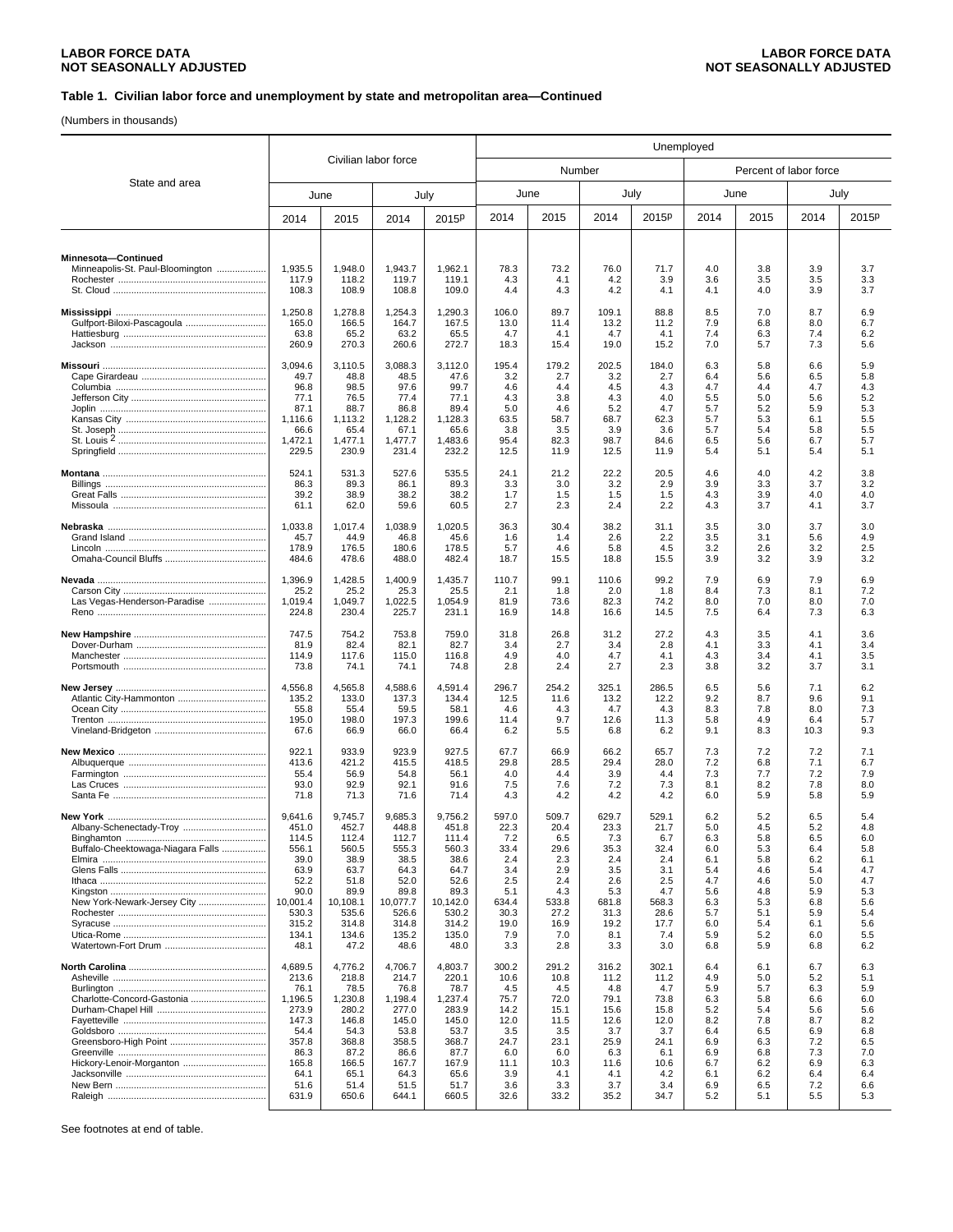(Numbers in thousands)

|                                        |                    |                      |                    |                    | Unemployed   |               |               |              |            |                        |            |            |
|----------------------------------------|--------------------|----------------------|--------------------|--------------------|--------------|---------------|---------------|--------------|------------|------------------------|------------|------------|
|                                        |                    | Civilian labor force |                    |                    |              | Number        |               |              |            | Percent of labor force |            |            |
| State and area                         |                    | June                 | July               |                    | June         |               | July          |              |            | June                   |            | July       |
|                                        | 2014               | 2015                 | 2014               | 2015 <sup>p</sup>  | 2014         | 2015          | 2014          | 2015P        | 2014       | 2015                   | 2014       | 2015P      |
|                                        |                    |                      |                    |                    |              |               |               |              |            |                        |            |            |
| <b>North Carolina-Continued</b>        |                    |                      |                    |                    |              |               |               |              |            |                        |            |            |
|                                        | 66.9<br>135.9      | 66.1<br>138.5        | 66.9<br>136.6      | 66.2<br>140.2      | 6.1<br>8.4   | 5.9<br>7.9    | 6.4<br>8.8    | 6.0<br>8.3   | 9.1<br>6.2 | 8.9<br>5.7             | 9.5<br>6.5 | 9.1<br>5.9 |
|                                        | 314.1              | 320.7                | 314.1              | 321.8              | 19.6         | 18.7          | 20.5          | 19.5         | 6.2        | 5.8                    | 6.5        | 6.1        |
|                                        | 426.1              | 422.6                | 426.0              | 418.3              | 12.8         | 13.5          | 11.0          | 10.7         | 3.0        | 3.2                    | 2.6        | 2.6        |
|                                        | 68.0               | 67.6                 | 68.7               | 68.3               | 1.9          | 1.9           | 1.7           | 1.6          | 2.8        | 2.9                    | 2.4        | 2.3        |
|                                        | 130.0<br>54.8      | 129.3<br>55.2        | 131.2<br>54.3      | 129.5<br>54.0      | 3.8<br>2.1   | 3.5<br>2.0    | 3.4<br>1.8    | 3.1<br>1.7   | 2.9<br>3.8 | 2.7<br>3.5             | 2.6<br>3.4 | 2.4<br>3.1 |
|                                        | 5,758.1            |                      | 5,800.2            |                    | 338.5        |               |               | 289.5        |            |                        | 6.1        | 5.0        |
|                                        | 360.3              | 5,782.9<br>356.6     | 363.2              | 5,802.2<br>360.3   | 21.0         | 298.0<br>17.7 | 354.6<br>21.8 | 17.6         | 5.9<br>5.8 | 5.2<br>5.0             | 6.0        | 4.9        |
|                                        | 204.1              | 204.1                | 205.9              | 205.3              | 11.7         | 10.4          | 12.0          | 10.6         | 5.7        | 5.1                    | 5.8        | 5.2        |
|                                        | 1,087.9<br>1,056.6 | 1,092.4<br>1,058.6   | 1,093.1<br>1,072.4 | 1,095.4<br>1,069.5 | 60.6<br>69.4 | 50.1<br>67.9  | 62.5<br>71.7  | 50.0<br>59.9 | 5.6<br>6.6 | 4.6<br>6.4             | 5.7<br>6.7 | 4.6<br>5.6 |
|                                        | 1,031.6            | 1,045.6              | 1,036.7            | 1,051.0            | 52.1         | 44.2          | 53.7          | 43.8         | 5.1        | 4.2                    | 5.2        | 4.2        |
|                                        | 384.4<br>48.7      | 382.1<br>49.6        | 386.4<br>48.7      | 384.1<br>49.1      | 22.7<br>2.8  | 18.9<br>2.4   | 23.8<br>3.1   | 18.9<br>2.4  | 5.9<br>5.7 | 4.9<br>4.8             | 6.2<br>6.3 | 4.9<br>4.9 |
|                                        | 55.2               | 54.7                 | 55.9               | 54.5               | 3.5          | 2.9           | 3.8           | 2.9          | 6.4        | 5.3                    | 6.9        | 5.3        |
|                                        | 66.1               | 66.2                 | 65.7               | 65.9               | 3.7          | 3.2           | 4.2           | 3.4          | 5.6        | 4.8                    | 6.3        | 5.1        |
|                                        | 299.7<br>54.2      | 304.4<br>53.9        | 301.0<br>53.8      | 305.1<br>53.9      | 18.6<br>4.2  | 15.4<br>4.1   | 19.4<br>4.3   | 15.2<br>4.3  | 6.2<br>7.8 | 5.1<br>7.6             | 6.5<br>8.0 | 5.0<br>7.9 |
| Youngstown-Warren-Boardman             | 255.7              | 254.1                | 257.0              | 255.9              | 17.2         | 15.2          | 18.4          | 15.6         | 6.7        | 6.0                    | 7.2        | 6.1        |
|                                        | 1,797.9            | 1,867.2              | 1,790.9            | 1,848.1            | 86.2         | 89.8          | 81.4          | 83.6         | 4.8        | 4.8                    | 4.5        | 4.5        |
|                                        | 52.6               | 52.5                 | 51.9               | 51.8               | 2.6          | 2.6           | 2.4           | 2.3          | 4.9        | 4.9                    | 4.7        | 4.5        |
|                                        | 650.3<br>467.6     | 675.7<br>477.8       | 650.7<br>468.7     | 673.9<br>475.7     | 28.2<br>22.0 | 28.9<br>22.8  | 26.3<br>20.7  | 26.4<br>21.5 | 4.3<br>4.7 | 4.3<br>4.8             | 4.0<br>4.4 | 3.9<br>4.5 |
|                                        |                    |                      |                    |                    |              |               |               |              |            |                        |            |            |
|                                        | 1,951.0<br>54.2    | 1,936.9<br>53.4      | 1,966.6<br>54.6    | 1,956.1<br>53.0    | 132.7<br>4.4 | 111.8<br>3.7  | 137.8<br>4.5  | 122.4<br>4.0 | 6.8<br>8.1 | 5.8<br>6.9             | 7.0<br>8.3 | 6.3<br>7.6 |
|                                        | 81.3               | 81.3                 | 82.5               | 82.2               | 6.0          | 4.7           | 6.1           | 5.1          | 7.4        | 5.8                    | 7.4        | 6.2        |
|                                        | 45.1<br>169.7      | 44.4<br>168.3        | 42.8<br>168.7      | 42.5<br>167.1      | 2.5<br>11.8  | 2.1<br>10.3   | 2.6<br>12.3   | 2.3<br>11.4  | 5.5<br>7.0 | 4.8<br>6.1             | 6.1<br>7.3 | 5.5<br>6.8 |
|                                        | 33.2               | 32.9                 | 33.3               | 32.7               | 3.1          | 2.6           | 3.2           | 2.8          | 9.2        | 7.8                    | 9.6        | 8.6        |
| Portland-Vancouver-Hillsboro           | 97.0               | 95.4                 | 96.8               | 95.6               | 8.2          | 6.8           | 8.6           | 7.4          | 8.4        | 7.1                    | 8.8        | 7.7        |
|                                        | 1,196.4<br>186.4   | 1,197.3<br>184.9     | 1,204.8<br>187.5   | 1,208.8<br>185.6   | 74.8<br>13.5 | 65.1<br>11.3  | 77.5<br>14.1  | 70.6<br>12.4 | 6.3<br>7.2 | 5.4<br>6.1             | 6.4<br>7.5 | 5.8<br>6.7 |
|                                        | 6,438.4            | 6,480.1              | 6,481.1            | 6,524.4            | 387.8        | 360.9         | 414.6         | 384.2        | 6.0        | 5.6                    | 6.4        | 5.9        |
| Allentown-Bethlehem-Easton             | 432.1              | 433.4                | 430.5              | 432.2              | 26.7         | 24.0          | 28.6          | 25.9         | 6.2        | 5.5                    | 6.6        | 6.0        |
|                                        | 61.9               | 61.4                 | 61.9               | 61.8               | 3.4          | 3.5           | 3.7           | 3.5          | 5.6        | 5.7                    | 6.0        | 5.6        |
| Chambersburg-Waynesboro                | 42.9<br>76.5       | 43.0<br>77.2         | 43.6<br>77.1       | 43.8<br>77.2       | 2.6<br>4.2   | 2.5<br>3.9    | 2.8<br>4.5    | 2.6<br>4.2   | 6.1<br>5.5 | 5.7<br>5.1             | 6.4<br>5.8 | 5.9<br>5.4 |
|                                        | 80.3               | 80.0                 | 81.5               | 80.8               | 6.0          | 5.3           | 6.4           | 5.7          | 7.4        | 6.6                    | 7.9        | 7.0        |
|                                        | 135.6<br>55.1      | 135.5<br>55.5        | 136.5<br>55.6      | 136.6<br>55.6      | 8.6<br>2.7   | 7.9<br>2.6    | 9.0<br>2.9    | 8.1<br>2.6   | 6.4<br>4.8 | 5.8<br>4.7             | 6.6<br>5.1 | 5.9<br>4.7 |
|                                        | 292.2              | 297.0                | 295.8              | 300.7              | 15.4         | 14.1          | 16.1          | 14.7         | 5.3        | 4.7                    | 5.5        | 4.9        |
|                                        | 63.8<br>273.3      | 62.9<br>276.8        | 63.4<br>277.4      | 63.4<br>280.2      | 4.8<br>13.3  | 4.6<br>12.6   | 4.9<br>14.4   | 4.8<br>13.3  | 7.6<br>4.8 | 7.3<br>4.5             | 7.8<br>5.2 | 7.5<br>4.7 |
|                                        | 70.7               | 70.0                 | 71.4               | 70.5               | 3.7          | 3.5           | 3.9           | 3.6          | 5.3        | 5.0                    | 5.5        | 5.1        |
| Philadelphia-Camden-Wilmington         | 3,043.6            | 3,056.5              | 3,061.2            | 3,073.9            | 192.6        | 172.0         | 207.9         | 186.3        | 6.3        | 5.6                    | 6.8        | 6.1        |
|                                        | 1,227.4<br>211.8   | 1,242.4<br>213.0     | 1,231.6<br>213.4   | 1,252.8<br>214.3   | 72.0<br>12.2 | 68.0<br>11.3  | 76.6<br>12.7  | 72.4<br>11.8 | 5.9<br>5.8 | 5.5<br>5.3             | 6.2<br>5.9 | 5.8<br>5.5 |
| Scranton--Wilkes-Barre--Hazleton       | 280.4              | 284.5                | 280.9              | 288.3              | 19.8         | 18.1          | 21.3          | 19.6         | 7.1        | 6.4                    | 7.6        | 6.8        |
|                                        | 74.8<br>61.2       | 75.5<br>61.1         | 76.1<br>61.7       | 76.6<br>61.1       | 3.5<br>3.8   | 3.4<br>3.8    | 3.8<br>3.9    | 3.5<br>3.9   | 4.7<br>6.1 | 4.5<br>6.2             | 4.9<br>6.3 | 4.6<br>6.4 |
|                                        | 232.9              | 233.6                | 234.3              | 233.4              | 12.9         | 12.2          | 14.7          | 12.6         | 5.5        | 5.2                    | 6.3        | 5.4        |
|                                        | 556.8<br>684.2     | 562.1<br>691.9       | 562.1<br>688.5     | 567.3<br>695.4     | 40.6<br>49.5 | 31.5<br>38.7  | 44.0<br>53.1  | 32.9<br>40.3 | 7.3<br>7.2 | 5.6<br>5.6             | 7.8<br>7.7 | 5.8<br>5.8 |
|                                        | 2,229.2            | 2.284.9              | 2,233.2            | 2,283.7            | 148.1        | 152.1         | 154.7         | 146.7        | 6.6        | 6.7                    | 6.9        | 6.4        |
| Charleston-North Charleston            | 354.1              | 362.6                | 355.5              | 363.2              | 20.4         | 21.0          | 21.2          | 20.2         | 5.8        | 5.8                    | 6.0        | 5.6        |
|                                        | 386.7              | 394.9                | 388.4              | 394.7              | 24.0         | 24.7          | 24.8          | 24.0         | 6.2        | 6.3                    | 6.4        | 6.1        |
| Greenville-Anderson-Mauldin            | 94.0<br>407.0      | 95.0<br>418.1        | 94.1<br>405.8      | 94.7<br>417.2      | 7.2<br>24.4  | 7.4<br>25.3   | 7.7<br>25.1   | 7.1<br>23.9  | 7.6<br>6.0 | 7.8<br>6.1             | 8.1<br>6.2 | 7.5<br>5.7 |
| Hilton Head Island-Bluffton-Beaufort   | 82.4               | 84.1                 | 83.2               | 84.4               | 4.8          | 5.1           | 5.0           | 5.0          | 5.9        | 6.0                    | 6.1        | 5.9        |
| Myrtle Beach-Conway-North Myrtle Beach | 190.9<br>147.8     | 194.5<br>151.0       | 191.9<br>147.5     | 195.5<br>150.2     | 12.9<br>10.3 | 13.4<br>10.4  | 13.1<br>10.7  | 12.8<br>9.9  | 6.8<br>7.0 | 6.9<br>6.9             | 6.8<br>7.2 | 6.6<br>6.6 |
|                                        | 44.5               | 44.5                 | 44.6               | 44.6               | 3.4          | 3.5           | 3.6           | 3.4          | 7.7        | 7.8                    | 8.0        | 7.5        |
|                                        | 456.1              | 462.0                | 457.1              | 462.7              | 14.7         | 16.0          | 13.7          | 15.2         | 3.2        | 3.5                    | 3.0        | 3.3        |
|                                        | 73.7               | 74.5                 | 73.8               | 74.8               | 2.3          | 2.6           | 2.1           | 2.4          | 3.1        | 3.4                    | 2.8        | 3.2        |
|                                        | 142.0              | 143.9                | 143.7              | 145.9              | 3.8          | 4.1           | 3.5           | 3.8          | 2.7        | 2.9                    | 2.4        | 2.6        |
|                                        | 3,051.7            | 3,129.1              | 3,049.8            | 3,110.4            | 217.1        | 196.9         | 225.5         | 198.2        | 7.1        | 6.3                    | 7.4        | 6.4        |
|                                        | 251.2<br>108.6     | 257.2<br>111.0       | 253.1<br>108.2     | 256.6<br>110.2     | 17.7<br>8.1  | 15.9<br>7.1   | 18.9<br>8.4   | 16.1<br>7.3  | 7.0<br>7.5 | 6.2<br>6.4             | 7.5<br>7.8 | 6.3<br>6.6 |
|                                        |                    |                      |                    |                    |              |               |               |              |            |                        |            |            |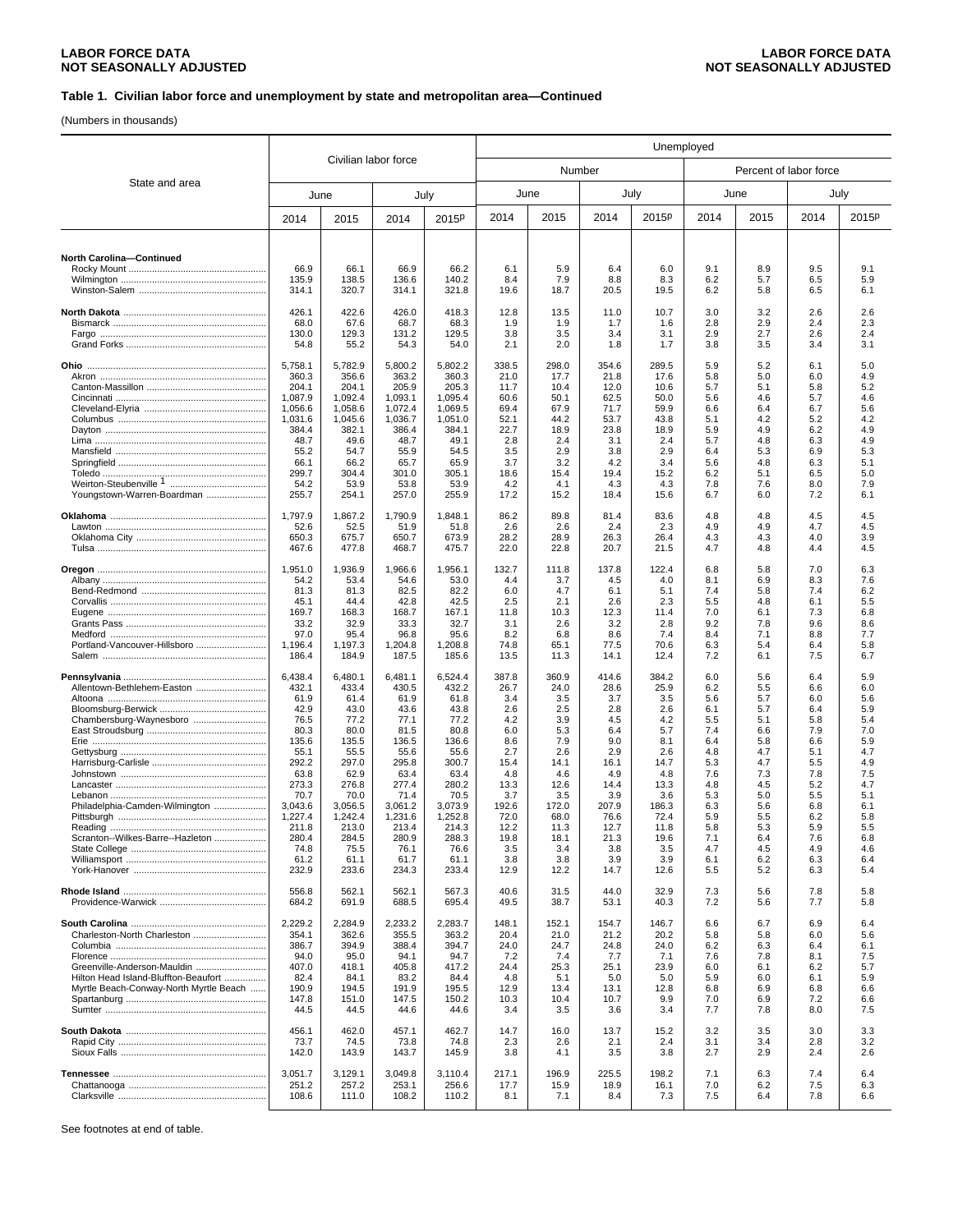(Numbers in thousands)

|                                            |                  |                  |                  |                   | Unemployed    |              |               |              |            |            |                        |            |
|--------------------------------------------|------------------|------------------|------------------|-------------------|---------------|--------------|---------------|--------------|------------|------------|------------------------|------------|
| Civilian labor force                       |                  |                  |                  |                   |               | Number       |               |              |            |            | Percent of labor force |            |
| State and area                             |                  | June             |                  | July              |               | June         | July          |              |            | June       |                        | July       |
|                                            | 2014             | 2015             | 2014             | 2015 <sup>p</sup> | 2014          | 2015         | 2014          | 2015P        | 2014       | 2015       | 2014                   | 2015P      |
|                                            |                  |                  |                  |                   |               |              |               |              |            |            |                        |            |
| Tennessee-Continued                        |                  |                  |                  |                   |               |              |               |              |            |            |                        |            |
|                                            | 56.2<br>62.2     | 56.2<br>63.2     | 55.8<br>62.1     | 56.2<br>63.1      | 4.0<br>4.7    | 3.6<br>4.2   | 4.1<br>4.7    | 3.6<br>4.3   | 7.0<br>7.5 | 6.5<br>6.7 | 7.4<br>7.6             | 6.5<br>6.7 |
|                                            | 88.3             | 90.1             | 88.7             | 89.6              | 6.6           | 6.1          | 6.9           | 6.1          | 7.4        | 6.7        | 7.7                    | 6.8        |
|                                            | 140.7            | 141.7            | 140.4            | 141.2             | 9.8           | 8.8          | 10.1          | 8.9          | 7.0        | 6.2        | 7.2                    | 6.3        |
|                                            | 403.6<br>616.5   | 419.6<br>627.2   | 404.3<br>615.9   | 415.8<br>626.4    | 27.1<br>49.8  | 24.7<br>43.9 | 27.9<br>50.8  | 24.7<br>44.1 | 6.7<br>8.1 | 5.9<br>7.0 | 6.9<br>8.2             | 5.9<br>7.0 |
|                                            | 49.3             | 50.4             | 49.6             | 50.3              | 3.8           | 3.5          | 3.9           | 3.5          | 7.7        | 6.9        | 7.8                    | 6.9        |
| Nashville-Davidson--Murfreesboro--Franklin | 917.0            | 954.3            | 917.2            | 947.8             | 52.3          | 48.4         | 55.2          | 48.6         | 5.7        | 5.1        | 6.0                    | 5.1        |
|                                            | 13,162.1         | 13,097.7         | 13,178.7         | 13,081.5          | 714.8         | 580.0        | 728.3         | 597.4        | 5.4        | 4.4        | 5.5                    | 4.6        |
|                                            | 77.4<br>132.6    | 75.9<br>130.2    | 77.3<br>132.4    | 75.5<br>129.3     | 3.7<br>5.3    | 3.0<br>4.2   | 3.7<br>5.5    | 3.0<br>4.3   | 4.7<br>4.0 | 4.0<br>3.2 | 4.8<br>4.1             | 4.0<br>3.4 |
|                                            | 1,055.2          | 1,057.0          | 1,055.6          | 1,055.5           | 46.5          | 35.4         | 47.8          | 36.5         | 4.4        | 3.3        | 4.5                    | 3.5        |
|                                            | 180.8            | 180.1            | 181.2            | 180.4             | 14.5          | 11.3         | 15.1          | 11.9         | 8.0        | 6.3        | 8.4                    | 6.6        |
|                                            | 169.4<br>117.9   | 165.1<br>115.6   | 168.9<br>117.2   | 164.1<br>114.4    | 14.8<br>5.5   | 11.6<br>4.6  | 14.8<br>5.7   | 11.6<br>4.5  | 8.7<br>4.7 | 7.0<br>3.9 | 8.8<br>4.8             | 7.1<br>4.0 |
|                                            | 212.7            | 211.0            | 212.7            | 209.8             | 11.8          | 10.5         | 12.0          | 10.8         | 5.5        | 5.0        | 5.6                    | 5.1        |
| Dallas-Fort Worth-Arlington                | 3,568.0          | 3,577.9          | 3,579.7          | 3,577.3           | 189.8         | 143.9        | 192.8         | 147.4        | 5.3        | 4.0        | 5.4                    | 4.1        |
|                                            | 350.0<br>3,263.9 | 339.3            | 347.5            | 338.4             | 24.4          | 18.1         | 24.6          | 18.5         | 7.0        | 5.3        | 7.1                    | 5.5        |
| Houston-The Woodlands-Sugar Land           | 170.6            | 3,243.6<br>167.0 | 3,278.2<br>170.3 | 3,252.6<br>167.1  | 172.0<br>10.6 | 146.1<br>7.9 | 175.4<br>10.7 | 152.9<br>8.1 | 5.3<br>6.2 | 4.5<br>4.7 | 5.4<br>6.3             | 4.7<br>4.9 |
|                                            | 112.0            | 111.8            | 112.0            | 112.0             | 6.4           | 5.6          | 6.4           | 5.6          | 5.7        | 5.0        | 5.8                    | 5.0        |
|                                            | 105.4            | 105.4            | 105.4            | 104.8             | 5.5           | 5.2          | 5.6           | 5.4          | 5.2        | 4.9        | 5.3                    | 5.1        |
| McAllen-Edinburg-Mission                   | 154.7<br>336.3   | 153.4<br>333.2   | 155.3<br>330.9   | 153.2<br>327.5    | 7.0<br>31.1   | 5.7<br>26.1  | 7.2<br>31.3   | 5.9<br>26.6  | 4.5<br>9.3 | 3.7<br>7.8 | 4.7<br>9.5             | 3.8<br>8.1 |
|                                            | 93.9             | 96.3             | 96.0             | 97.0              | 3.0           | 3.2          | 3.0           | 3.2          | 3.2        | 3.4        | 3.2                    | 3.3        |
|                                            | 82.6             | 85.0             | 83.8             | 85.4              | 3.1           | 3.7          | 3.2           | 3.8          | 3.8        | 4.4        | 3.8                    | 4.5        |
| San Antonio-New Braunfels                  | 55.6<br>1,103.1  | 55.3<br>1,099.4  | 55.7<br>1,104.9  | 55.0<br>1,100.4   | 2.4<br>54.5   | 2.4<br>42.2  | 2.5<br>55.8   | 2.4<br>43.3  | 4.4<br>4.9 | 4.3<br>3.8 | 4.5<br>5.0             | 4.3<br>3.9 |
|                                            | 61.3             | 60.0             | 61.3             | 59.9              | 3.1           | 2.4          | 3.2           | 2.5          | 5.1        | 4.0        | 5.2                    | 4.2        |
|                                            | 65.3             | 64.4             | 64.4             | 63.5              | 4.2           | 3.3          | 4.3           | 3.5          | 6.4        | 5.2        | 6.6                    | 5.4        |
|                                            | 103.5            | 101.9            | 103.5            | 101.6             | 5.6           | 4.5          | 5.7           | 4.9          | 5.4        | 4.5        | 5.5                    | 4.8        |
|                                            | 50.3<br>120.1    | 50.3<br>117.9    | 50.1<br>121.3    | 50.3<br>117.8     | 2.3<br>6.9    | 2.1<br>5.1   | 2.3<br>7.1    | 2.2<br>5.3   | 4.6<br>5.7 | 4.2<br>4.3 | 4.7<br>5.9             | 4.3<br>4.5 |
|                                            | 67.0             | 64.5             | 66.9             | 63.9              | 3.6           | 2.9          | 3.6           | 2.9          | 5.4        | 4.4        | 5.4                    | 4.6        |
|                                            | 1,437.5          | 1,474.5          | 1,439.7          | 1,480.7           | 58.9          | 55.5         | 57.7          | 57.9         | 4.1        | 3.8        | 4.0                    | 3.9        |
|                                            | 65.0             | 66.8             | 63.2             | 65.1              | 2.4           | 2.2          | 2.3           | 2.3          | 3.6        | 3.3        | 3.6                    | 3.5        |
|                                            | 301.9            | 309.4            | 304.7            | 312.0             | 12.6          | 11.8         | 12.6          | 12.5         | 4.2        | 3.8        | 4.1                    | 4.0        |
|                                            | 259.4<br>62.0    | 271.7<br>62.0    | 259.1<br>61.8    | 272.5<br>62.0     | 10.4<br>2.8   | 9.7<br>2.7   | 9.8<br>2.7    | 9.9<br>2.7   | 4.0<br>4.6 | 3.6<br>4.3 | 3.8<br>4.4             | 3.6<br>4.4 |
|                                            | 608.8            | 623.3            | 611.7            | 627.6             | 24.3          | 22.2         | 24.0          | 23.1         | 4.0        | 3.6        | 3.9                    | 3.7        |
|                                            | 353.0            | 353.2            | 354.2            | 354.8             | 14.5          | 12.6         | 14.5          | 12.8         | 4.1        | 3.6        | 4.1                    | 3.6        |
| Burlington-South Burlington                | 125.4            | 129.2            | 126.2            | 131.0             | 4.3           | 3.8          | 4.4           | 3.9          | 3.4        | 2.9        | 3.5                    | 3.0        |
|                                            | 4,298.7          | 4,284.6          | 4,308.2          | 4,287.1           | 231.1         | 214.3        | 236.0         | 202.8        | 5.4        | 5.0        | 5.5                    | 4.7        |
| Blacksburg-Christiansburg-Radford          | 89.6             | 90.4             | 90.2             | 90.9              | 5.4           | 5.1          | 5.6           | 4.6          | 6.0        | 5.6        | 6.3                    | 5.1        |
|                                            | 115.4<br>65.0    | 116.2<br>65.6    | 114.2<br>65.2    | 114.8<br>65.2     | 5.7<br>3.8    | 5.4<br>3.6   | 5.8<br>3.8    | 4.9<br>3.3   | 4.9<br>5.8 | 4.6<br>5.5 | 5.0<br>5.8             | 4.3<br>5.0 |
|                                            | 125.4            | 124.4            | 126.7            | 124.5             | 7.5           | 7.2          | 7.7           | 6.6          | 6.0        | 5.8        | 6.1                    | 5.3        |
|                                            | 661.9            | 654.7            | 663.6            | 654.1             | 37.5          | 34.7         | 38.6          | 33.5         | 5.7        | 5.3        | 5.8                    | 5.1        |
|                                            | 162.6<br>59.8    | 159.8<br>59.4    | 162.4<br>59.7    | 159.1<br>59.1     | 8.8<br>3.0    | 8.1<br>2.9   | 9.0<br>3.0    | 7.6<br>2.7   | 5.4<br>5.0 | 5.1<br>4.8 | 5.5<br>5.0             | 4.8<br>4.5 |
| Virginia Beach-Norfolk-Newport News        | 854.6            | 849.5            | 859.0            | 855.0             | 49.6          | 46.5         | 50.9          | 44.6         | 5.8        | 5.5        | 5.9                    | 5.2        |
|                                            | 69.7             | 70.9             | 69.7             | 70.7              | 3.5           | 3.3          | 3.5           | 3.1          | 5.0        | 4.6        | 5.0                    | 4.4        |
|                                            | 3,494.0          | 3,552.9          | 3,516.8          | 3,560.1           | 206.4         | 186.5        | 211.9         | 190.6        | 5.9        | 5.2        | 6.0                    | 5.4        |
|                                            | 101.4<br>111.5   | 103.9<br>112.6   | 101.7<br>112.7   | 103.0<br>112.2    | 6.2<br>6.6    | 6.0<br>6.3   | 6.6<br>6.9    | 6.2<br>6.3   | 6.1<br>5.9 | 5.8<br>5.6 | 6.5<br>6.1             | 6.0<br>5.6 |
|                                            | 134.2            | 136.3            | 130.8            | 130.3             | 8.8           | 8.2          | 9.0           | 8.4          | 6.5        | 6.0        | 6.9                    | 6.5        |
|                                            | 43.4             | 43.7             | 43.9             | 43.5              | 3.3           | 3.4          | 3.4           | 3.4          | 7.7        | 7.7        | 7.8                    | 7.8        |
|                                            | 56.0<br>120.4    | 55.7<br>124.1    | 56.8<br>121.2    | 56.2<br>122.6     | 3.8<br>7.5    | 3.7<br>7.3   | 3.9<br>7.8    | 3.7<br>7.4   | 6.8<br>6.2 | 6.6<br>5.9 | 6.8<br>6.4             | 6.6<br>6.0 |
| Seattle-Tacoma-Bellevue                    | 1,941.5          | 1,970.3          | 1,948.9          | 1,978.5           | 104.2         | 87.8         | 105.4         | 89.7         | 5.4        | 4.5        | 5.4                    | 4.5        |
| Spokane-Spokane Valley                     | 243.0            | 247.4            | 242.6            | 243.1             | 15.9          | 15.9         | 16.9          | 16.1         | 6.6        | 6.4        | 7.0                    | 6.6        |
|                                            | 30.4             | 30.8             | 30.2             | 30.3              | 1.7           | 1.7          | 1.8           | 1.7          | 5.7        | 5.5        | 6.1                    | 5.6        |
|                                            | 63.8<br>124.3    | 66.5<br>128.5    | 71.2<br>125.5    | 73.2<br>132.2     | 3.3<br>8.8    | 3.1<br>8.4   | 3.3<br>8.9    | 3.3<br>8.9   | 5.1<br>7.1 | 4.6<br>6.6 | 4.7<br>7.1             | 4.4<br>6.8 |
|                                            | 801.9            | 796.1            | 796.3            | 790.7             | 52.1          | 57.6         | 51.3          | 59.8         | 6.5        | 7.2        | 6.4                    | 7.6        |
|                                            | 49.0             | 48.0             | 48.2             | 47.9              | 3.6           | 3.9          | 3.6           | 4.0          | 7.4        | 8.1        | 7.4                    | 8.4        |
|                                            | 102.2            | 101.2            | 101.6            | 100.1             | 6.4           | 6.8          | 6.3           | 7.1          | 6.3        | 6.8        | 6.2                    | 7.1        |
|                                            | 151.6<br>63.5    | 149.5<br>63.4    | 150.8<br>64.0    | 148.4<br>63.3     | 10.1<br>3.1   | 9.8<br>3.9   | 10.1<br>3.1   | 10.2<br>3.9  | 6.7<br>4.9 | 6.6<br>6.1 | 6.7<br>4.9             | 6.9<br>6.1 |
|                                            | 40.8             | 40.5             | 40.7             | 40.3              | 2.4           | 2.8          | 2.5           | 2.9          | 5.8        | 6.8        | 6.1                    | 7.2        |
|                                            | 68.0             | 68.4             | 67.6             | 67.9              | 4.3           | 4.8          | 4.4           | 4.9          | 6.4        | 7.0        | 6.5                    | 7.2        |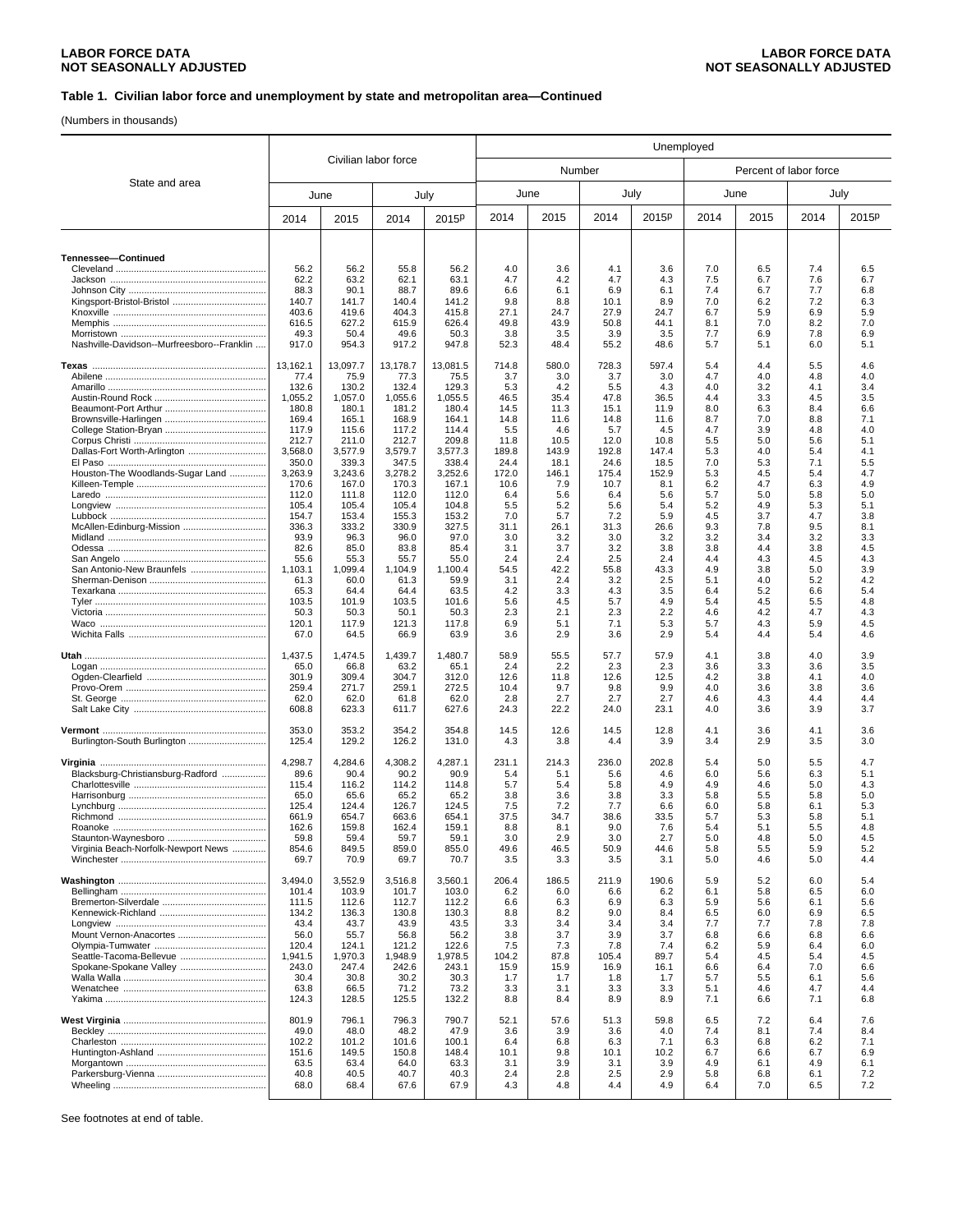### **LABOR FORCE DATA LABOR FORCE DATA NOT SEASONALLY ADJUSTED NOT SEASONALLY ADJUSTED**

### **Table 1. Civilian labor force and unemployment by state and metropolitan area—Continued**

(Numbers in thousands)

|                               |         |                      |         |                   | Unemployed |       |        |       |      |                        |      |       |
|-------------------------------|---------|----------------------|---------|-------------------|------------|-------|--------|-------|------|------------------------|------|-------|
|                               |         | Civilian labor force |         |                   |            |       | Number |       |      | Percent of labor force |      |       |
| State and area                | June    |                      | July    |                   |            | June  | July   |       |      | June                   |      | July  |
|                               | 2014    | 2015                 | 2014    | 2015 <sup>p</sup> | 2014       | 2015  | 2014   | 2015P | 2014 | 2015                   | 2014 | 2015P |
|                               |         |                      |         |                   |            |       |        |       |      |                        |      |       |
|                               | 3,132.0 | 3.117.5              | 3,135.1 | 3.118.5           | 177.9      | 151.7 | 173.7  | 141.6 | 5.7  | 4.9                    | 5.5  | 4.5   |
|                               | 131.2   | 130.9                | 131.3   | 131.4             | 6.4        | 5.4   | 6.4    | 5.0   | 4.9  | 4.1                    | 4.9  | 3.8   |
|                               | 91.0    | 91.4                 | 91.7    | 91.5              | 4.7        | 4.0   | 4.6    | 3.7   | 5.1  | 4.4                    | 5.0  | 4.1   |
|                               | 57.9    | 58.8                 | 58.2    | 58.3              | 3.0        | 2.6   | 3.0    | 2.4   | 5.2  | 4.4                    | 5.2  | 4.1   |
|                               | 172.9   | 172.7                | 172.2   | 173.6             | 9.0        | 7.7   | 8.8    | 7.0   | 5.2  | 4.5                    | 5.1  | 4.0   |
|                               | 83.7    | 84.5                 | 84.9    | 85.4              | 5.4        | 4.7   | 5.2    | 4.4   | 6.5  | 5.6                    | 6.1  | 5.1   |
|                               | 77.6    | 75.8                 | 76.5    | 75.5              | 3.6        | 3.2   | 3.5    | 3.0   | 4.6  | 4.2                    | 4.5  | 4.0   |
|                               | 373.1   | 374.8                | 375.9   | 377.4             | 15.8       | 13.7  | 15.1   | 12.4  | 4.2  | 3.7                    | 4.0  | 3.3   |
| Milwaukee-Waukesha-West Allis | 834.0   | 823.6                | 834.3   | 827.2             | 52.6       | 44.9  | 52.3   | 42.9  | 6.3  | 5.5                    | 6.3  | 5.2   |
|                               | 92.7    | 92.2                 | 93.0    | 92.4              | 5.3        | 4.3   | 5.2    | 4.0   | 5.7  | 4.7                    | 5.5  | 4.3   |
|                               | 102.3   | 98.4                 | 102.0   | 99.8              | 7.1        | 6.0   | 7.1    | 6.2   | 6.9  | 6.1                    | 7.0  | 6.3   |
|                               | 63.2    | 63.1                 | 63.4    | 63.4              | 3.1        | 2.6   | 2.9    | 2.3   | 4.9  | 4.1                    | 4.6  | 3.6   |
|                               | 74.2    | 74.1                 | 73.8    | 73.4              | 3.9        | 3.2   | 3.8    | 3.0   | 5.2  | 4.3                    | 5.1  | 4.0   |
|                               | 312.1   | 315.1                | 311.7   | 314.3             | 13.1       | 12.4  | 12.2   | 11.4  | 4.2  | 3.9                    | 3.9  | 3.6   |
|                               | 43.4    | 43.4                 | 43.8    | 43.8              | 1.8        | 2.1   | 1.7    | 1.9   | 4.2  | 4.8                    | 3.9  | 4.4   |
|                               | 48.7    | 49.3                 | 49.7    | 49.7              | 2.2        | 1.8   | 2.0    | 1.7   | 4.5  | 3.7                    | 4.1  | 3.4   |
|                               | 1,133.1 | 1.127.8              | 1,131.9 | 1.122.0           | 145.0      | 141.8 | 157.0  | 126.0 | 12.8 | 12.6                   | 13.9 | 11.2  |
|                               | 88.4    | 88.2                 | 89.4    | 87.4              | 15.1       | 14.3  | 16.3   | 12.7  | 17.0 | 16.2                   | 18.2 | 14.5  |
|                               | 53.0    | 52.6                 | 53.3    | 52.2              | 7.4        | 7.8   | 8.5    | 6.7   | 14.0 | 14.8                   | 15.9 | 12.9  |
|                               | 22.2    | 22.1                 | 22.1    | 21.7              | 4.5        | 4.4   | 4.7    | 3.8   | 20.3 | 19.8                   | 21.4 | 17.6  |
|                               | 29.9    | 29.5                 | 30.0    | 29.4              | 4.6        | 4.0   | 4.9    | 3.6   | 15.3 | 13.4                   | 16.3 | 12.2  |
|                               | 99.4    | 98.9                 | 99.4    | 98.3              | 16.5       | 16.4  | 17.4   | 14.5  | 16.6 | 16.5                   | 17.5 | 14.8  |
|                               | 37.4    | 36.0                 | 37.4    | 35.8              | 6.6        | 5.4   | 6.9    | 4.8   | 17.7 | 15.0                   | 18.4 | 13.5  |
| San Juan-Carolina-Caguas      | 757.0   | 755.4                | 754.7   | 752.9             | 81.1       | 80.8  | 88.5   | 71.9  | 10.7 | 10.7                   | 11.7 | 9.5   |

 $1$  For operational reasons, these interstate areas are listed under the state that accounts for the larger share of the population, different from the one that contains

the first principal city.<br>
<sup>2</sup> The area boundary does not reflect the Office of Management and Budget delineation.

 $P =$  preliminary.

 NOTE: Data refer to place of residence. Data for Puerto Rico are derived from a monthly household survey similar to the Current Population Survey. Area

delineations are based on Office of Management and Budget Bulletin No. 13-01, dated February 28, 2013, and are available on the BLS website at www.bls.gov/lau/lausmsa.htm. Areas in the six New England states are Metropolitan New England City and Town Areas (NECTAs), while areas in other states are county-based. Some metropolitan areas lie in two or more states. They are listed under the state containing the first principal city, unless otherwise footnoted. Estimates for the latest month are subject to revision the following month.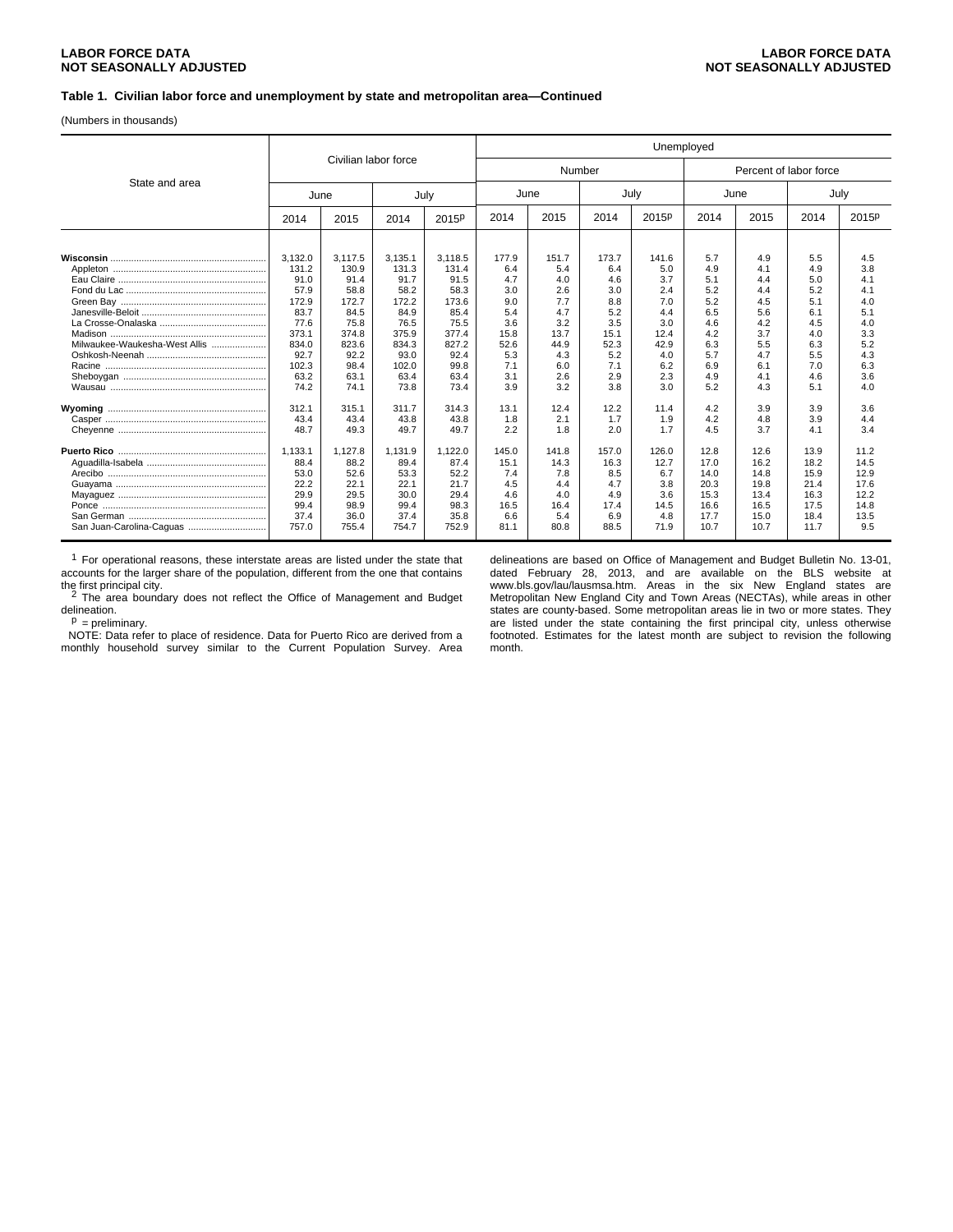### **Table 2. Civilian labor force and unemployment by state, selected metropolitan area, and metropolitan division** <sup>1</sup>

(Numbers in thousands)

|                                                                                                                                                                                                                                                                                                      | Civilian labor force                                                                                       |                                                                                                            |                                                                                                            |                                                                                                            | Unemployed                                                                             |                                                                                       |                                                                                        |                                                                                       |                                                                                  |                                                                                  |                                                                                  |                                                                                  |
|------------------------------------------------------------------------------------------------------------------------------------------------------------------------------------------------------------------------------------------------------------------------------------------------------|------------------------------------------------------------------------------------------------------------|------------------------------------------------------------------------------------------------------------|------------------------------------------------------------------------------------------------------------|------------------------------------------------------------------------------------------------------------|----------------------------------------------------------------------------------------|---------------------------------------------------------------------------------------|----------------------------------------------------------------------------------------|---------------------------------------------------------------------------------------|----------------------------------------------------------------------------------|----------------------------------------------------------------------------------|----------------------------------------------------------------------------------|----------------------------------------------------------------------------------|
| State, area, and division                                                                                                                                                                                                                                                                            |                                                                                                            |                                                                                                            |                                                                                                            |                                                                                                            |                                                                                        | Number                                                                                |                                                                                        |                                                                                       |                                                                                  | Percent of labor force                                                           |                                                                                  |                                                                                  |
|                                                                                                                                                                                                                                                                                                      | June                                                                                                       |                                                                                                            |                                                                                                            | July                                                                                                       |                                                                                        | June                                                                                  | July                                                                                   |                                                                                       |                                                                                  | June                                                                             |                                                                                  | July                                                                             |
|                                                                                                                                                                                                                                                                                                      | 2014                                                                                                       | 2015                                                                                                       | 2014                                                                                                       | 2015 <sup>p</sup>                                                                                          | 2014                                                                                   | 2015                                                                                  | 2014                                                                                   | 2015P                                                                                 | 2014                                                                             | 2015                                                                             | 2014                                                                             | 2015P                                                                            |
| Los Angeles-Long Beach-Anaheim<br>Anaheim-Santa Ana-Irvine<br>Los Angeles-Long Beach-Glendale<br>San Francisco-Oakland-Hayward<br>Oakland-Hayward-Berkeley<br>San Francisco-Redwood City-                                                                                                            | 18,785.3<br>6,566.3<br>1,569.4<br>4,996.9<br>2,453.0<br>1,355.3<br>957.6<br>140.1                          | 19,055.9<br>6,670.7<br>1,599.8<br>5,070.9<br>2,494.7<br>1,366.8<br>985.6<br>142.3                          | 18,897.3<br>6,630.5<br>1,581.0<br>5,049.5<br>2,478.9<br>1,366.2<br>970.3<br>142.3                          | 19,135.1<br>6,693.4<br>1,607.0<br>5,086.4<br>2,524.6<br>1,379.9<br>1,000.3<br>144.5                        | 1,386.1<br>496.7<br>85.7<br>411.0<br>127.1<br>80.3<br>40.9<br>5.9                      | 1,179.2<br>442.3<br>69.0<br>373.3<br>103.3<br>64.6<br>33.9<br>4.8                     | 1,497.7<br>547.0<br>94.6<br>452.4<br>138.4<br>87.3<br>44.6<br>6.5                      | 1,243.4<br>454.7<br>75.6<br>379.1<br>112.4<br>70.2<br>36.8<br>5.3                     | 7.4<br>7.6<br>5.5<br>8.2<br>5.2<br>5.9<br>4.3<br>4.2                             | 6.2<br>6.6<br>4.3<br>7.4<br>4.1<br>4.7<br>3.4<br>3.4                             | 7.9<br>8.2<br>6.0<br>9.0<br>5.6<br>6.4<br>4.6<br>4.6                             | 6.5<br>6.8<br>4.7<br>7.5<br>4.5<br>5.1<br>3.7<br>3.7                             |
| Washington-Arlington-Alexandria <sup>2</sup><br>Silver Spring-Frederick-Rockville 3<br>Washington-Arlington-Alexandria <sup>2</sup>                                                                                                                                                                  | 379.1<br>3,287.2<br>675.0<br>2,612.2                                                                       | 386.3<br>3,316.2<br>682.3<br>2,634.0                                                                       | 384.0<br>3,305.9<br>678.5<br>2,627.4                                                                       | 391.9<br>3,326.4<br>684.1<br>2,642.3                                                                       | 30.2<br>173.2<br>32.9<br>140.3                                                         | 26.6<br>159.0<br>31.0<br>128.0                                                        | 31.2<br>176.6<br>33.1<br>143.5                                                         | 27.4<br>152.8<br>28.8<br>124.0                                                        | 8.0<br>5.3<br>4.9<br>5.4                                                         | 6.9<br>4.8<br>4.5<br>4.9                                                         | 8.1<br>5.3<br>4.9<br>5.5                                                         | 7.0<br>4.6<br>4.2<br>4.7                                                         |
| Miami-Fort Lauderdale-West Palm Beach<br>Fort Lauderdale-Pompano<br>Beach-Deerfield Beach<br>Miami-Miami Beach-Kendall<br>West Palm Beach-Boca Raton-Delray Beach                                                                                                                                    | 9,662.7<br>3,003.1<br>999.6<br>1,314.4<br>689.1                                                            | 9,543.4<br>2,961.1<br>990.0<br>1,291.1<br>680.0                                                            | 9,705.0<br>3,017.3<br>1,001.2<br>1,326.8<br>689.3                                                          | 9,564.3<br>2,975.2<br>989.9<br>1,304.7<br>680.6                                                            | 619.7<br>192.7<br>59.8<br>91.3<br>41.6                                                 | 532.3<br>170.1<br>50.9<br>83.5<br>35.6                                                | 654.1<br>201.2<br>62.9<br>93.7<br>44.6                                                 | 541.1<br>169.5<br>51.7<br>79.9<br>37.8                                                | 6.4<br>6.4<br>6.0<br>6.9<br>6.0                                                  | 5.6<br>5.7<br>5.1<br>6.5<br>5.2                                                  | 6.7<br>6.7<br>6.3<br>7.1<br>6.5                                                  | 5.7<br>5.7<br>5.2<br>6.1<br>5.6                                                  |
| Chicago-Naperville-Arlington Heights<br>Lake County-Kenosha County <sup>2</sup>                                                                                                                                                                                                                      | 6,592.0<br>4,967.4<br>3,840.7<br>322.2<br>342.1<br>462.4                                                   | 6,581.7<br>4,964.4<br>3,839.1<br>322.4<br>342.5<br>460.3                                                   | 6,607.4<br>4,978.4<br>3,846.5<br>324.6<br>342.3<br>464.9                                                   | 6,602.5<br>4,974.6<br>3,838.8<br>326.7<br>344.1<br>464.9                                                   | 467.4<br>354.9<br>280.4<br>21.2<br>24.9<br>28.4                                        | 386.0<br>299.0<br>240.2<br>16.1<br>21.0<br>21.8                                       | 480.6<br>361.3<br>284.6<br>22.2<br>25.3<br>29.2                                        | 388.1<br>293.8<br>232.6<br>17.0<br>21.7<br>22.6                                       | 7.1<br>7.1<br>7.3<br>6.6<br>7.3<br>6.1                                           | 5.9<br>6.0<br>6.3<br>5.0<br>6.1<br>4.7                                           | 7.3<br>7.3<br>7.4<br>6.8<br>7.4<br>6.3                                           | 5.9<br>5.9<br>6.1<br>5.2<br>6.3<br>4.9                                           |
| Boston-Cambridge-Nashua <sup>2</sup><br>Boston-Cambridge-Newton<br>Brockton-Bridgewater-Easton<br>Haverhill-Newburyport-Amesbury Town <sup>2</sup><br>Lawrence-Methuen Town-Salem <sup>2</sup><br>Lowell-Billerica-Chelmsford <sup>2</sup><br>Lynn-Saugus-Marblehead<br>Taunton-Middleborough-Norton | 3,596.0<br>2,633.3<br>1,554.9<br>104.9<br>155.6<br>113.3<br>95.4<br>183.6<br>84.0<br>168.3<br>90.6<br>82.7 | 3,667.8<br>2,688.8<br>1,592.7<br>107.0<br>159.2<br>115.1<br>96.3<br>187.4<br>85.8<br>169.2<br>92.3<br>83.6 | 3,609.2<br>2,637.8<br>1,560.3<br>105.2<br>155.8<br>112.7<br>95.6<br>184.5<br>83.8<br>167.2<br>90.4<br>82.3 | 3,644.4<br>2,672.2<br>1,585.3<br>105.9<br>157.9<br>114.4<br>95.7<br>186.0<br>85.1<br>167.9<br>91.4<br>82.6 | 214.8<br>144.7<br>81.8<br>7.2<br>7.4<br>6.2<br>7.5<br>11.3<br>5.1<br>7.9<br>5.1<br>5.3 | 179.9<br>122.0<br>69.3<br>6.0<br>6.4<br>5.1<br>6.3<br>9.3<br>4.3<br>6.8<br>4.2<br>4.4 | 217.8<br>146.1<br>82.5<br>7.4<br>7.5<br>6.2<br>7.5<br>11.5<br>5.2<br>7.7<br>5.1<br>5.5 | 180.1<br>121.3<br>68.2<br>6.1<br>6.3<br>5.1<br>6.3<br>9.4<br>4.2<br>6.8<br>4.2<br>4.6 | 6.0<br>5.5<br>5.3<br>6.8<br>4.8<br>5.5<br>7.9<br>6.1<br>6.1<br>4.7<br>5.7<br>6.4 | 4.9<br>4.5<br>4.3<br>5.6<br>4.0<br>4.4<br>6.5<br>5.0<br>5.0<br>4.0<br>4.6<br>5.3 | 6.0<br>5.5<br>5.3<br>7.1<br>4.8<br>5.5<br>7.9<br>6.2<br>6.2<br>4.6<br>5.7<br>6.7 | 4.9<br>4.5<br>4.3<br>5.8<br>4.0<br>4.5<br>6.6<br>5.1<br>5.0<br>4.0<br>4.6<br>5.5 |
| Warren-Troy-Farmington Hills                                                                                                                                                                                                                                                                         | 4,817.1<br>2,037.1<br>771.0<br>1,266.0                                                                     | 4,801.8<br>2,015.0<br>755.8<br>1,259.1                                                                     | 4,834.6<br>2,064.1<br>783.1<br>1,281.0                                                                     | 4,806.1<br>2,030.8<br>764.1<br>1,266.6                                                                     | 369.2<br>182.3<br>80.7<br>101.6                                                        | 279.9<br>132.0<br>58.3<br>73.7                                                        | 418.3<br>204.4<br>91.8<br>112.6                                                        | 293.2<br>142.3<br>63.0<br>79.3                                                        | 7.7<br>8.9<br>10.5<br>8.0                                                        | 5.8<br>6.6<br>7.7<br>5.9                                                         | 8.7<br>9.9<br>11.7<br>8.8                                                        | 6.1<br>7.0<br>8.2<br>6.3                                                         |
| New York-Newark-Jersey City <sup>2</sup><br>Dutchess County-Putnam County<br>Nassau County-Suffolk County<br>New York-Jersey City-White Plains <sup>2</sup><br>.                                                                                                                                     | 9,641.6<br>10,001.4<br>195.4<br>1,482.9<br>1,270.9<br>7,052.3                                              | 9,745.7<br>10,108.1<br>194.3<br>1,492.7<br>1,271.8<br>7,149.3                                              | 9,685.3<br>10,077.7<br>196.0<br>1,484.5<br>1,279.5<br>7,117.8                                              | 9,756.2<br>10,142.0<br>195.2<br>1,493.6<br>1,278.5<br>7,174.7                                              | 597.0<br>634.4<br>10.1<br>72.6<br>80.3<br>471.4                                        | 509.7<br>533.8<br>8.9<br>66.5<br>69.2<br>389.2                                        | 629.7<br>681.8<br>10.6<br>78.0<br>87.9<br>505.3                                        | 529.1<br>568.3<br>9.5<br>73.7<br>78.1<br>406.9                                        | 6.2<br>6.3<br>5.2<br>4.9<br>6.3<br>6.7                                           | 5.2<br>5.3<br>4.6<br>4.5<br>5.4<br>5.4                                           | 6.5<br>6.8<br>5.4<br>5.3<br>6.9<br>7.1                                           | 5.4<br>5.6<br>4.9<br>4.9<br>6.1<br>5.7                                           |
| Philadelphia-Camden-Wilmington <sup>2</sup><br>Montgomery County-Bucks                                                                                                                                                                                                                               | 6,438.4<br>3,043.6<br>640.3                                                                                | 6,480.1<br>3,056.5<br>639.2                                                                                | 6,481.1<br>3,061.2<br>638.8                                                                                | 6,524.4<br>3,073.9<br>640.6                                                                                | 387.8<br>192.6<br>44.0                                                                 | 360.9<br>172.0<br>37.0                                                                | 414.6<br>207.9<br>48.9                                                                 | 384.2<br>186.3<br>41.9                                                                | 6.0<br>6.3<br>6.9                                                                | 5.6<br>5.6<br>5.8                                                                | 6.4<br>6.8<br>7.7                                                                | 5.9<br>6.1<br>6.5                                                                |
| County-Chester County                                                                                                                                                                                                                                                                                | 1,055.9<br>981.1<br>366.4                                                                                  | 1,063.0<br>981.6<br>372.7                                                                                  | 1,064.1<br>990.2<br>368.1                                                                                  | 1,070.0<br>989.0<br>374.3                                                                                  | 50.8<br>74.4<br>23.4                                                                   | 47.4<br>67.2<br>20.5                                                                  | 56.0<br>79.6<br>23.5                                                                   | 51.6<br>72.7<br>20.1                                                                  | 4.8<br>7.6<br>6.4                                                                | 4.5<br>6.8<br>5.5                                                                | 5.3<br>8.0<br>6.4                                                                | 4.8<br>7.4<br>5.4                                                                |
| Dallas-Fort Worth-Arlington                                                                                                                                                                                                                                                                          | 13,162.1<br>3,568.0<br>2,371.9<br>1,196.1                                                                  | 13,097.7<br>3,577.9<br>2,385.6<br>1,192.3                                                                  | 13,178.7<br>3,579.7<br>2,383.0<br>1,196.7                                                                  | 13,081.5<br>3,577.3<br>2,387.4<br>1,189.9                                                                  | 714.8<br>189.8<br>126.5<br>63.3                                                        | 580.0<br>143.9<br>94.5<br>49.4                                                        | 728.3<br>192.8<br>128.6<br>64.3                                                        | 597.4<br>147.4<br>96.7<br>50.7                                                        | 5.4<br>5.3<br>5.3<br>5.3                                                         | 4.4<br>4.0<br>4.0<br>4.1                                                         | 5.5<br>5.4<br>5.4<br>5.4                                                         | 4.6<br>4.1<br>4.1<br>4.3                                                         |
|                                                                                                                                                                                                                                                                                                      | 3,494.0<br>1,941.5<br>1,565.0<br>376.4                                                                     | 3,552.9<br>1,970.3<br>1,583.1<br>387.2                                                                     | 3,516.8<br>1,948.9<br>1,569.2<br>379.7                                                                     | 3,560.1<br>1,978.5<br>1,593.7<br>384.9                                                                     | 206.4<br>104.2<br>78.5<br>25.7                                                         | 186.5<br>87.8<br>63.2<br>24.6                                                         | 211.9<br>105.4<br>78.9<br>26.5                                                         | 190.6<br>89.7<br>65.1<br>24.6                                                         | 5.9<br>5.4<br>5.0<br>6.8                                                         | 5.2<br>4.5<br>4.0<br>6.3                                                         | 6.0<br>5.4<br>5.0<br>7.0                                                         | 5.4<br>4.5<br>4.1<br>6.4                                                         |

<sup>1</sup> These 11 areas contain all of the 38 metropolitan divisions.<br><sup>2</sup> Part of the area (or division) is in one or more adjacent states.

<sup>3</sup> All of the division is in one or more adjacent states.<br> $\overline{P}$  = preliminary.

 NOTE: Data refer to place of residence. Area delineations are based on Office of Management and Budget Bulletin No. 13-01, dated February 28, 2013, and are available on the BLS website at www.bls.gov/lau/lausmsa.htm. Areas in the six New England states are Metropolitan New England City and Town Areas (NECTAs), while areas in other states are county-based. Some metropolitan areas lie in two or more states. They are listed under the state containing the first principal city. Metropolitan divisions are listed under their metropolitan areas. Some divisions lie in more than one state, and some, like Camden, N.J., are totally outside the states under which their metropolitan areas are listed. For Washington-Arlington-Alexandria, D.C.-Va.-Md.-W.Va., the metropolitan area and division titles are identical. Estimates for the latest month are subject to revision the following month.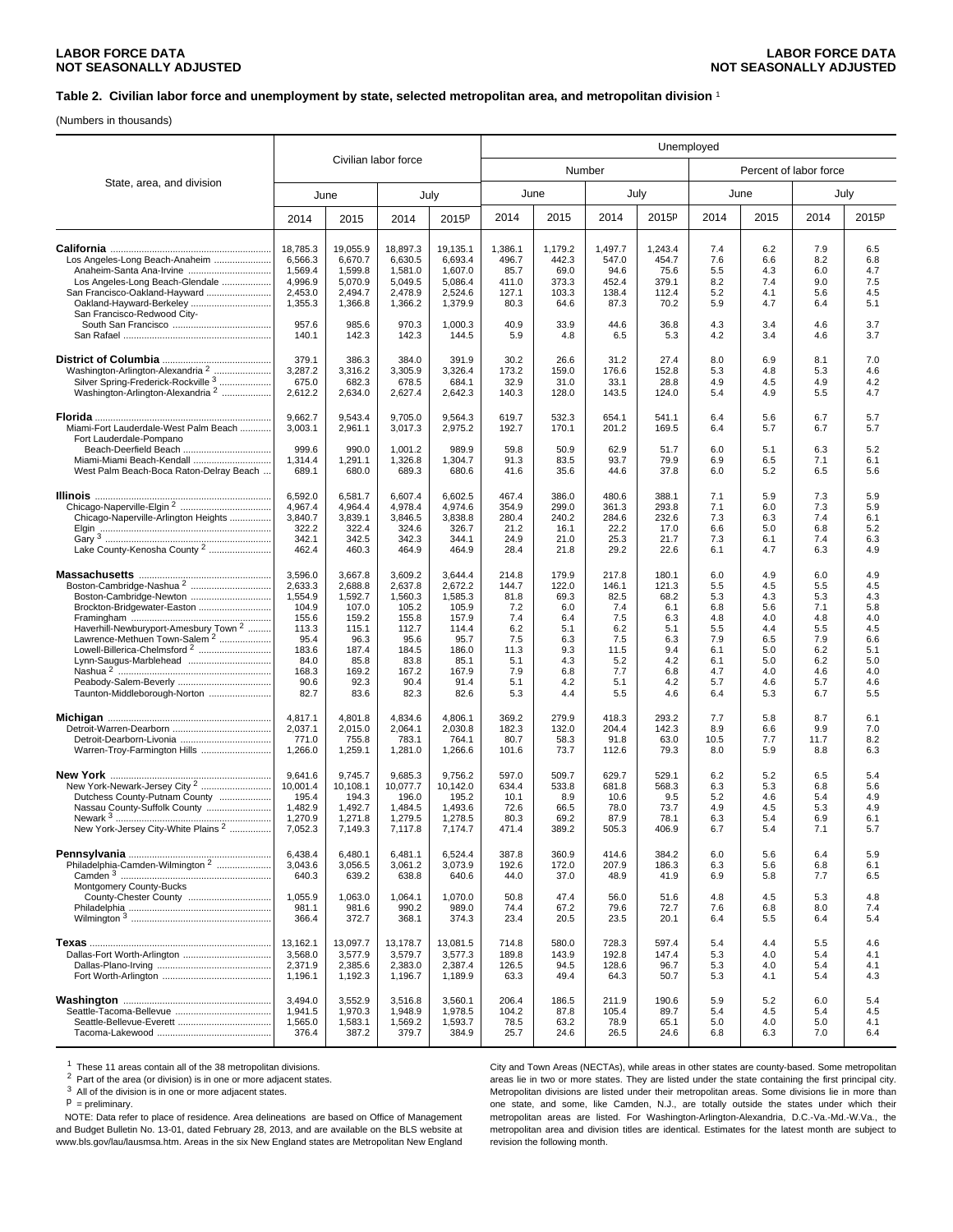**Table 3. Employees on nonfarm payrolls by state and metropolitan area**

[In thousands]

| State and area                            |          | June     |          | July              | Change from<br>July 2014 to July 2015 <sup>P</sup> |         |
|-------------------------------------------|----------|----------|----------|-------------------|----------------------------------------------------|---------|
|                                           | 2014     | 2015     | 2014     | 2015 <sup>p</sup> | Number                                             | Percent |
|                                           | 1,929.2  | 1,953.1  | 1,914.9  | 1,945.6           | 30.7                                               | 1.6     |
|                                           | 46.4     | 46.7     | 46.2     | 46.2              | 0.0                                                | 0.0     |
|                                           | 59.2     | 60.7     | 58.9     | 60.5              | 1.6                                                | 2.7     |
|                                           | 513.9    | 521.7    | 509.7    | 518.5             | 8.8                                                | 1.7     |
|                                           | 70.8     | 72.5     | 70.1     | 71.4              | 1.3                                                | 1.9     |
|                                           | 54.5     | 54.3     | 53.6     | 53.8              | 0.2                                                | 0.4     |
|                                           | 56.4     | 57.4     | 56.2     | 57.0              | 0.8                                                | 1.4     |
|                                           | 56.7     | 55.2     | 56.0     | 54.9              | $-1.1$                                             | $-2.0$  |
|                                           | 37.1     | 38.0     | 36.9     | 37.3              | 0.4                                                | 1.1     |
|                                           | 215.6    | 218.6    | 214.5    | 217.7             | 3.2                                                | 1.5     |
|                                           | 176.4    | 176.3    | 174.4    | 173.9             | -0.5                                               | $-0.3$  |
|                                           | 170.3    | 171.8    | 168.0    | 170.8             | 2.8                                                | 1.7     |
|                                           | 101.2    | 103.7    | 100.8    | 103.0             | 2.2                                                | 2.2     |
|                                           |          |          |          |                   |                                                    |         |
|                                           | 356.0    | 357.7    | 361.9    | 363.9             | 2.0                                                | 0.6     |
|                                           | 185.3    | 188.0    | 184.0    | 187.5             | 3.5                                                | 1.9     |
|                                           | 39.0     | 39.4     | 39.3     | 39.6              | 0.3                                                | 0.8     |
|                                           | 2,520.0  | 2,570.0  | 2,495.2  | 2,562.8           | 67.6                                               | 2.7     |
|                                           | 64.8     | 66.1     | 63.9     | 65.4              | 1.5                                                | 2.3     |
|                                           | 46.3     | 46.1     | 46.3     | 45.9              | $-0.4$                                             | $-0.9$  |
|                                           | 1.816.0  | 1,865.2  | 1,799.5  | 1,858.7           | 59.2                                               | 3.3     |
|                                           | 58.7     | 59.9     | 58.3     | 59.2              | 0.9                                                | 1.5     |
|                                           | 34.2     | 33.6     | 33.7     | 33.5              | $-0.2$                                             | $-0.6$  |
|                                           | 356.6    | 357.8    | 353.7    | 355.5             | 1.8                                                | 0.5     |
|                                           | 50.7     | 48.2     | 49.4     | 48.6              | $-0.8$                                             | $-1.6$  |
|                                           | 1.191.5  | 1,216.1  | 1,172.5  | 1,201.7           | 29.2                                               | 2.5     |
|                                           | 224.0    | 229.6    | 220.7    | 226.0             | 5.3                                                | 2.4     |
|                                           | 113.3    | 112.6    | 110.5    | 110.6             | 0.1                                                | 0.1     |
|                                           | 38.5     | 39.6     | 38.0     | 38.9              | 0.9                                                | 2.4     |
|                                           | 52.7     | 55.2     | 52.2     | 54.7              | 2.5                                                | 4.8     |
|                                           | 346.7    | 352.8    | 342.1    | 351.9             | 9.8                                                | 2.9     |
|                                           | 34.0     | 31.7     | 33.0     | 31.1              | $-1.9$                                             | $-5.8$  |
|                                           |          |          |          |                   |                                                    |         |
|                                           | 15,662.5 | 16,144.3 | 15,524.1 | 16,022.6          | 498.5                                              | 3.2     |
|                                           | 255.0    | 259.0    | 252.3    | 254.3             | 2.0                                                | 0.8     |
|                                           | 77.1     | 78.4     | 74.8     | 77.6              | 2.8                                                | 3.7     |
|                                           | 53.3     | 54.8     | 50.2     | 52.2              | 2.0                                                | 4.0     |
|                                           | 314.1    | 324.6    | 312.9    | 321.8             | 8.9                                                | 2.8     |
|                                           | 37.8     | 38.2     | 38.0     | 38.7              | 0.7                                                | 1.8     |
|                                           | 5,709.0  | 5,864.2  | 5.662.4  | 5,819.9           | 157.5                                              | 2.8     |
|                                           | 37.6     | 37.3     | 37.0     | 36.7              | $-0.3$                                             | $-0.8$  |
|                                           | 62.8     | 64.5     | 59.8     | 60.3              | 0.5                                                | 0.8     |
|                                           | 162.0    | 164.6    | 163.2    | 164.4             | 1.2                                                | 0.7     |
|                                           | 69.7     | 71.0     | 69.1     | 70.8              | 1.7                                                | 2.5     |
|                                           | 294.1    | 298.3    | 290.6    | 293.7             | 3.1                                                | 1.1     |
|                                           | 63.1     | 64.2     | 61.8     | 62.7              | 0.9                                                | 1.5     |
|                                           | 1,279.6  | 1,327.8  | 1,265.3  | 1,315.6           | 50.3                                               | 4.0     |
|                                           | 899.9    | 920.2    | 885.1    | 911.5             | 26.4                                               | 3.0     |
|                                           | 131.0    | 135.6    | 129.1    | 132.8             | 3.7                                                | 2.9     |
|                                           | 1,351.7  | 1,392.0  | 1,341.9  | 1,390.1           | 48.2                                               | 3.6     |
|                                           | 2,188.6  | 2,253.4  | 2,185.7  | 2,255.9           | 70.2                                               | 3.2     |
|                                           | 1,005.8  | 1,062.8  | 995.5    | 1,057.1           | 61.6                                               | 6.2     |
| San Luis Obispo-Paso Robles-Arroyo Grande | 111.4    | 115.3    | 108.3    | 111.6             | 3.3                                                | 3.0     |
|                                           | 98.0     | 97.9     | 95.5     | 95.9              | 0.4                                                | 0.4     |
|                                           | 177.9    | 184.2    | 174.8    | 181.8             | 7.0                                                | 4.0     |
|                                           | 192.6    | 197.1    | 191.9    | 196.2             | 4.3                                                | 2.2     |
| $Stockton-Lodi$                           | 208.7    | 214.3    | 207.5    | 213.4             | 5.9                                                | 2.8     |
|                                           | 128.4    | 132.3    | 127.7    | 132.0             | 4.3                                                | 3.4     |
|                                           | 114.4    | 117.4    | 113.1    | 115.9             | 2.8                                                | 2.5     |
|                                           | 40.4     | 41.6     | 38.9     | 40.2              | 1.3                                                | 3.3     |
|                                           | 2,478.3  | 2,539.3  | 2,471.8  | 2,527.6           | 55.8                                               | 2.3     |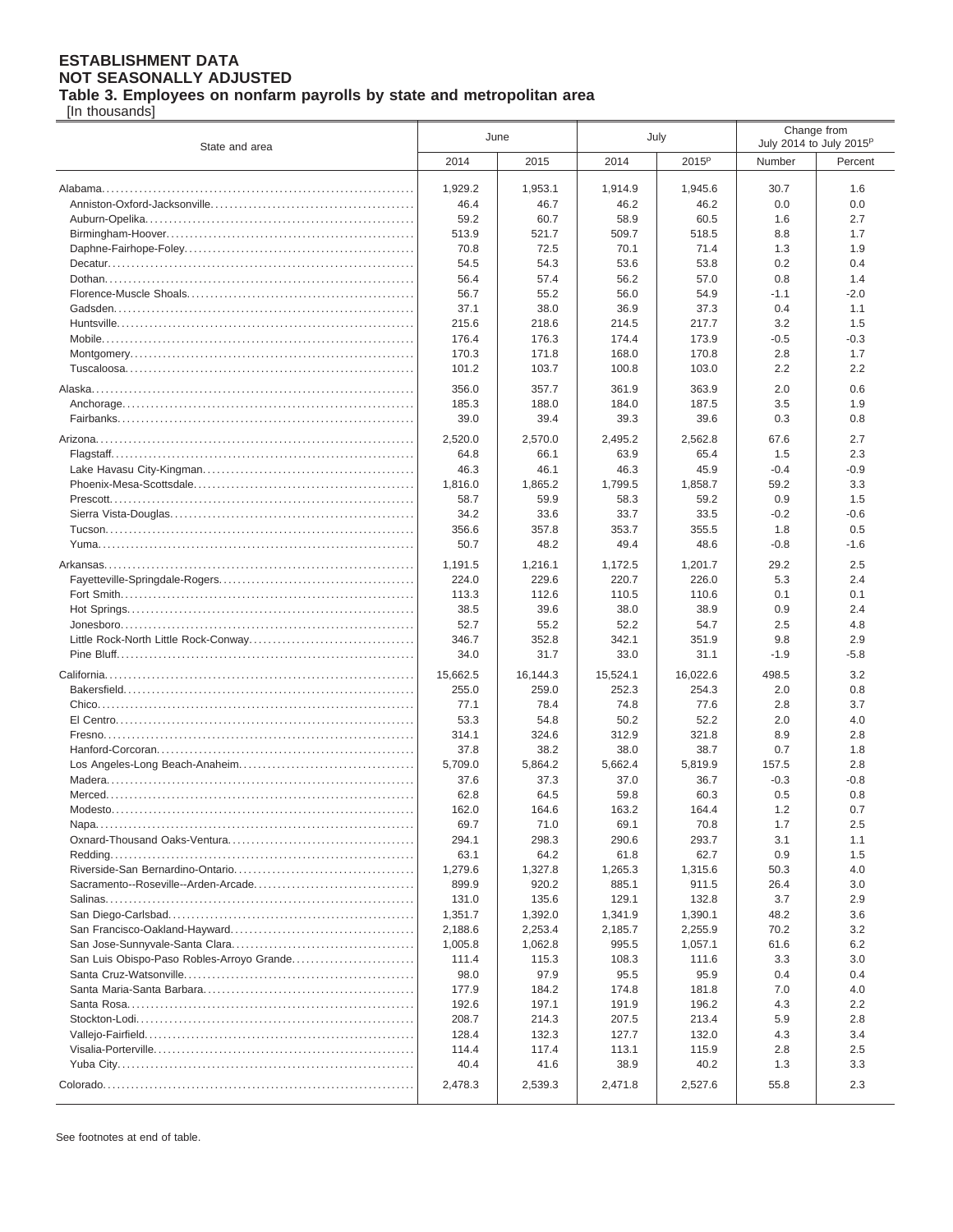**Table 3. Employees on nonfarm payrolls by state and metropolitan area — Continued**

[In thousands]

| State and area                        |                | June            |                 | July              |             | Change from<br>July 2014 to July 2015 <sup>P</sup> |
|---------------------------------------|----------------|-----------------|-----------------|-------------------|-------------|----------------------------------------------------|
|                                       | 2014           | 2015            | 2014            | 2015 <sup>P</sup> | Number      | Percent                                            |
| Colorado - Continued                  |                |                 |                 |                   |             |                                                    |
|                                       | 175.4          | 178.2           | 175.0           | 176.4             | 1.4         | 0.8                                                |
|                                       | 265.0          | 268.3           | 263.7           | 266.4             | 2.7         | 1.0                                                |
|                                       | 1,352.5        | 1,395.3         | 1,349.7         | 1,389.9           | 40.2        | 3.0                                                |
|                                       | 152.2          | 157.6           | 149.2           | 154.4             | 5.2         | 3.5                                                |
|                                       | 61.6           | 62.5            | 61.0            | 61.7              | 0.7         | 1.1                                                |
|                                       | 97.2           | 102.2           | 97.2            | 102.1             | 4.9         | 5.0                                                |
|                                       | 59.2           | 60.3            | 58.9            | 59.9              | 1.0         | 1.7                                                |
|                                       | 1,686.3        | 1,714.2         | 1,662.1         | 1,697.6           | 35.5        | 2.1                                                |
|                                       | 412.7          | 419.8           | 410.1           | 420.2             | 10.1        | 2.5                                                |
|                                       | 79.7           | 79.6            | 78.2            | 78.2              | 0.0         | 0.0                                                |
|                                       | 568.1          | 578.8           | 559.9           | 572.4             | 12.5        | 2.2                                                |
|                                       | 281.6          | 285.5           | 275.2           | 278.8             | 3.6         | 1.3                                                |
|                                       | 131.2          | 129.6           | 130.3           | 128.6             | $-1.7$      | $-1.3$                                             |
|                                       | 68.1           | 69.2            | 66.7            | 68.6              | 1.9         | 2.8                                                |
|                                       | 443.2          | 451.6           | 441.7           | 450.4             | 8.7         | 2.0                                                |
|                                       | 67.5           | 68.0            | 66.5            | 66.6              | 0.1         | 0.2                                                |
|                                       | 160.8          | 166.5           | 162.1           | 167.9             | 5.8         | 3.6                                                |
|                                       | 749.8          | 764.2           | 758.9           | 775.9             | 17.0        | 2.2                                                |
|                                       | 3,135.9        | 3,208.6         | 3,118.0         | 3,191.8           | 73.8        | 2.4                                                |
|                                       |                |                 |                 |                   |             |                                                    |
|                                       | 7,728.4        | 8,000.3         | 7,702.7         | 7,979.0           | 276.3       | 3.6                                                |
|                                       | 224.6          | 233.2           | 223.8           | 232.4             | 8.6         | 3.8                                                |
| Deltona-Daytona Beach-Ormond Beach    | 107.7<br>179.7 | 109.5<br>185.1  | 107.5<br>179.7  | 109.0<br>183.1    | 1.5<br>3.4  | 1.4<br>1.9                                         |
|                                       | 127.3          | 130.3           | 127.0           | 130.4             | 3.4         | 2.7                                                |
|                                       | 32.0           | 32.2            | 31.0            | 31.1              | 0.1         | 0.3                                                |
|                                       | 618.9          | 634.1           | 618.0           | 637.6             | 19.6        | 3.2                                                |
|                                       | 198.3          | 204.5           | 197.0           | 204.4             | 7.4         | 3.8                                                |
| Miami-Fort Lauderdale-West Palm Beach | 2,395.9        | 2,464.3         | 2,379.9         | 2,449.8           | 69.9        | 2.9                                                |
|                                       | 125.9          | 131.7           | 125.1           | 130.1             | 5.0         | 4.0                                                |
|                                       | 264.8          | 273.9           | 264.0           | 272.8             | 8.8         | 3.3                                                |
|                                       | 93.9           | 97.3            | 94.4            | 97.2              | 2.8         | 3.0                                                |
|                                       | 1,101.1        | 1,149.4         | 1,099.2         | 1,144.5           | 45.3        | 4.1                                                |
|                                       | 196.1          | 201.4           | 195.8           | 200.5             | 4.7         | 2.4                                                |
|                                       | 81.8           | 82.3            | 81.4            | 82.6              | 1.2         | 1.5                                                |
|                                       | 163.1          | 167.1           | 163.3           | 167.2             | 3.9         | 2.4                                                |
|                                       | 129.1          | 133.4           | 127.9           | 132.1             | 4.2         | 3.3                                                |
|                                       | 43.1           | 44.2            | 42.2            | 43.8              | 1.6         | 3.8                                                |
|                                       | 46.7           | 47.1            | 46.1            | 46.9              | 0.8         | 1.7<br>5.2                                         |
|                                       | 23.1<br>166.9  | 24.5<br>170.1   | 22.9<br>167.0   | 24.1<br>169.8     | 1.2<br>2.8  | 1.7                                                |
| Tampa-St. Petersburg-Clearwater       | 1.199.3        | 1.236.3         | 1.196.1         | 1.227.9           | 31.8        | 2.7                                                |
|                                       | 24.9           | 25.5            | 24.7            | 25.2              | 0.5         | 2.0                                                |
|                                       |                |                 |                 |                   |             |                                                    |
|                                       | 4,149.6        | 4,251.6<br>60.2 | 4,139.5<br>59.9 | 4,237.9<br>59.9   | 98.4<br>0.0 | 2.4<br>0.0                                         |
|                                       | 60.8<br>89.2   | 91.7            | 89.6            | 91.7              | 2.1         | 2.3                                                |
|                                       | 2,502.0        | 2,581.0         | 2,499.6         | 2,584.6           | 85.0        | 3.4                                                |
|                                       | 223.2          | 228.4           | 221.4           | 227.9             | 6.5         | 2.9                                                |
|                                       | 41.5           | 42.4            | 41.4            | 42.5              | 1.1         | 2.7                                                |
|                                       | 122.7          | 124.4           | 121.3           | 124.0             | 2.7         | 2.2                                                |
|                                       | 66.6           | 68.3            | 66.2            | 68.1              | 1.9         | 2.9                                                |
|                                       | 79.4           | 82.6            | 79.3            | 81.4              | 2.1         | 2.6                                                |
|                                       | 19.2           | 19.6            | 19.3            | 19.3              | 0.0         | 0.0                                                |
|                                       | 101.3          | 101.7           | 100.4           | 101.1             | 0.7         | 0.7                                                |
|                                       | 39.6           | 39.9            | 39.2            | 39.7              | 0.5         | 1.3                                                |
|                                       | 166.1          | 169.9           | 167.0           | 170.7             | 3.7         | 2.2                                                |
|                                       | 54.2           | 53.7            | 54.1            | 53.2              | $-0.9$      | $-1.7$                                             |
|                                       | 70.7           | 69.4            | 69.7            | 69.3              | $-0.4$      | $-0.6$                                             |
|                                       | 623.9          | 634.2           | 617.4           | 626.7             | 9.3         | 1.5                                                |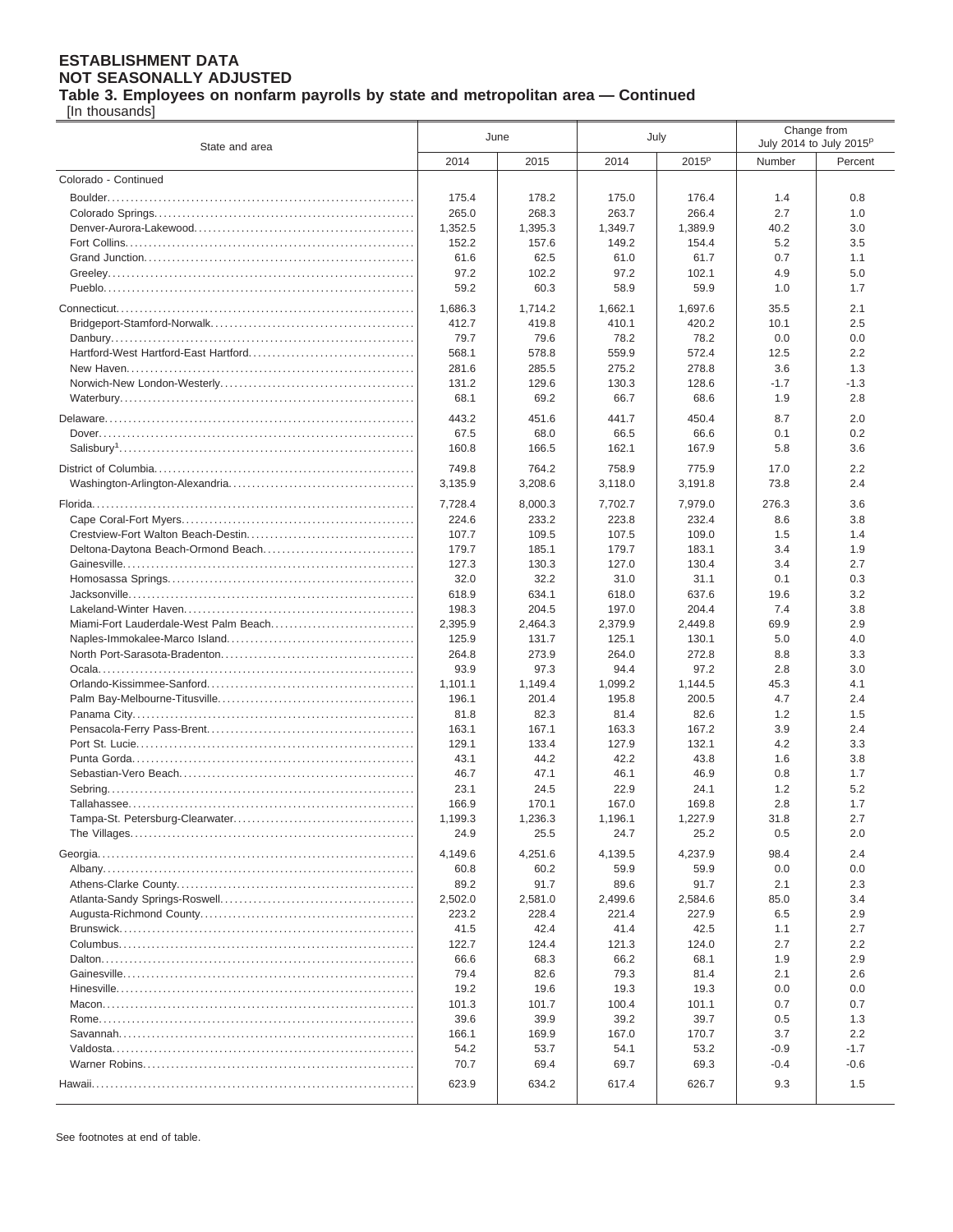**Table 3. Employees on nonfarm payrolls by state and metropolitan area — Continued**

[In thousands]

| State and area       |              | June         |              | July              |            | Change from<br>July 2014 to July 2015 <sup>P</sup> |
|----------------------|--------------|--------------|--------------|-------------------|------------|----------------------------------------------------|
|                      | 2014         | 2015         | 2014         | 2015 <sup>P</sup> | Number     | Percent                                            |
| Hawaii - Continued   |              |              |              |                   |            |                                                    |
|                      | 71.1         | 72.5         | 71.0         | 72.3              | 1.3        | 1.8                                                |
|                      | 460.4        | 468.4        | 453.3        | 460.9             | 7.6        | 1.7                                                |
|                      | 662.3        | 684.3        | 661.2        | 681.5             | 20.3       | 3.1                                                |
|                      | 283.5        | 289.1        | 282.3        | 289.5             | 7.2        | 2.6                                                |
|                      | 59.4         | 62.6         | 60.3         | 62.8              | 2.5        | 4.1                                                |
|                      | 61.0         | 63.5         | 60.5         | 62.7              | 2.2        | 3.6                                                |
|                      | 27.4         | 27.5         | 27.3         | 27.4              | 0.1        | 0.4                                                |
|                      | 34.0         | 35.2         | 34.2         | 34.7              | 0.5        | 1.5                                                |
|                      | 5.928.7      | 5,975.3      | 5,889.6      | 5,943.1           | 53.5       | 0.9                                                |
|                      | 93.3         | 93.8         | 92.6         | 93.1              | 0.5        | 0.5                                                |
|                      | 55.3         | 54.6         | 53.1         | 52.6              | $-0.5$     | $-0.9$                                             |
|                      | 103.4        | 105.0        | 102.5        | 104.5             | 2.0        | 2.0                                                |
|                      | 4,557.5      | 4,618.1      | 4,529.7      | 4,596.1           | 66.4       | 1.5                                                |
|                      | 29.1         | 29.5         | 29.0         | 29.6              | 0.6        | 2.1                                                |
|                      | 186.6        | 184.0        | 185.9        | 182.3             | $-3.6$     | $-1.9$                                             |
|                      | 51.2         | 50.8         | 51.0         | 50.6              | $-0.4$     | $-0.8$                                             |
|                      | 44.5         | 45.3         | 44.1         | 44.4              | 0.3        | 0.7                                                |
|                      | 181.4        | 178.5        | 179.1        | 177.2             | $-1.9$     | $-1.1$                                             |
|                      | 152.0        | 153.6        | 150.5        | 151.7             | 1.2        | 0.8                                                |
|                      | 112.9        | 112.7        | 111.4        | 111.4             | 0.0        | 0.0                                                |
|                      | 2.988.1      | 3,047.9      | 2,937.0      | 3,017.3           | 80.3       | 2.7                                                |
|                      | 71.6         | 71.3         | 70.7         | 70.7              | 0.0        | 0.0                                                |
|                      | 50.8         | 51.5         | 50.3         | 51.5              | 1.2        | 2.4                                                |
|                      | 126.0        | 129.5        | 121.7        | 127.5             | 5.8        | 4.8                                                |
|                      | 156.1        | 160.0        | 155.1        | 159.1             | 4.0        | 2.6                                                |
|                      | 214.0        | 216.1        | 205.8        | 212.9             | 7.1        | 3.4                                                |
|                      | 996.4        | 1,026.6      | 985.9        | 1,016.7           | 30.8       | 3.1                                                |
|                      | 40.3<br>96.6 | 40.7<br>97.6 | 40.1<br>93.4 | 40.2<br>96.0      | 0.1<br>2.6 | 0.2<br>2.8                                         |
|                      | 42.7         | 42.9         | 41.6         | 42.1              | 0.5        | 1.2                                                |
|                      | 48.7         | 49.9         | 48.2         | 49.6              | 1.4        | 2.9                                                |
|                      | 134.2        | 136.5        | 130.3        | 133.5             | 3.2        | 2.5                                                |
|                      | 68.7         | 69.2         | 68.2         | 68.2              | 0.0        | 0.0                                                |
|                      | 1,563.5      | 1,585.9      | 1,539.2      | 1,569.4           | 30.2       | 2.0                                                |
|                      | 48.6         | 49.1         | 47.6         | 49.0              | 1.4        | 2.9                                                |
|                      | 143.6        | 143.3        | 140.9        | 140.8             | $-0.1$     | $-0.1$                                             |
|                      | 348.2        | 356.3        | 343.3        | 353.3             | 10.0       | 2.9                                                |
|                      | 59.3         | 59.3         | 58.1         | 59.1              | 1.0        | 1.7                                                |
|                      | 97.7         | 98.5         | 95.9         | 98.2              | 2.3        | 2.4                                                |
|                      | 87.8         | 90.5         | 87.0         | 89.4              | 2.4        | 2.8                                                |
| Waterloo-Cedar Falls | 91.7         | 91.2         | 90.7         | 90.3              | $-0.4$     | $-0.4$                                             |
|                      | 1,397.9      | 1,411.7      | 1,376.9      | 1,389.3           | 12.4       | 0.9                                                |
|                      | 48.9         | 50.7         | 48.9         | 50.3              | 1.4        | 2.9                                                |
|                      | 40.9         | 41.8         | 39.6         | 41.3              | 1.7        | 4.3                                                |
|                      | 112.7        | 113.5        | 112.2        | 113.3             | 1.1        | 1.0                                                |
|                      | 291.7        | 294.9        | 287.9        | 290.9             | 3.0        | 1.0                                                |
|                      | 1,863.6      | 1,908.5      | 1,849.4      | 1,887.3           | 37.9       | 2.0                                                |
|                      | 71.3         | 72.5         | 69.5         | 71.2              | 1.7        | 2.4                                                |
|                      | 54.5         | 55.6         | 53.9         | 55.3              | 1.4        | 2.6                                                |
|                      | 264.2        | 273.8        | 261.2        | 268.7             | 7.5        | 2.9                                                |
|                      | 630.0        | 648.4        | 626.9        | 640.5             | 13.6       | $2.2\,$                                            |
|                      | 52.7         | 52.4         | 51.9         | 52.8              | 0.9        | 1.7                                                |
|                      | 1,980.7      | 1,995.6      | 1,965.4      | 1,978.8           | 13.4       | 0.7                                                |
|                      | 63.4         | 63.6         | 63.0         | 62.8              | $-0.2$     | $-0.3$                                             |
|                      | 393.4        | 401.6        | 391.8        | 398.4             | 6.6        | 1.7                                                |
|                      | 43.5         | 44.3         | 43.2         | 44.2              | 1.0        | 2.3                                                |
|                      | 101.9        | 100.8        | 102.0        | 100.9             | $-1.1$     | $-1.1$                                             |
|                      | 221.3        | 219.9        | 220.6        | 218.8             | $-1.8$     | $-0.8$                                             |
|                      |              |              |              |                   |            |                                                    |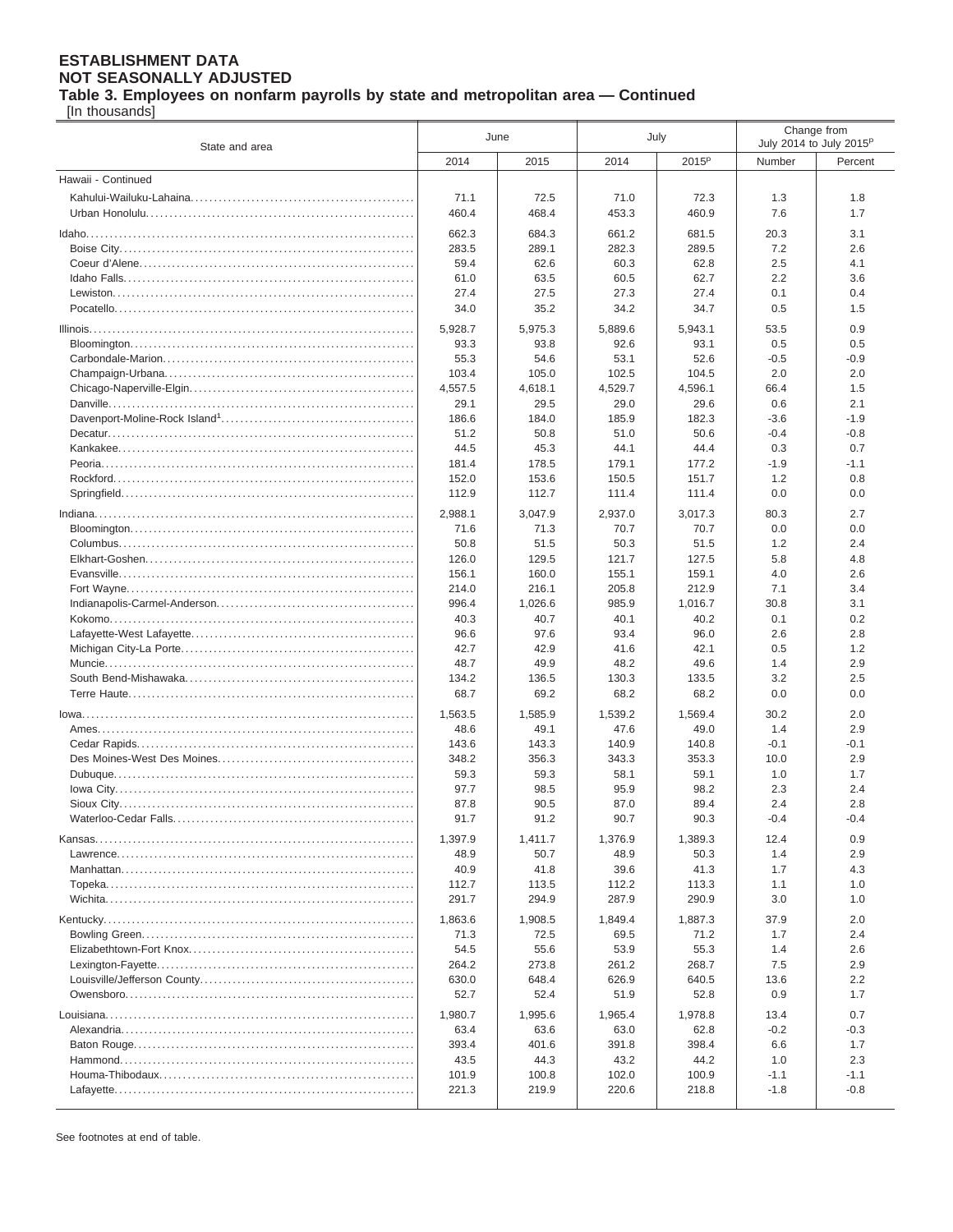**Table 3. Employees on nonfarm payrolls by state and metropolitan area — Continued**

[In thousands]

| State and area        | June             |               | July          |                   | Change from<br>July 2014 to July 2015 <sup>P</sup> |               |
|-----------------------|------------------|---------------|---------------|-------------------|----------------------------------------------------|---------------|
|                       | 2014             | 2015          | 2014          | 2015 <sup>P</sup> | Number                                             | Percent       |
| Louisiana - Continued |                  |               |               |                   |                                                    |               |
|                       | 96.8             | 102.5         | 96.5          | 102.1             | 5.6                                                | 5.8           |
|                       | 77.7             | 77.4          | 77.6          | 76.9              | $-0.7$                                             | $-0.9$        |
|                       | 568.0            | 564.3         | 561.8         | 558.0             | $-3.8$                                             | $-0.7$        |
|                       | 184.6            | 182.4         | 183.5         | 183.0             | $-0.5$                                             | $-0.3$        |
|                       | 621.0            | 623.8         | 620.2         | 628.1             | 7.9                                                | 1.3           |
|                       | 65.2             | 65.1          | 63.6          | 64.8              | 1.2                                                | 1.9           |
|                       | 50.0             | 50.5          | 49.2          | 50.1              | 0.9                                                | 1.8           |
|                       | 200.4            | 205.7         | 199.7         | 205.8             | 6.1                                                | 3.1           |
|                       | 2,649.1          | 2,698.8       | 2,625.3       | 2,686.2           | 60.9                                               | 2.3           |
|                       | 1,353.9          | 1,383.3       | 1,344.5       | 1,385.7           | 41.2                                               | 3.1           |
|                       | 44.7             | 45.7          | 44.0          | 45.1              | 1.1                                                | 2.5           |
|                       | 39.7             | 39.6          | 39.8          | 39.4              | -0.4                                               | $-1.0$        |
|                       | 103.3            | 104.3         | 102.7         | 104.0             | 1.3                                                | 1.3           |
|                       |                  |               |               |                   |                                                    |               |
|                       | 3,458.2          | 3,532.7       | 3,442.1       | 3,523.8           | 81.7                                               | 2.4           |
|                       | 111.2            | 110.5         | 117.2         | 114.2             | $-3.0$                                             | $-2.6$        |
|                       | 2,613.1          | 2,665.4       | 2,596.5       | 2,654.4           | 57.9                                               | 2.2           |
|                       | 50.0<br>65.8     | 51.0<br>65.7  | 49.3<br>65.2  | 50.2<br>65.0      | 0.9<br>$-0.2$                                      | 1.8<br>$-0.3$ |
|                       | 42.7             | 43.5          | 43.2          | 44.1              | 0.9                                                | 2.1           |
|                       | 323.0            | 328.3         | 319.7         | 323.4             | 3.7                                                | 1.2           |
|                       | 275.3            | 284.0         | 271.6         | 279.8             | 8.2                                                | 3.0           |
|                       |                  |               |               |                   |                                                    |               |
|                       | 4,240.3<br>206.7 | 4,329.8       | 4,159.3       | 4,272.5           | 113.2<br>3.4                                       | 2.7<br>1.7    |
|                       | 59.1             | 209.5<br>60.2 | 203.6<br>57.3 | 207.0<br>59.4     | 2.1                                                | 3.7           |
|                       | 37.6             | 37.5          | 37.1          | 36.7              | $-0.4$                                             | $-1.1$        |
|                       | 1,925.3          | 1,971.3       | 1,891.9       | 1,938.8           | 46.9                                               | 2.5           |
|                       | 141.4            | 142.3         | 138.0         | 139.3             | 1.3                                                | 0.9           |
|                       | 519.5            | 539.7         | 509.8         | 534.2             | 24.4                                               | 4.8           |
|                       | 57.3             | 56.5          | 55.9          | 56.0              | 0.1                                                | 0.2           |
|                       | 140.3            | 142.7         | 138.0         | 140.4             | 2.4                                                | 1.7           |
|                       | 220.6            | 222.7         | 216.4         | 220.1             | 3.7                                                | 1.7           |
|                       | 38.4             | 38.3          | 37.6          | 37.8              | 0.2                                                | 0.5           |
|                       | 41.8             | 42.6          | 41.2          | 41.6              | 0.4                                                | 1.0           |
|                       | 63.7             | 64.3          | 63.3          | 64.3              | 1.0                                                | 1.6           |
|                       | 62.5             | 62.9          | 62.0          | 62.7              | 0.7                                                | 1.1           |
|                       | 87.7             | 88.7          | 86.2          | 87.6              | 1.4                                                | 1.6           |
|                       | 2,861.6          | 2,906.1       | 2,834.7       | 2,878.6           | 43.9                                               | 1.5           |
|                       | 136.5            | 138.6         | 134.2         | 136.1             | 1.9                                                | 1.4           |
|                       | 55.3             | 55.9          | 53.5          | 54.0              | 0.5                                                | 0.9           |
|                       | 1,922.1          | 1,959.0       | 1,905.5       | 1,945.8           | 40.3                                               | 2.1           |
|                       | 116.7            | 116.7         | 116.3         | 116.3             | 0.0                                                | 0.0           |
|                       | 106.4            | 106.6         | 104.9         | 105.7             | 0.8                                                | 0.8           |
|                       | 1,118.3          | 1,131.2       | 1,104.5       | 1,123.8           | 19.3                                               | 1.7           |
|                       | 156.0            | 154.3         | 154.0         | 152.6             | $-1.4$                                             | $-0.9$        |
|                       | 60.1             | 60.2          | 58.9          | 59.4              | 0.5                                                | 0.8           |
|                       | 269.5            | 274.8         | 265.7         | 272.5             | 6.8                                                | 2.6           |
|                       | 2,759.6          | 2,787.0       | 2,713.7       | 2,754.8           | 41.1                                               | 1.5           |
|                       | 44.1             | 43.7          | 42.1          | 41.5              | $-0.6$                                             | $-1.4$        |
|                       | 94.6             | 97.1          | 93.7          | 96.6              | 2.9                                                | 3.1           |
|                       | 76.4             | 76.1          | 75.3          | 75.1              | $-0.2$                                             | $-0.3$        |
|                       | 80.1             | 81.9          | 78.0          | 80.8              | 2.8                                                | 3.6           |
|                       | 1,030.0          | 1,048.3       | 1,015.7       | 1,038.9           | 23.2                                               | 2.3           |
|                       | 62.8             | 62.1          | 62.2          | 61.0              | $-1.2$                                             | $-1.9$        |
|                       | 1,325.2          | 1,346.6       | 1,305.2       | 1,326.2           | 21.0                                               | 1.6           |
|                       | 203.3            | 206.0         | 201.6         | 203.2             | 1.6                                                | 0.8           |
|                       | 463.5            | 466.7         | 461.3         | 466.9             | 5.6                                                | 1.2           |
|                       | 83.2             | 85.8          | 82.4          | 85.0              | 2.6                                                | 3.2           |
|                       | 36.8             | 36.0          | 35.3          | 35.0              | $-0.3$                                             | $-0.8$        |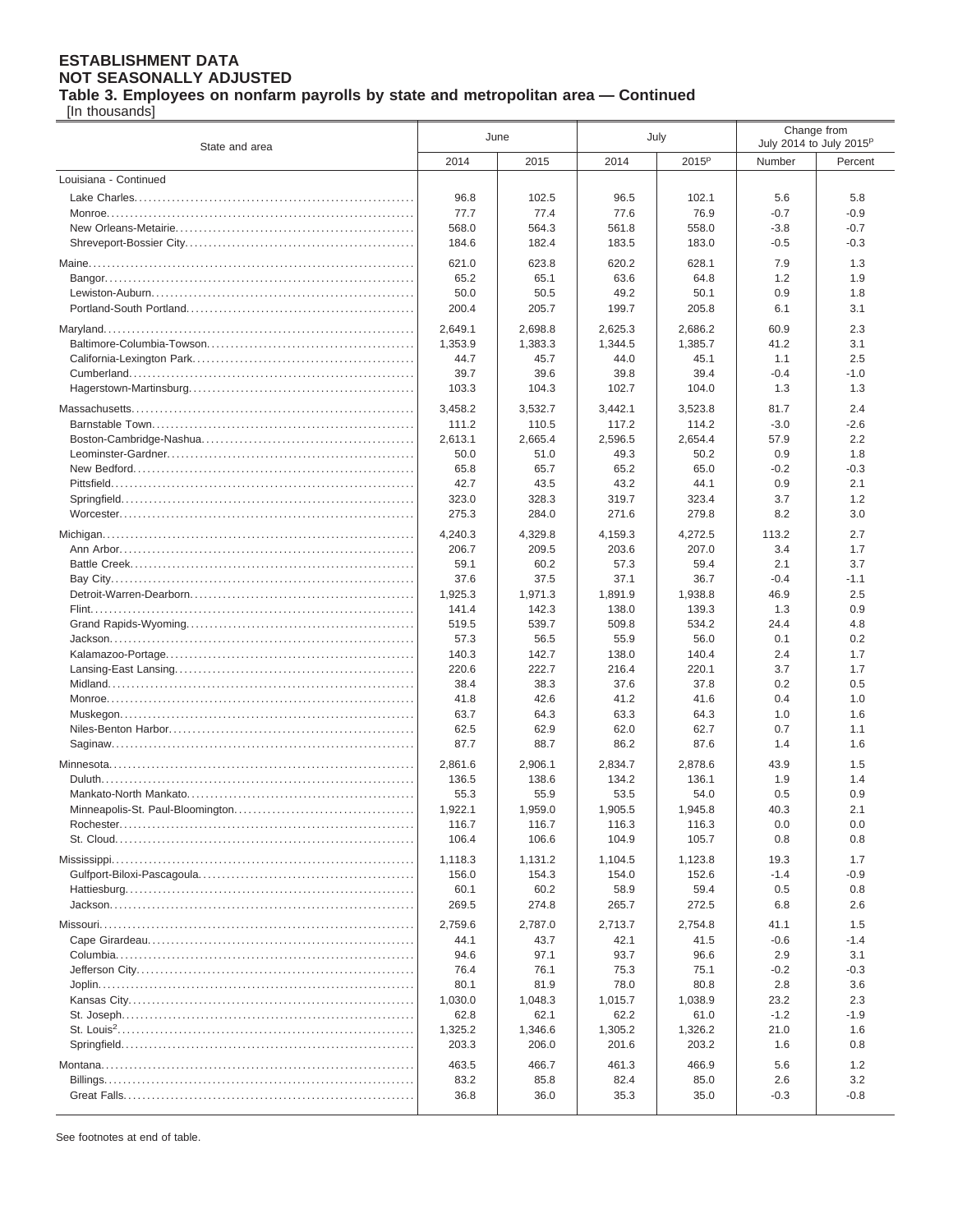**Table 3. Employees on nonfarm payrolls by state and metropolitan area — Continued**

[In thousands]

| State and area      | June          |               | July          |                   | Change from<br>July 2014 to July 2015 <sup>p</sup> |                  |
|---------------------|---------------|---------------|---------------|-------------------|----------------------------------------------------|------------------|
|                     | 2014          | 2015          | 2014          | 2015 <sup>P</sup> | Number                                             | Percent          |
| Montana - Continued |               |               |               |                   |                                                    |                  |
|                     | 59.2          | 59.7          | 56.9          | 57.6              | 0.7                                                | 1.2              |
|                     | 1,001.6       | 1,007.7       | 990.9         | 998.6             | 7.7                                                | 0.8              |
|                     | 43.5          | 43.3          | 42.8          | 42.5              | $-0.3$                                             | $-0.7$           |
|                     | 183.4         | 185.9         | 182.5         | 185.7             | 3.2                                                | 1.8              |
|                     | 488.8         | 495.8         | 485.2         | 492.5             | 7.3                                                | 1.5              |
|                     | 1,216.9       | 1,259.6       | 1,209.8       | 1,253.9           | 44.1                                               | 3.6              |
|                     | 28.1          | 28.1          | 28.0          | 28.3              | 0.3                                                | 1.1              |
|                     | 882.4         | 910.7         | 875.8         | 905.3             | 29.5                                               | 3.4              |
|                     | 203.0         | 208.5         | 202.3         | 207.8             | 5.5                                                | 2.7              |
|                     | 657.0         | 665.3         | 651.9         | 660.0             | 8.1                                                | 1.2              |
|                     | 51.4          | 51.9          | 50.8          | 51.2              | 0.4                                                | 0.8              |
|                     | 106.8         | 110.5         | 106.5         | 108.7             | 2.2                                                | 2.1              |
|                     | 87.7          | 88.4          | 87.9          | 88.9              | 1.0                                                | 1.1              |
|                     | 4,041.2       | 4,079.8       | 3,978.9       | 4,021.2           | 42.3                                               | 1.1              |
|                     | 138.6         | 136.5         | 138.0         | 135.8             | $-2.2$                                             | $-1.6$           |
|                     | 52.2          | 52.0          | 55.7          | 54.8              | $-0.9$                                             | $-1.6$           |
|                     | 252.6         | 259.1         | 250.1         | 256.1             | 6.0                                                | 2.4              |
|                     | 57.5          | 57.3          | 54.2          | 55.4              | 1.2                                                | 2.2              |
|                     | 812.9         | 825.1         | 811.4         | 821.0             | 9.6                                                | 1.2              |
|                     | 376.0         | 384.7         | 375.4         | 383.2             | 7.8                                                | 2.1              |
|                     | 51.0          | 52.1          | 49.9          | 51.3              | 1.4                                                | 2.8              |
|                     | 69.1          | 68.5          | 68.3          | 68.0              | $-0.3$                                             | $-0.4$           |
|                     | 62.1          | 61.9          | 62.4          | 62.0              | $-0.4$                                             | $-0.6$           |
|                     | 9,151.2       | 9,334.8       | 9,098.7       | 9,288.4           | 189.7                                              | 2.1              |
|                     | 456.3         | 462.6         | 449.8         | 457.6             | 7.8                                                | 1.7              |
|                     | 106.7         | 105.7         | 103.8         | 103.8             | 0.0                                                | 0.0              |
|                     | 557.0<br>39.2 | 569.2<br>39.8 | 550.6<br>38.6 | 563.2<br>39.2     | 12.6                                               | 2.3<br>1.6       |
|                     | 58.9          | 59.1          | 58.9          | 59.8              | 0.6<br>0.9                                         | 1.5              |
|                     | 65.4          | 65.0          | 64.3          | 65.4              | 1.1                                                | 1.7              |
|                     | 61.2          | 62.2          | 60.1          | 60.7              | 0.6                                                | 1.0              |
|                     | 9,226.9       | 9,399.9       | 9,166.8       | 9,331.2           | 164.4                                              | 1.8              |
|                     | 527.4         | 538.2         | 518.0         | 527.3             | 9.3                                                | 1.8              |
|                     | 316.5         | 319.9         | 313.6         | 316.3             | 2.7                                                | 0.9              |
|                     | 128.2         | 130.2         | 128.6         | 129.5             | 0.9                                                | 0.7              |
|                     | 43.9          | 43.5          | 44.1          | 43.9              | $-0.2$                                             | $-0.5$           |
|                     | 4,153.5       | 4,257.7       | 4,079.5       | 4,196.1           | 116.6                                              | 2.9              |
|                     | 177.6         | 181.6         | 174.7         | 178.4             | 3.7                                                | 2.1              |
|                     | 58.6          | 60.8          | 58.2          | 59.6              | 1.4                                                | 2.4              |
|                     | 1,065.0       | 1,099.4       | 1,046.6       | 1,084.5           | 37.9                                               | 3.6              |
|                     | 289.8         | 294.5         | 286.4         | 291.9             | 5.5                                                | 1.9              |
|                     | 128.6<br>42.2 | 128.2<br>42.2 | 123.5<br>40.9 | 123.3<br>40.4     | $-0.2$<br>$-0.5$                                   | $-0.2$<br>$-1.2$ |
|                     | 346.5         | 359.1         | 340.0         | 351.0             | 11.0                                               | 3.2              |
|                     | 76.9          | 77.5          | 75.5          | 76.4              | 0.9                                                | 1.2              |
|                     | 144.5         | 145.4         | 143.5         | 143.3             | $-0.2$                                             | $-0.1$           |
|                     | 49.4          | 50.1          | 48.6          | 49.2              | 0.6                                                | 1.2              |
|                     | 44.2          | 44.1          | 43.1          | 43.4              | 0.3                                                | 0.7              |
|                     | 559.5         | 576.2         | 560.6         | 573.5             | 12.9                                               | 2.3              |
|                     | 56.3          | 55.5          | 55.0          | 54.4              | $-0.6$                                             | $-1.1$           |
|                     | 116.3         | 119.1         | 114.6         | 117.8             | 3.2                                                | 2.8              |
|                     | 253.9         | 259.1         | 248.7         | 254.5             | 5.8                                                | 2.3              |
|                     | 468.3         | 470.0         | 460.8         | 458.5             | $-2.3$                                             | $-0.5$           |
|                     | 74.8          | 76.5          | 74.1          | 76.2              | 2.1                                                | 2.8              |
|                     | 137.4         | 140.0         | 135.8         | 138.3             | 2.5                                                | 1.8              |
|                     | 56.8          | 58.1          | 54.7          | 56.3              | 1.6                                                | 2.9              |
|                     | 5,360.5       | 5,440.4       | 5,335.9       | 5,420.4           | 84.5                                               | 1.6              |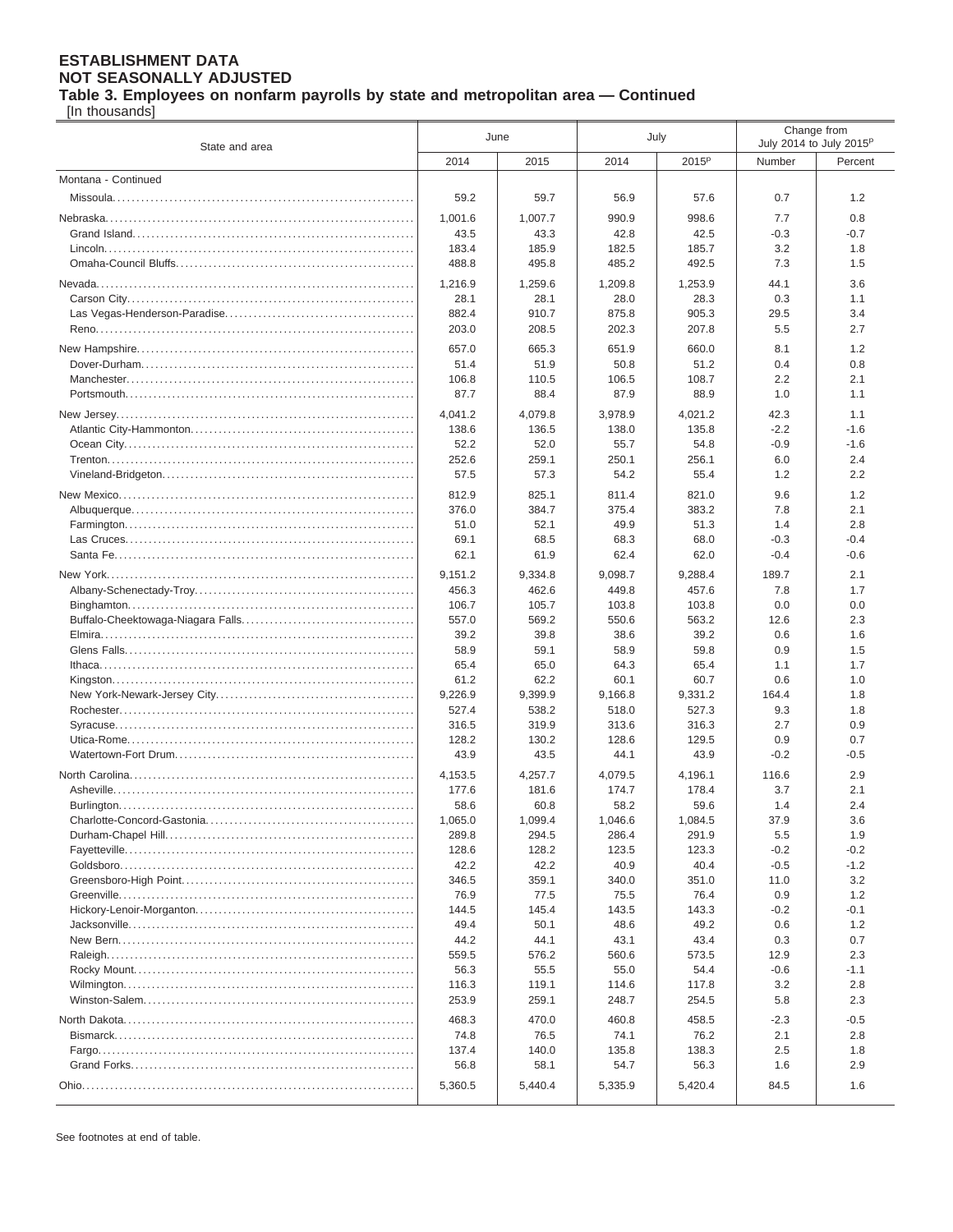**Table 3. Employees on nonfarm payrolls by state and metropolitan area — Continued**

[In thousands]

| State and area   | June           |                | July           |                   | Change from<br>July 2014 to July 2015 <sup>P</sup> |               |
|------------------|----------------|----------------|----------------|-------------------|----------------------------------------------------|---------------|
|                  | 2014           | 2015           | 2014           | 2015 <sup>P</sup> | Number                                             | Percent       |
| Ohio - Continued |                |                |                |                   |                                                    |               |
|                  | 331.2          | 331.2          | 330.4          | 333.4             | 3.0                                                | 0.9           |
|                  | 174.2          | 176.3          | 173.7          | 176.1             | 2.4                                                | 1.4           |
|                  | 1,047.4        | 1,074.5        | 1.041.7        | 1,069.4           | 27.7                                               | 2.7           |
|                  | 1,049.3        | 1,065.4        | 1,042.3        | 1,057.1           | 14.8                                               | 1.4           |
|                  | 1,013.8        | 1,042.3        | 1,007.9        | 1,041.4           | 33.5                                               | 3.3           |
|                  | 373.5          | 377.1          | 371.1          | 376.2             | 5.1                                                | 1.4           |
|                  | 52.1           | 54.0           | 51.3           | 53.1              | 1.8                                                | 3.5           |
|                  | 53.3           | 53.7           | 53.0           | 53.0              | 0.0                                                | 0.0           |
|                  | 52.3           | 53.2           | 50.6           | 52.1              | 1.5                                                | 3.0           |
|                  | 296.4          | 306.5          | 293.9          | 305.5             | 11.6                                               | 3.9           |
|                  | 43.8           | 44.0           | 43.0           | 43.6              | 0.6                                                | 1.4           |
|                  | 226.5          | 227.7          | 224.0          | 227.4             | 3.4                                                | 1.5           |
|                  | 1,650.7        | 1,658.3        | 1,639.1        | 1,651.6           | 12.5                                               | 0.8           |
|                  | 46.0           | 44.9           | 45.0           | 44.1              | $-0.9$                                             | $-2.0$        |
|                  | 615.5          | 628.9          | 611.3          | 626.2             | 14.9                                               | 2.4           |
|                  | 439.3          | 441.2          | 437.6          | 437.9             | 0.3                                                | 0.1           |
|                  | 1,730.2        | 1,789.7        | 1,713.0        | 1,772.1           | 59.1                                               | 3.5           |
|                  | 40.9           | 41.8           | 40.5           | 40.4              | $-0.1$                                             | $-0.2$        |
|                  | 70.0           | 73.4           | 70.4           | 73.5              | 3.1                                                | 4.4           |
|                  | 40.5           | 41.0           | 36.8           | 38.1              | 1.3                                                | 3.5           |
|                  | 149.0          | 152.8          | 145.7          | 149.4             | 3.7                                                | 2.5           |
|                  | 24.4           | 25.5           | 24.1           | 24.7              | 0.6                                                | 2.5           |
|                  | 79.8           | 81.5           | 78.2           | 80.6              | 2.4                                                | 3.1           |
|                  | 1,078.2        | 1,114.4        | 1,072.1        | 1,113.1           | 41.0                                               | 3.8           |
|                  | 151.3          | 155.6          | 148.2          | 152.1             | 3.9                                                | 2.6           |
|                  | 5,828.8        | 5,895.9        | 5,760.5        | 5,846.5           | 86.0                                               | 1.5           |
|                  | 357.2          | 362.4          | 349.0          | 354.9             | 5.9                                                | 1.7           |
|                  | 62.0           | 61.6           | 60.8           | 61.3              | 0.5                                                | 0.8           |
|                  | 41.6           | 42.0           | 41.6           | 42.2              | 0.6                                                | 1.4           |
|                  | 58.7           | 59.7           | 57.6           | 58.2              | 0.6                                                | 1.0           |
|                  | 55.4           | 55.7           | 55.6           | 55.6              | 0.0                                                | 0.0           |
|                  | 130.4          | 131.6          | 129.1          | 130.8             | 1.7                                                | 1.3           |
|                  | 34.0           | 34.4           | 33.5           | 34.0              | 0.5                                                | 1.5           |
|                  | 330.5          | 339.5          | 329.5          | 339.1             | 9.6                                                | 2.9           |
|                  | 57.6           | 57.2           | 56.3           | 56.8              | 0.5                                                | 0.9           |
|                  | 241.0<br>51.4  | 245.5<br>50.4  | 239.0<br>50.6  | 244.3<br>49.7     | 5.3<br>$-0.9$                                      | 2.2<br>$-1.8$ |
|                  | 2,803.9        | 2,837.7        | 2,765.6        | 2,807.1           | 41.5                                               | 1.5           |
|                  | 1,174.2        | 1,200.0        | 1.159.5        | 1,192.3           | 32.8                                               | 2.8           |
|                  | 173.5          | 175.7          | 171.5          | 174.1             | 2.6                                                | 1.5           |
|                  | 258.0          | 265.2          | 253.7          | 264.5             | 10.8                                               | 4.3           |
|                  | 72.7           | 73.8           | 72.6           | 73.8              | 1.2                                                | 1.7           |
|                  | 55.9           | 56.0           | 55.5           | 55.1              | $-0.4$                                             | $-0.7$        |
|                  | 181.0          | 182.0          | 177.5          | 178.2             | 0.7                                                | 0.4           |
|                  | 484.8          | 490.3          | 480.1          | 487.2             | 7.1                                                | 1.5           |
|                  | 574.1          | 585.6          | 566.0          | 581.1             | 15.1                                               | 2.7           |
|                  |                |                |                |                   |                                                    |               |
|                  | 1,966.8        | 2.017.6        | 1,943.0        | 2,001.7           | 58.7                                               | 3.0           |
|                  | 324.5<br>372.0 | 332.4<br>379.6 | 322.0<br>369.3 | 331.1<br>376.6    | 9.1<br>7.3                                         | 2.8<br>2.0    |
|                  | 84.3           | 84.7           | 83.0           | 83.8              | 0.8                                                | 1.0           |
|                  | 390.3          | 401.2          | 384.5          | 398.0             | 13.5                                               | 3.5           |
|                  | 74.3           | 75.5           | 74.1           | 75.0              | 0.9                                                | 1.2           |
|                  | 162.3          | 165.2          | 161.1          | 164.6             | 3.5                                                | 2.2           |
|                  | 137.8          | 141.0          | 135.8          | 139.4             | 3.6                                                | 2.7           |
|                  | 38.7           | 38.6           | 38.2           | 38.4              | 0.2                                                | 0.5           |
|                  | 433.4          | 443.4          | 429.0          | 439.1             | 10.1                                               | 2.4           |
|                  | 69.3           | 70.5           | 68.3           | 69.5              | 1.2                                                | 1.8           |
|                  | 149.4          | 152.7          | 148.7          | 151.9             | 3.2                                                | 2.2           |
|                  |                |                |                |                   |                                                    |               |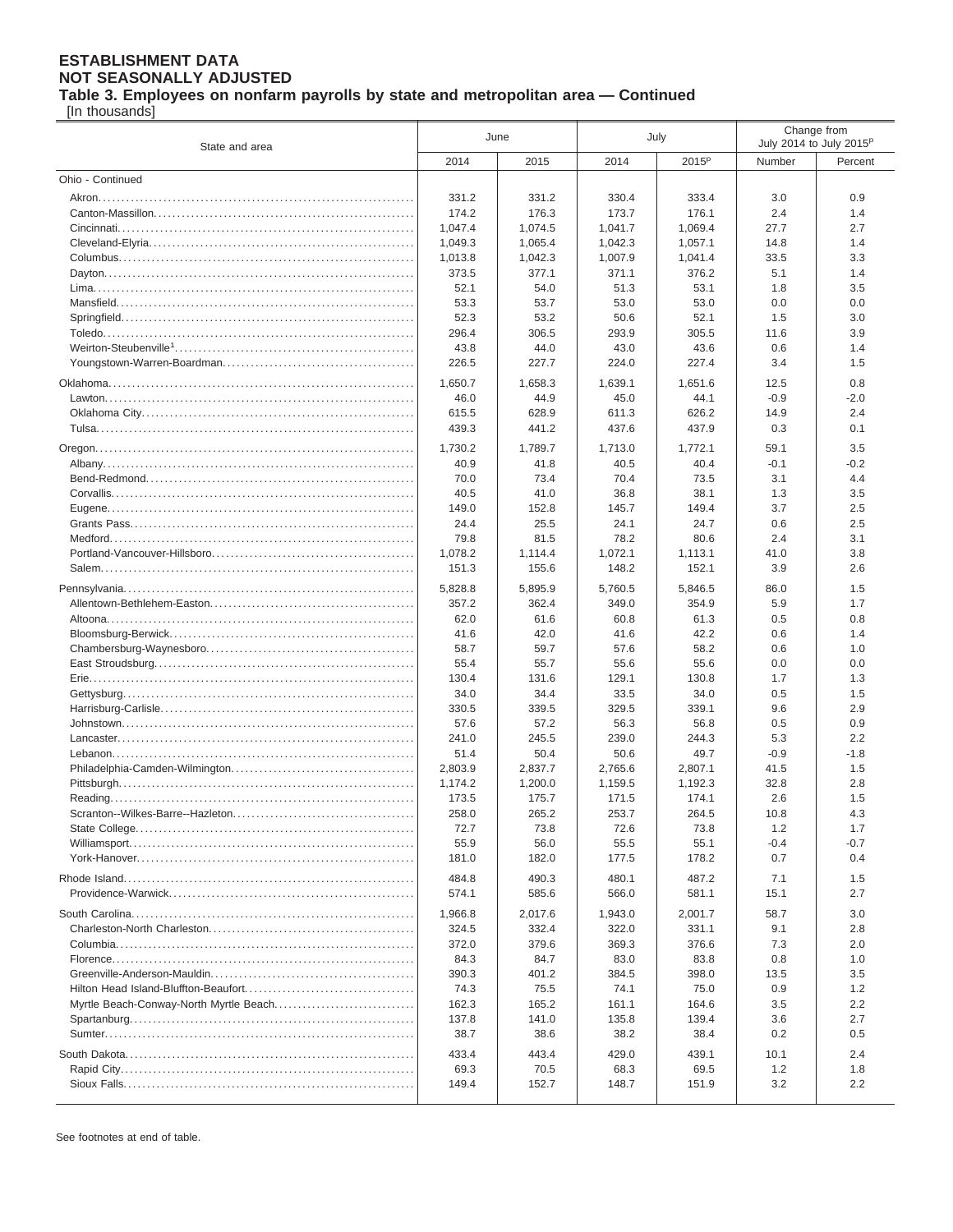**Table 3. Employees on nonfarm payrolls by state and metropolitan area — Continued**

[In thousands]

| State and area                             | June             |                  | July             |                   | Change from<br>July 2014 to July 2015 <sup>P</sup> |            |
|--------------------------------------------|------------------|------------------|------------------|-------------------|----------------------------------------------------|------------|
|                                            | 2014             | 2015             | 2014             | 2015 <sup>p</sup> | Number                                             | Percent    |
|                                            | 2,796.5          | 2,859.9          | 2,785.5          | 2,847.8           | 62.3                                               | 2.2        |
|                                            | 236.5            | 243.2            | 236.8            | 242.7             | 5.9                                                | 2.5        |
|                                            | 84.9             | 87.9             | 84.4             | 87.7              | 3.3                                                | 3.9        |
|                                            | 45.0             | 44.6             | 44.2             | 44.7              | 0.5                                                | 1.1        |
|                                            | 64.7             | 65.8             | 64.5             | 65.8              | 1.3                                                | 2.0        |
|                                            | 75.6             | 77.0             | 75.9             | 76.4              | 0.5                                                | 0.7        |
|                                            | 120.3            | 121.9            | 119.4            | 120.9             | 1.5                                                | 1.3        |
|                                            | 372.3            | 386.7            | 372.5            | 384.4             | 11.9                                               | 3.2        |
|                                            | 611.7            | 619.7            | 608.8            | 617.7             | 8.9                                                | 1.5        |
|                                            | 42.8             | 43.5             | 42.8             | 43.5              | 0.7                                                | 1.6        |
| Nashville-Davidson--Murfreesboro--Franklin | 869.6            | 901.7            | 866.7            | 897.9             | 31.2                                               | 3.6        |
|                                            | 11,578.2         | 11,848.6         | 11,524.9         | 11,808.9          | 284.0                                              | 2.5        |
|                                            | 68.6             | 68.9             | 68.0             | 68.5              | 0.5                                                | 0.7        |
|                                            | 117.1            | 118.3            | 116.1            | 117.1             | 1.0                                                | 0.9        |
|                                            | 919.6            | 949.6            | 912.4            | 944.9             | 32.5                                               | 3.6        |
|                                            | 165.1            | 171.2            | 163.8            | 170.8             | 7.0                                                | 4.3        |
|                                            | 138.4            | 139.8            | 137.1            | 138.9             | 1.8                                                | 1.3        |
|                                            | 102.4            | 103.2            | 100.8            | 102.0             | 1.2                                                | 1.2        |
|                                            | 194.5            | 198.0            | 193.0            | 196.2             | 3.2                                                | 1.7        |
|                                            | 3,283.3<br>295.9 | 3,403.4<br>297.0 | 3,268.3<br>291.2 | 3,390.0<br>295.2  | 121.7<br>4.0                                       | 3.7<br>1.4 |
|                                            | 2,931.3          | 2,991.1          | 2.921.6          | 2,986.2           | 64.6                                               | 2.2        |
|                                            | 134.5            | 136.4            | 133.1            | 136.0             | 2.9                                                | 2.2        |
|                                            | 98.2             | 100.4            | 97.3             | 100.5             | 3.2                                                | 3.3        |
|                                            | 103.2            | 105.5            | 102.5            | 104.5             | 2.0                                                | 2.0        |
|                                            | 136.5            | 139.4            | 136.2            | 139.2             | 3.0                                                | 2.2        |
|                                            | 243.0            | 249.3            | 236.3            | 243.8             | 7.5                                                | 3.2        |
|                                            | 94.5             | 98.9             | 96.4             | 99.4              | 3.0                                                | 3.1        |
|                                            | 78.2             | 81.6             | 78.8             | 81.4              | 2.6                                                | 3.3        |
|                                            | 48.3             | 48.9             | 47.8             | 48.6              | 0.8                                                | 1.7        |
|                                            | 955.4            | 982.3            | 949.3            | 980.0             | 30.7                                               | 3.2        |
|                                            | 45.3             | 45.4             | 45.2             | 45.4              | 0.2                                                | 0.4        |
|                                            | 59.0             | 59.4             | 57.5             | 57.7              | 0.2                                                | 0.3        |
|                                            | 99.1             | 100.6            | 98.5             | 99.6              | 1.1                                                | 1.1        |
|                                            | 44.8             | 45.7             | 44.0             | 45.6              | 1.6                                                | 3.6        |
|                                            | 112.0            | 113.7            | 112.1            | 113.3             | 1.2                                                | 1.1        |
|                                            | 58.7             | 57.9             | 58.1             | 57.3              | $-0.8$                                             | $-1.4$     |
|                                            | 1,328.6          | 1,387.6          | 1.312.7          | 1,371.8           | 59.1                                               | 4.5        |
|                                            | 55.9             | 58.1             | 53.9             | 55.4              | 1.5                                                | 2.8        |
|                                            | 232.0            | 241.1            | 231.2            | 239.2             | 8.0                                                | 3.5        |
|                                            | 209.3            | 224.1            | 206.2            | 221.0             | 14.8                                               | 7.2        |
|                                            | 54.6             | 55.5             | 53.4             | 54.4              | 1.0                                                | 1.9        |
|                                            | 655.8            | 683.3            | 648.8            | 677.4             | 28.6                                               | 4.4        |
|                                            | 310.0            | 314.5            | 304.5            | 309.7             | 5.2                                                | 1.7        |
|                                            | 122.0            | 125.8            | 120.8            | 124.8             | 4.0                                                | 3.3        |
|                                            | 3,801.8          | 3,854.7          | 3,776.4          | 3,828.0           | 51.6                                               | 1.4        |
|                                            | 72.8             | 74.7             | 72.5             | 74.9              | 2.4                                                | 3.3        |
|                                            | 108.7            | 111.7            | 106.7            | 109.5             | 2.8                                                | 2.6        |
|                                            | 62.6             | 64.0             | 62.0             | 62.9              | 0.9                                                | 1.5        |
|                                            | 102.9            | 103.2            | 102.9            | 103.0             | 0.1                                                | 0.1        |
|                                            | 635.8            | 639.5            | 631.2            | 633.6             | 2.4                                                | 0.4        |
|                                            | 160.9            | 160.6            | 159.2            | 158.7             | -0.5                                               | $-0.3$     |
|                                            | 48.9             | 49.1             | 48.3             | 48.4              | 0.1                                                | 0.2        |
|                                            | 762.6            | 770.4            | 759.4            | 769.7             | 10.3                                               | 1.4        |
|                                            | 60.2             | 62.2             | 59.6             | 61.4              | 1.8                                                | 3.0        |
|                                            | 3,085.6          | 3,204.5          | 3,091.5          | 3,200.0           | 108.5                                              | 3.5        |
|                                            | 86.8             | 90.5             | 84.8             | 87.6              | 2.8                                                | 3.3        |
|                                            | 86.3             | 88.3             | 86.7             | 88.4              | 1.7                                                | 2.0        |
|                                            | 106.1            | 108.2            | 105.6            | 107.1             | 1.5                                                | 1.4        |
|                                            | 38.3             | 38.7             | 38.9             | 38.6              | $-0.3$                                             | $-0.8$     |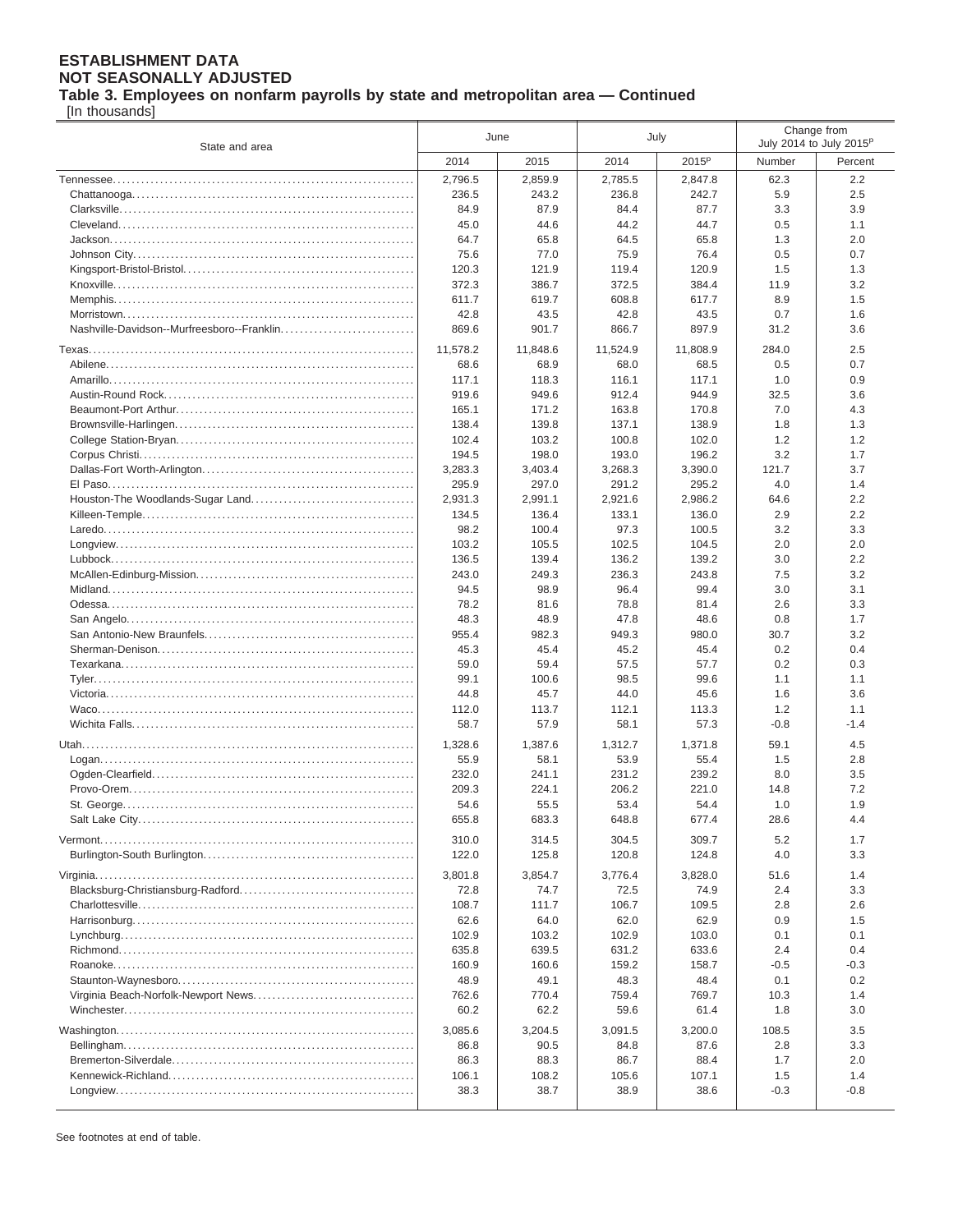### **ESTABLISHMENT DATA NOT SEASONALLY ADJUSTED Table 3. Employees on nonfarm payrolls by state and metropolitan area — Continued**

[In thousands]

| State and area         | June    |         | July    |                   | Change from<br>July 2014 to July 2015 <sup>p</sup> |         |
|------------------------|---------|---------|---------|-------------------|----------------------------------------------------|---------|
|                        | 2014    | 2015    | 2014    | 2015 <sup>p</sup> | Number                                             | Percent |
| Washington - Continued |         |         |         |                   |                                                    |         |
|                        | 48.4    | 48.4    | 48.5    | 48.4              | $-0.1$                                             | $-0.2$  |
|                        | 105.9   | 110.8   | 105.8   | 110.0             | 4.2                                                | 4.0     |
|                        | 1,842.9 | 1,918.7 | 1,852.4 | 1,923.1           | 70.7                                               | 3.8     |
|                        | 232.5   | 239.9   | 230.2   | 236.8             | 6.6                                                | 2.9     |
|                        | 27.1    | 27.0    | 26.0    | 26.2              | 0.2                                                | 0.8     |
|                        | 41.7    | 43.1    | 42.0    | 43.2              | 1.2                                                | 2.9     |
|                        | 79.4    | 82.1    | 79.1    | 81.8              | 2.7                                                | 3.4     |
|                        | 761.7   | 748.0   | 754.4   | 740.8             | $-13.6$                                            | $-1.8$  |
|                        | 48.5    | 47.6    | 47.3    | 47.5              | 0.2                                                | 0.4     |
|                        | 125.1   | 124.3   | 123.7   | 123.2             | $-0.5$                                             | $-0.4$  |
|                        | 140.1   | 140.5   | 138.5   | 139.2             | 0.7                                                | 0.5     |
|                        | 67.3    | 66.8    | 67.5    | 67.2              | $-0.3$                                             | $-0.4$  |
|                        | 42.8    | 42.5    | 42.4    | 42.3              | $-0.1$                                             | $-0.2$  |
|                        | 69.1    | 69.7    | 68.0    | 69.0              | 1.0                                                | 1.5     |
|                        | 2,881.3 | 2,926.8 | 2,855.5 | 2,917.1           | 61.6                                               | 2.2     |
|                        | 123.9   | 125.7   | 122.2   | 125.3             | 3.1                                                | 2.5     |
|                        | 83.9    | 85.6    | 83.4    | 84.9              | 1.5                                                | 1.8     |
|                        | 48.2    | 49.7    | 47.7    | 48.7              | 1.0                                                | 2.1     |
|                        | 174.1   | 176.8   | 171.4   | 176.8             | 5.4                                                | 3.2     |
|                        | 66.0    | 68.1    | 66.6    | 68.5              | 1.9                                                | 2.9     |
|                        | 77.2    | 76.4    | 75.1    | 75.5              | 0.4                                                | 0.5     |
|                        | 381.3   | 390.1   | 380.9   | 389.7             | 8.8                                                | 2.3     |
|                        | 851.2   | 863.4   | 844.8   | 858.5             | 13.7                                               | 1.6     |
|                        | 93.8    | 96.0    | 93.8    | 95.6              | 1.8                                                | 1.9     |
|                        | 78.6    | 76.3    | 77.4    | 76.5              | $-0.9$                                             | $-1.2$  |
|                        | 62.5    | 63.6    | 62.0    | 63.1              | 1.1                                                | 1.8     |
|                        | 71.7    | 72.5    | 70.4    | 71.3              | 0.9                                                | 1.3     |
|                        | 301.6   | 301.9   | 301.4   | 302.6             | 1.2                                                | 0.4     |
|                        | 43.3    | 43.4    | 43.2    | 42.7              | $-0.5$                                             | $-1.2$  |
|                        | 47.4    | 48.2    | 47.5    | 47.7              | 0.2                                                | 0.4     |
|                        | 901.8   | 901.8   | 887.2   | 891.5             | 4.3                                                | 0.5     |
|                        | 49.8    | 51.5    | 49.2    | 50.5              | 1.3                                                | 2.6     |
|                        | 34.4    | 33.9    | 33.4    | 33.6              | 0.2                                                | 0.6     |
|                        | 14.6    | 14.7    | 14.3    | 14.5              | 0.2                                                | 1.4     |
|                        | 34.4    | 35.0    | 34.2    | 34.6              | 0.4                                                | 1.2     |
|                        | 71.8    | 72.0    | 70.7    | 71.4              | 0.7                                                | 1.0     |
|                        | 20.0    | 20.1    | 19.8    | 19.8              | 0.0                                                | 0.0     |
|                        | 656.0   | 656.1   | 645.3   | 649.2             | 3.9                                                | 0.6     |
|                        | 37.6    | 37.8    | 37.9    | 38.3              | 0.4                                                | 1.1     |

<sup>1</sup> For operational reasons, these interstate areas are listed under the state that accounts for the larger share of the population, which is different from the state that contains the first principal city.

<sup>2</sup> Area boundary does not reflect the official OMB delineation.

p Preliminary

NOTE: Data are counts of jobs by place of work. Estimates subsequent to the current benchmark are preliminary and will be revised when new information becomes<br>available. Area delineations are based on Office of Management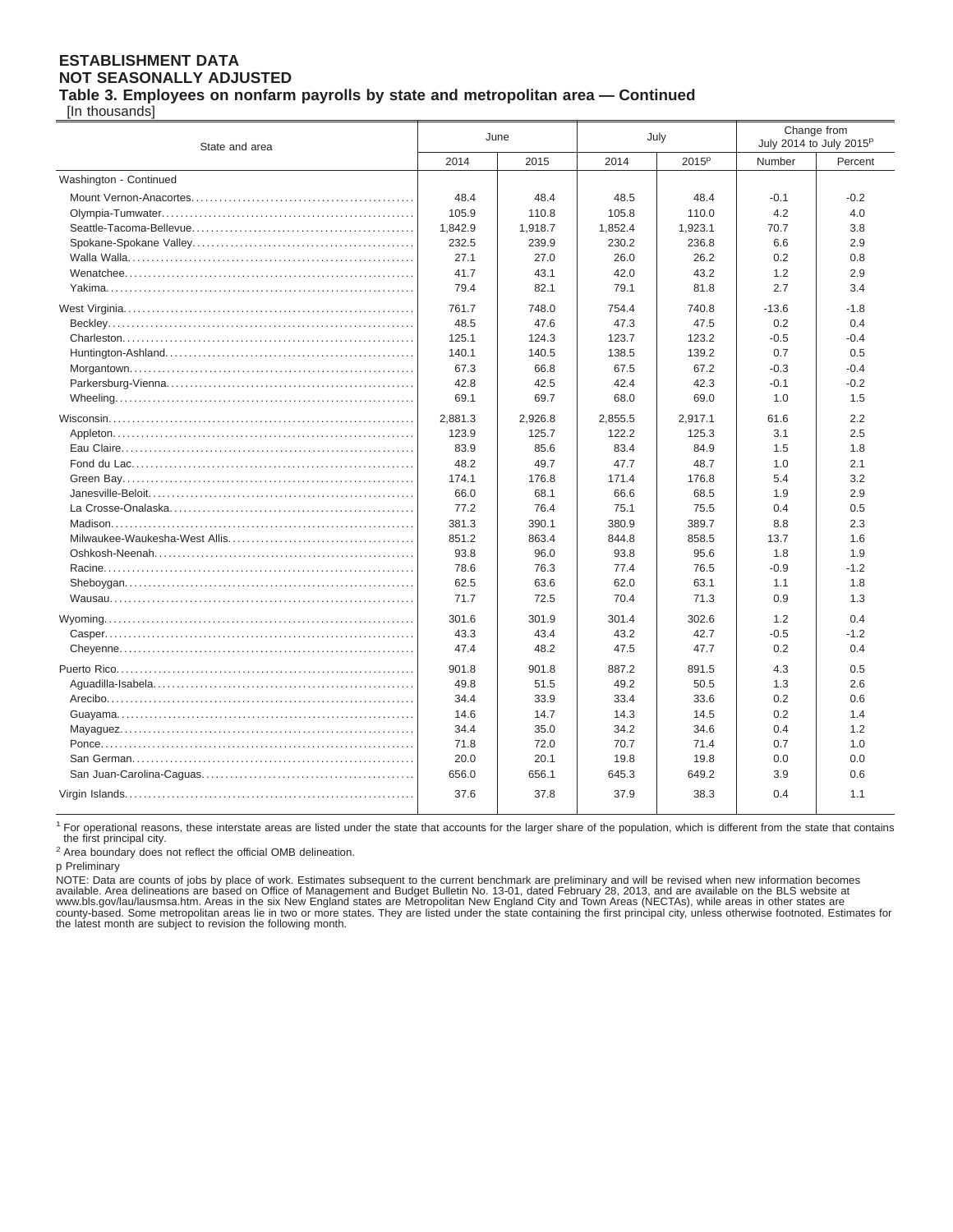### **Table 4. Employees on nonfarm payrolls by state, selected metropolitan area, and metropolitan division<sup>1</sup>**

[In thousands]

| State, area, and division                      | June               |                    | July               |                    | Change from<br>July 2014 to July 2015 <sup>p</sup> |               |
|------------------------------------------------|--------------------|--------------------|--------------------|--------------------|----------------------------------------------------|---------------|
|                                                | 2014               | 2015               | 2014               | 2015 <sup>p</sup>  | Number                                             | Percent       |
|                                                |                    |                    |                    |                    |                                                    |               |
|                                                | 15,662.5           | 16,144.3           | 15,524.1           | 16,022.6           | 498.5                                              | 3.2           |
|                                                | 5,709.0<br>1,495.0 | 5,864.2<br>1,548.0 | 5,662.4<br>1.486.7 | 5,819.9<br>1,536.3 | 157.5<br>49.6                                      | 2.8<br>3.3    |
|                                                | 4,214.0            | 4,316.2            | 4,175.7            | 4,283.6            | 107.9                                              | 2.6           |
|                                                | 2,188.6            | 2,253.4            | 2,185.7            | 2,255.9            | 70.2                                               | 3.2           |
|                                                | 1,070.0            | 1,090.4            | 1,063.5            | 1,086.7            | 23.2                                               | 2.2           |
| San Francisco-Redwood City-South San Francisco | 1,006.2            | 1,048.0            | 1,008.9            | 1,053.5            | 44.6                                               | 4.4           |
|                                                | 112.4              | 115.0              | 113.3              | 115.7              | 2.4                                                | 2.1           |
|                                                | 749.8              | 764.2              | 758.9              | 775.9              | 17.0                                               | 2.2           |
|                                                | 3,135.9            | 3,208.6            | 3.118.0            | 3,191.8            | 73.8                                               | 2.4           |
|                                                | 583.9              | 594.6              | 576.6              | 590.0              | 13.4                                               | 2.3           |
|                                                | 2,552.0            | 2,614.0            | 2,541.4            | 2,601.8            | 60.4                                               | 2.4           |
|                                                | 7,728.4            | 8,000.3            | 7,702.7            | 7,979.0            | 276.3                                              | 3.6           |
|                                                | 2,395.9            | 2,464.3            | 2,379.9            | 2,449.8            | 69.9                                               | 2.9           |
| Fort Lauderdale-Pompano Beach-Deerfield Beach  | 768.6              | 794.4              | 763.4              | 789.1              | 25.7                                               | 3.4           |
|                                                | 1,071.9            | 1,099.1            | 1,065.9            | 1,093.6            | 27.7                                               | 2.6           |
|                                                | 555.4              | 570.8              | 550.6              | 567.1              | 16.5                                               | 3.0           |
|                                                | 5,928.7            | 5,975.3            | 5,889.6            | 5,943.1            | 53.5                                               | 0.9           |
|                                                | 4,557.5            | 4,618.1            | 4,529.7            | 4,596.1            | 66.4                                               | 1.5           |
|                                                | 3,619.7            | 3,667.7            | 3,599.3            | 3,655.5            | 56.2                                               | 1.6           |
|                                                | 252.6<br>275.3     | 256.6<br>279.5     | 252.3<br>269.8     | 255.3<br>274.5     | 3.0<br>4.7                                         | 1.2<br>1.7    |
|                                                | 409.9              | 414.3              | 408.3              | 410.8              | 2.5                                                | 0.6           |
|                                                |                    |                    |                    |                    |                                                    |               |
|                                                | 3.458.2<br>2,613.1 | 3,532.7<br>2,665.4 | 3,442.1<br>2,596.5 | 3,523.8<br>2,654.4 | 81.7<br>57.9                                       | 2.4<br>2.2    |
|                                                | 1,743.8            | 1,785.1            | 1,737.7            | 1,785.9            | 48.2                                               | 2.8           |
|                                                | 78.4               | 79.8               | 77.6               | 78.3               | 0.7                                                | 0.9           |
|                                                | 171.9              | 175.4              | 170.4              | 173.9              | 3.5                                                | 2.1           |
|                                                | 65.6               | 66.4               | 64.2               | 65.6               | 1.4                                                | 2.2           |
|                                                | 80.2               | 80.7               | 79.6               | 79.7               | 0.1                                                | 0.1           |
|                                                | 148.0              | 150.7              | 147.5              | 149.4              | 1.9                                                | 1.3           |
|                                                | 45.3               | 46.6               | 44.6               | 46.2               | 1.6                                                | 3.6           |
|                                                | 125.8<br>95.1      | 125.0<br>96.8      | 123.4<br>94.1      | 122.0<br>95.6      | $-1.4$<br>1.5                                      | $-1.1$<br>1.6 |
|                                                | 59.0               | 58.9               | 57.4               | 57.8               | 0.4                                                | 0.7           |
|                                                | 4,240.3            | 4,329.8            | 4,159.3            | 4,272.5            | 113.2                                              | 2.7           |
|                                                | 1,925.3            | 1,971.3            | 1,891.9            | 1,938.8            | 46.9                                               | 2.5           |
|                                                | 733.5              | 746.0              | 719.6              | 736.2              | 16.6                                               | 2.3           |
|                                                | 1,191.8            | 1,225.3            | 1,172.3            | 1,202.6            | 30.3                                               | 2.6           |
|                                                | 9,151.2            | 9,334.8            | 9,098.7            | 9,288.4            | 189.7                                              | 2.1           |
|                                                | 9,226.9            | 9,399.9            | 9,166.8            | 9,331.2            | 164.4                                              | 1.8           |
|                                                | 143.8              | 143.9              | 142.7              | 143.1              | 0.4                                                | 0.3           |
|                                                | 1,317.7            | 1,338.1            | 1,303.3            | 1,322.5            | 19.2                                               | 1.5           |
|                                                | 1,197.2            | 1,205.5            | 1,179.9            | 1,189.3            | 9.4                                                | 0.8           |
|                                                | 6,568.2            | 6,712.4            | 6,540.9            | 6,676.3            | 135.4                                              | 2.1           |
|                                                | 5,828.8            | 5.895.9            | 5,760.5            | 5.846.5            | 86.0                                               | 1.5           |
|                                                | 2,803.9            | 2,837.7            | 2,765.6            | 2,807.1            | 41.5                                               | 1.5           |
| Montgomery County-Bucks County-Chester County  | 522.5<br>1,033.2   | 525.1<br>1,048.6   | 506.5<br>1,020.0   | 515.3<br>1,037.6   | 8.8<br>17.6                                        | 1.7<br>1.7    |
|                                                | 898.8              | 910.3              | 892.9              | 901.9              | 9.0                                                | 1.0           |
|                                                | 349.4              | 353.7              | 346.2              | 352.3              | 6.1                                                | 1.8           |
|                                                | 11,578.2           | 11,848.6           | 11,524.9           | 11,808.9           | 284.0                                              | 2.5           |
|                                                | 3,283.3            | 3,403.4            | 3,268.3            | 3,390.0            | 121.7                                              | 3.7           |
|                                                | 2,300.9            | 2,395.0            | 2,294.2            | 2,388.5            | 94.3                                               | 4.1           |
|                                                | 982.4              | 1,008.4            | 974.1              | 1,001.5            | 27.4                                               | 2.8           |
|                                                | 3,085.6            | 3,204.5            | 3,091.5            | 3,200.0            | 108.5                                              | 3.5           |
|                                                | 1,842.9            | 1,918.7            | 1,852.4            | 1,923.1            | 70.7                                               | 3.8           |
|                                                | 1,554.6            | 1,615.2            | 1,562.8            | 1,619.1            | 56.3                                               | 3.6           |
|                                                | 288.3              | 303.5              | 289.6              | 304.0              | 14.4                                               | 5.0           |
|                                                |                    |                    |                    |                    |                                                    |               |

 $1$  These 11 areas contain all of the 38 metropolitan divisions.

<sup>2</sup> Part of the area (or division) is in one or more adjacent states.

<sup>3</sup> All of the division is in one or more adjacent states.

p Preliminary

NOTE: Data are counts of jobs by place of work. Estimates subsequent to the current benchmark are preliminary and will be revised when new information becomes available. Area definitions are<br>based on Office of Management a